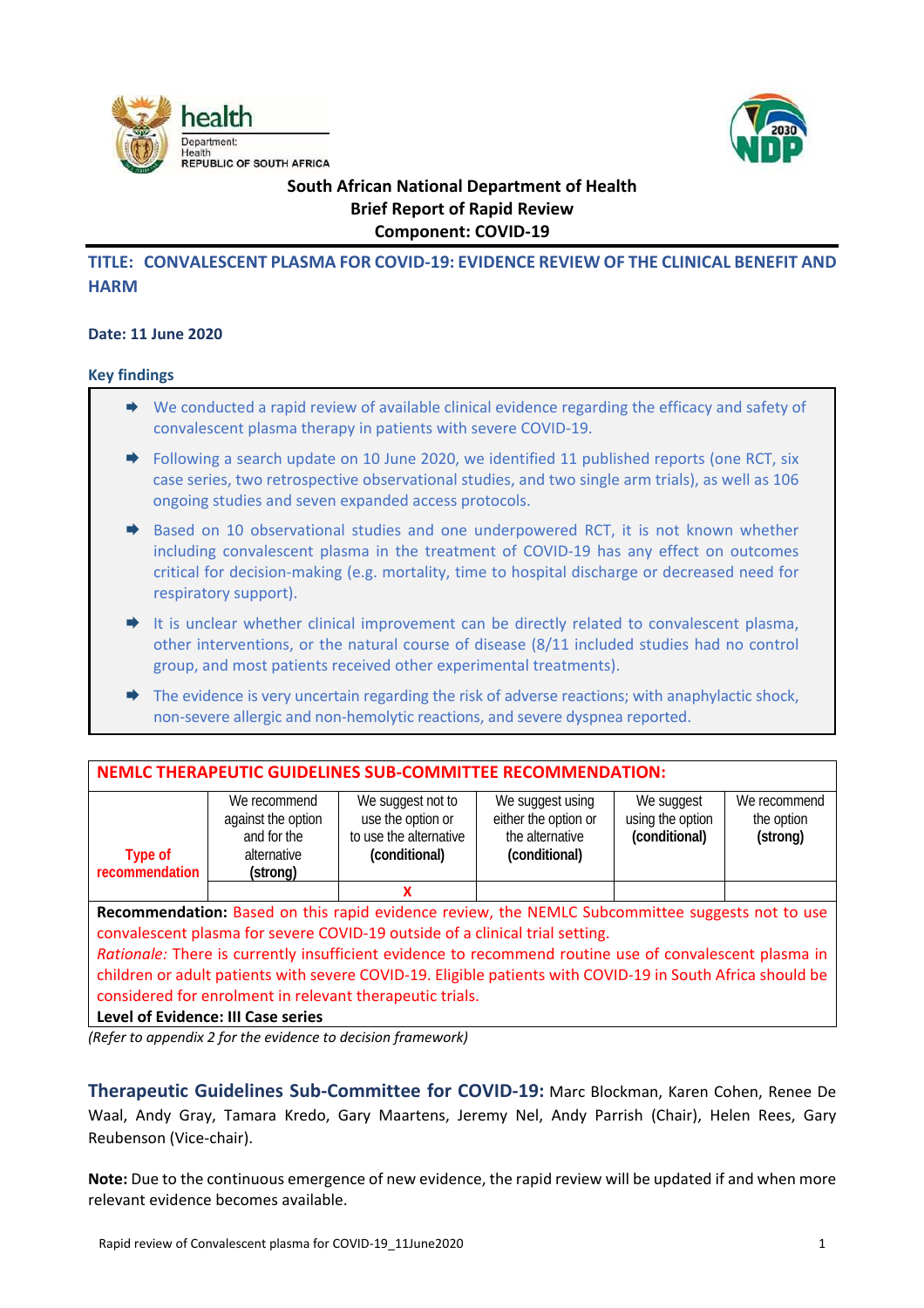## **BACKGROUND**

Patients with severe COVID‐19 urgently require safe, effective treatment options. Convalescent plasma has been used to treat other viral infections and is being studied as a potential treatment.

Convalescent plasma is collected by apheresis from people who have recovered from COVID‐19 (caused by SARS-CoV-2)<sup>1</sup>. Convalescent plasma contains neutralising antibodies,<sup>2</sup> which bind to SARS-CoV-2 spike glycoproteins with consequent inhibition of viral binding and entry into host cells<sup>3</sup>. Other possible antiviral effects include antibody‐dependent phagocytosis, virolysis, and apoptosis of infected cells<sup>4,5</sup>. In addition to neutralising antibodies, convalescent plasma may have immunomodulatory effects, potentially reducing inflammation and limiting tissue damage<sup>3</sup>.

Evidence regarding the efficacy of convalescent plasma in other viral respiratory infections is limited and conflicting. A meta‐analysis of eight observational studies in patients with either severe **SARS coronavirus** (not SARS‐CoV‐2) **or influenza** found that convalescent plasma was associated with lower mortality compared to placebo or no treatment: pooled odds ratio 0.25 (95% confidence interval 0.14 to 0.45)<sup>6</sup>. However, a recent meta‐analysis of four randomised controlled trials only evaluating patients with **influenza** showed no significant effect on mortality: relative risk 0.94 (95% confidence interval 0.49 to 1.81, very low quality of evidence)<sup>4</sup>.

Convalescent plasma is relatively safe, with few reported serious adverse effects<sup>4,6</sup>. Potential adverse effects include fever, allergic reactions, transfusion‐related lung injury, and transfusion‐associated circulatory overload<sup>7</sup>.

This review aims to summarise the current evidence regarding the efficacy and safety of convalescent plasma in patients with severe SARS‐CoV‐2 infection.

**RESEARCH QUESTION:** Should convalescent plasma be used to treat confirmed severe COVID‐19, with or without other medicines?

### **METHODS**

We conducted a rapid review of the evidence relating to convalescent plasma through the systematic searching of three electronic databases (Epistemonikos, the Cochrane COVID Register and www.covidnma.com) on 26 May 2020, as well as an updated search on 10 June 2020. The search strategy is shown in Appendix 1. Screening of records was done independently and in duplicate (AB and MM) using Covidence systematic review software. Systematic review quality was appraised in duplicate using the AMSTAR 2 tool<sup>8</sup>. The quality of randomised controlled trials was assessed, in consensus discussion (AB and MM) using the Risk of Bias 2.0 tool<sup>9</sup>, and visualised with the *robvis* application<sup>10</sup>. Evidence profiles were generated, in consensus discussion (MM and AB), using GRADEPro software<sup>11</sup>. A single reviewer conducted data extraction (MM/AB), with results reviewed and checked by the second reviewer (AB/MM). Relevant study data were extracted in a narrative table of results. TY, RdW and GR reviewed the overall report.

#### **Eligibility criteria for review**

Population: Patients with confirmed COVID-19, no restriction to age. Disease severity such that hospitalisation required. **Sub‐population 1**: patients with confirmed COVID‐19, no restriction to age. Disease severity such that oxygen required. **Sub‐population 2**: patients with confirmed COVID‐19, no restriction to age. Disease severity such that ventilation required. Intervention: Convalescent plasma either alone or in combination with other medicines. No restriction on

dose, frequency, or timing with respect to onset of symptoms.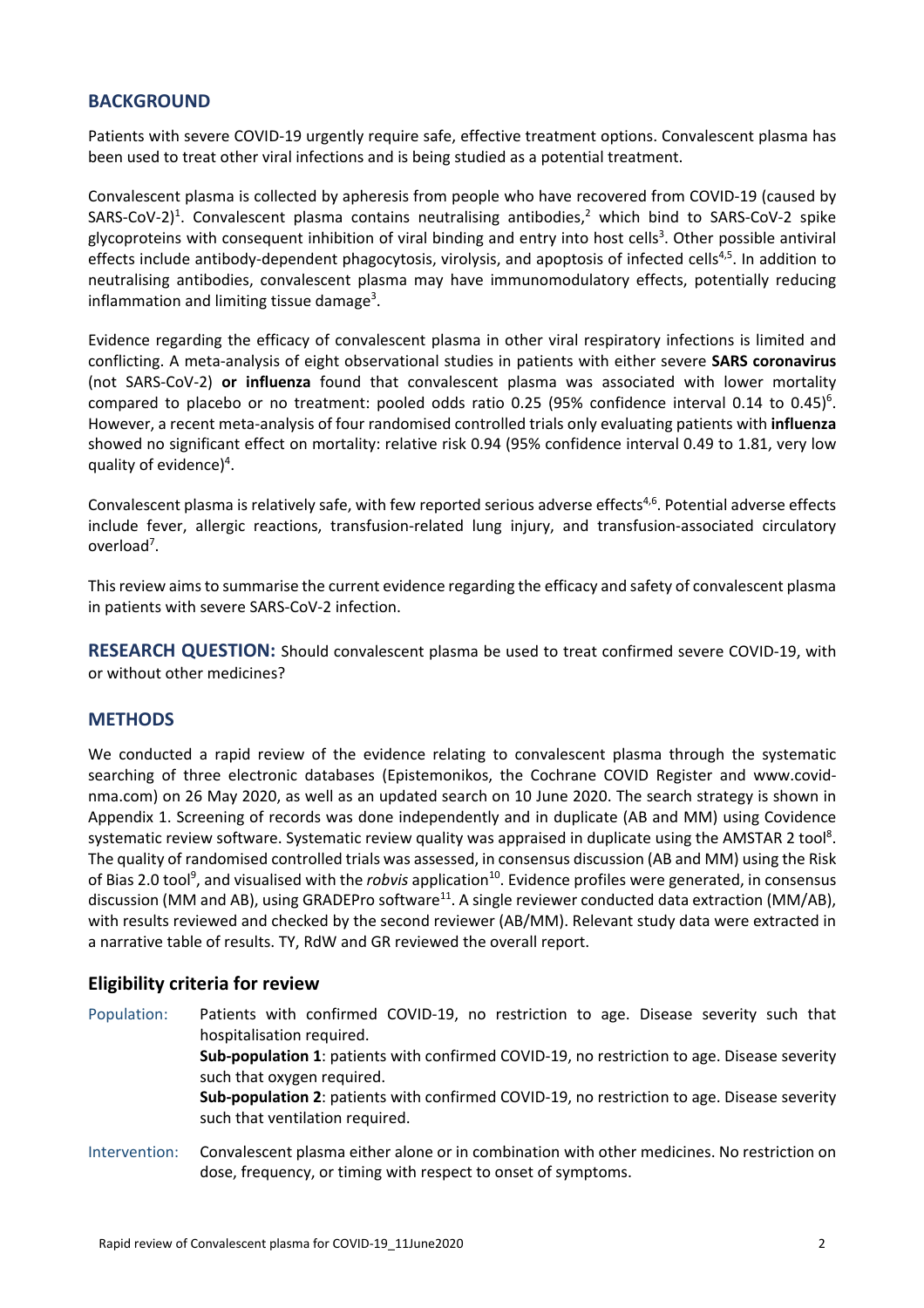Comparators: Any (standard of care/placebo or active comparator).

- Outcomes: Mortality, duration of hospitalisation, progression to ICU admission, progression to mechanical ventilation, duration of ventilator support, duration of ICU stay, duration of mechanical ventilation, adverse reactions and adverse events, proportion with negative SARS-CoV-2 PCR on nasopharyngeal swab at chosen time point(s) post-diagnosis, time to negative SARS‐CoV‐2 PCR on nasopharyngeal swab.
- Study designs: Case series, non-randomised cohorts as well as randomised controlled trials, and systematic reviews of studies in humans. Single case reports excluded.

### **RESULTS**

#### *Results of the search***:**

After the removal of 211 duplicates, two reviewers screened 751 records and identified five potentially eligible systematic reviews, as well as 10 additional potentially eligible primary studies (six of which were already incorporated in one or more included systematic review(s) $12-17$  - see Appendix 3 for the PRISMA flow diagram). One of these primary studies was a parallel arm randomised controlled trial (RCT), assigning convalescent plasma or standard treatment according to Chinese national COVID-19 treatment guidelines<sup>18</sup>. Of the systematic reviews, the review by Valk et al 2020<sup>7</sup> was considered high quality and included six eligible studies - five case-series<sup>12-16</sup>, and one prospectively planned, single-arm intervention study<sup>17</sup> - with 30 participants. The remaining reviews by Rajendran et al 2020<sup>19</sup>, Tobaiqy et al 2020<sup>20</sup>, Martinez-Vizcaino et al  $2020^{21}$  and Pimenoff et al<sup>22</sup> were classified as moderate, low, critically low and critically low quality respectively. Rajendran included five completed eligible studies<sup>12,14-17</sup>, all included in Valk et al 2020. Tobaiqy et al 2020 included one study<sup>23</sup> (out of 41 looking at various therapies) including convalescent plasma, with six participants, which was not included in Valk et al 2020<sup>7</sup>. Pimenoff included seven eligible studies, five of which<sup>12,14-17</sup> were included in Valk et al 2020 and the remaining two identified in the initial search<sup>24,26</sup>. Martinez-Vizcaino et al 2020 looked at ongoing studies<sup>21</sup>. Included in this rapid review are seven primary studies already included in reviews<sup>12-17,23</sup> and four other studies<sup>18,24-26</sup> identified in the search.

A total of 106 ongoing studies and seven expanded access protocols (EAPs) were identified among the 128 eligible full-text records (Appendix 3). Table 1 shows the main characteristics and outcomes of the included primary studies. Table 2 describes the excluded studies and Table 3 summarises the planned and ongoing studies as well as EAPs.

#### *Included studies:*

One RCT<sup>18</sup>, six case-series<sup>12-16,26</sup>, two retrospective observational studies<sup>23,25</sup>, one prospectively planned, single-arm intervention study<sup>17</sup> and one non-randomised single arm trial<sup>24</sup>. The RCT planned a sample size of 200 (80% power to detect a difference in clinical improvement within 28 days), but was terminated after enrolling 103 patients, due to a lack of further cases in the area. The quality appraisal of the included RCT can be found in Appendix 4. The evidence profiles for the results from this study are found in Appendices 5.1 to 5.3.

The currently available evidence on the safety and effectiveness of convalescent plasma and hyper‐immune immunoglobulin for treatment of people with COVID-19 allows for overall recommendations of very low certainty. The vast majority of the included patients received other concomitant therapy, including antivirals, antibiotics, and corticosteroids. In the studies with no control arm, any clinical improvements seen might have been due to convalescent plasma, concomitant treatment, or the natural history of the disease.

#### *All‐cause mortality at hospital discharge*

It is not known whether convalescent plasma has any effect on all-cause mortality.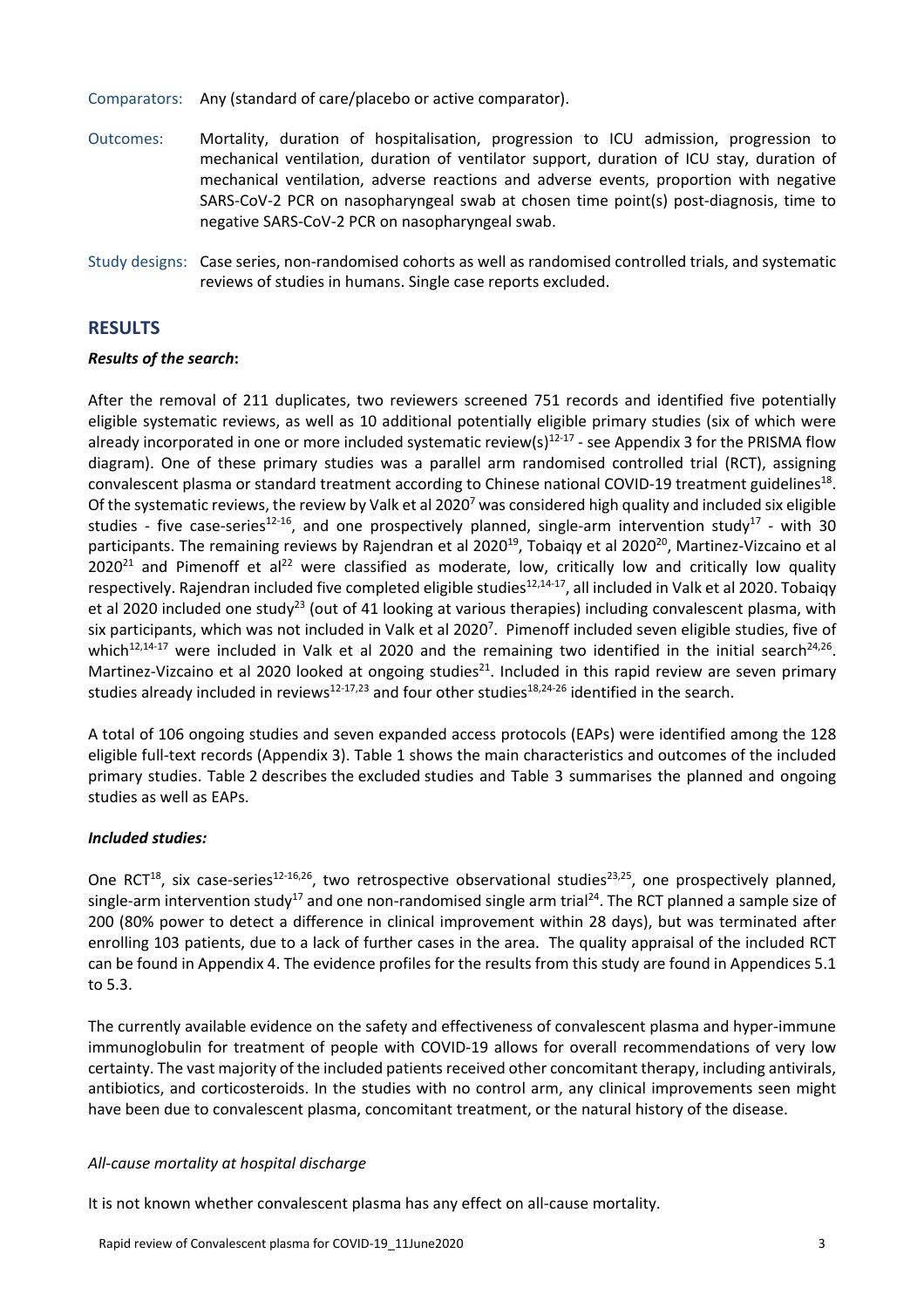The only published RCT, which failed to complete enrolment, found no significant difference in 28‐day mortality overall (low certainty evidence, OR (95% CI)=0.65 (0.29 to 1.46)<sup>18</sup>, for those requiring oxygen (low certainty evidence, absolute difference (95% CI)= -9.1% (-25.6% to 7.4%)<sup>18</sup> or ventilation (low certainty evidence, OR (95% CI)=0.80 (0.37 to 1.72)<sup>18</sup>.

From non-RCT publications: One patient died in a non-randomised single arm trial<sup>24</sup>, while in the retrospective observational study<sup>25</sup> 5/6 (83%) patients died compared to 14/15 (93%) in the control group. All other participants who received convalescent plasma reportedly survived, except for participants from one retrospective observational study<sup>23</sup> with unclear mortality outcomes.

#### *Time to discharge from hospital*

From the same RCT, no significant differences were found in time to hospital discharge overall (low certainty evidence, HR  $(95%)=1.68$   $(0.92 \text{ to } 3.08)^{18}$ , in patients requiring oxygen (low certainty evidence, HR  $(95%$ CI)=1.74 (0.89 to  $3.41$ )<sup>18</sup>, or those requiring ventilation (low certainty evidence, HR (95%)=1.90 (0.45 to  $8.04$ <sup>18</sup>.

From non‐RCT publications: It is not known whether convalescent plasma has any effect on time to hospital discharge (very low certainty evidence,  $n=5$  studies<sup>12-16</sup>). The time to discharge after convalescent plasma therapy ranged from four to 35 days.

#### *Progression to intensive care unit admission*

Ten observational studies $12-17,23-26$  included participants who were critically ill. Six patients from one case series were not in ICU at baseline<sup>15</sup>. None of these patients were admitted to ICU during follow up, and five were discharged from hospital. Ten patients from three studies<sup>13,17,26</sup> were probably not in ICU, with seven probably not being admitted and the remaining three having unclear outcomes.

#### *Progression to mechanical ventilation*

None of the included studies reported on this outcome.

#### *Duration of ventilator support*

It is not known whether convalescent plasma decreases the need for respiratory support (n= 6 observational studies $12-17$ ), or whether improvements were due to other interventions, or the natural course of disease. Ten patients from four studies $12,14,16,17$  were ventilated at baseline, with seven weaned from the ventilator between 15 and 37 days following convalescent plasma therapy.

#### *Length of ICU stay*

We could not evaluate the length of stay in the ICU as none of the included studies consistently reported this outcome. Eight observational studies<sup>12-17,23,25</sup> reported on discharge from ICU following convalescent plasma therapy. The majority of critically ill patients were no longer in the ICU or no longer required mechanical ventilation at final follow‐up.

#### *Duration of mechanical ventilation*

None of the included studies reported on this outcome.

#### *Adverse events and reactions*

We are very uncertain whether convalescent plasma therapy substantially affects the risk of moderate to severe adverse events (very low certainty evidence). All included studies reported on adverse events. The  $RCT<sup>18</sup>$  reported no adverse events in the control arm and two in the convalescent plasma arm: one case with definite non‐severe allergic and probable non‐severe febrile nonhemolytic transfusion reactions in the subpopulation requiring oxygen; one case with possible severe transfusion-associated dyspnea in the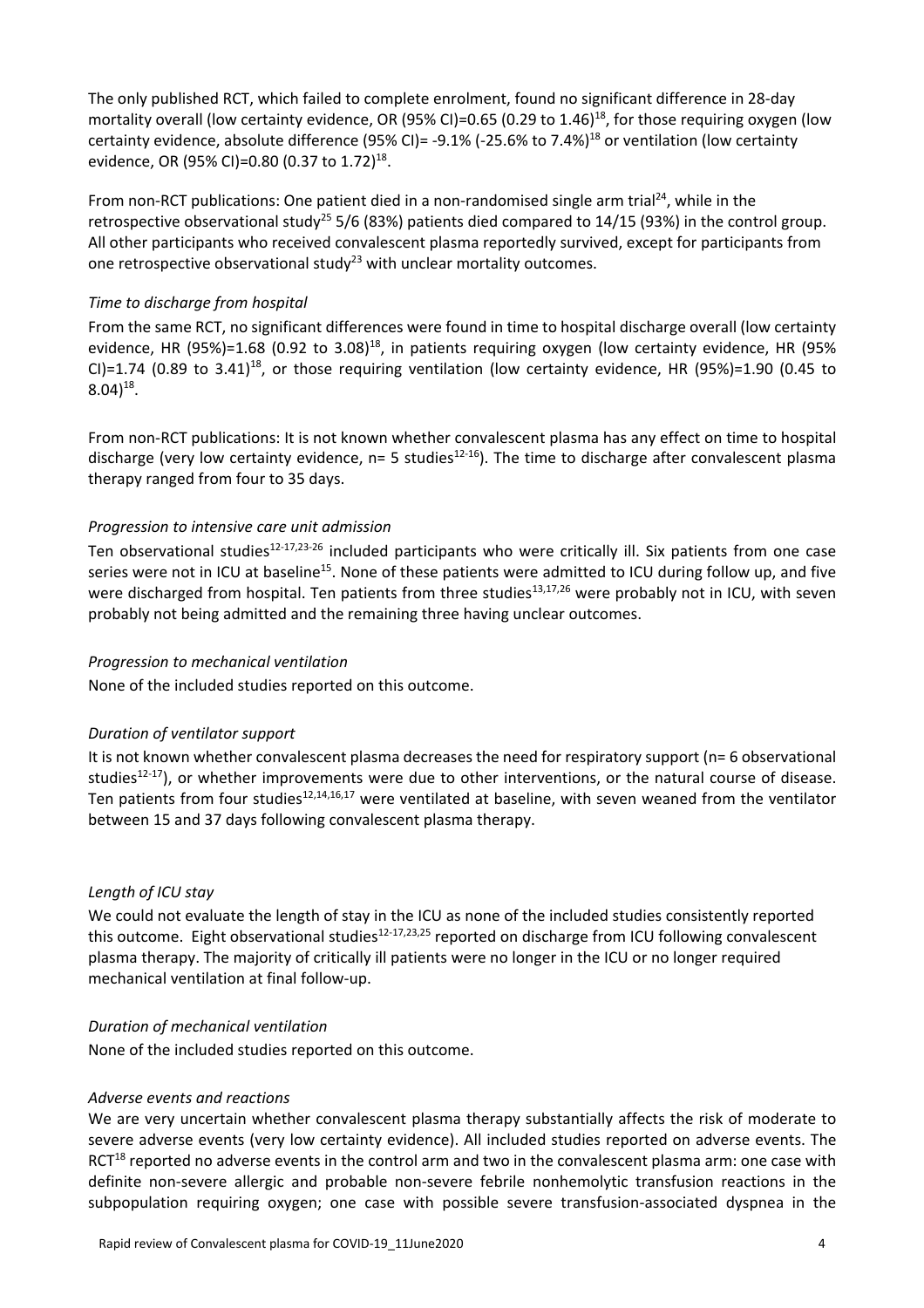subpopulation requiring ventilation. One case study reported anaphylaxis<sup>13</sup>. The non-randomised single-arm trial reported deep vein thrombosis and pulmonary embolism likely unrelated to convalescent plasma<sup>24</sup>. One retrospective observational study reported no adverse transfusion reactions<sup>23</sup>. Seven studies reported no moderate or severe adverse events or reactions<sup>12,14-17,25,26</sup>.

#### *Proportion with negative SARS‐CoV‐2 PCR on nasopharyngeal swab*

Convalescent plasma may result in a large increase in viral nucleic acid negative rate in hospitalised COVID‐ 19 patients, at 24 and 48h (low certainty evidence; 1 RCT $^{18}$ ), but the evidence is very uncertain about the effect of convalescent plasma on viral nucleic acid negative rate at 72h. In hospitalised COVID‐19 patients requiring oxygen, convalescent plasma may increase viral nucleic acid negative rate at 48h (low certainty evidence; 1 RCT<sup>18</sup>), but the evidence is very uncertain about its effect on negative rates at 24 and 72h. In hospitalised patients with COVID‐19 who require ventilation, the evidence is very uncertain about the effect of convalescent plasma on viral nucleic acid negative rate at 24, 48 and 72h.

#### *Time to negative SARS‐CoV‐2 PCR on nasopharyngeal swab*

As summarized in table 1, patients receiving convalescent plasma had a significantly shorter time to negative RT‐PCR. This likely has little direct clinical relevance, but may reflect reduced infectivity – additional evidence is required to clarify this potential benefit.

Two of the three patients with recurrence, defined as a positive swab following a negative swab, in one case series<sup>26</sup> achieved two consecutive negative swabs by RT-PCR within two to 24 days from receiving convalescent plasma. The remaining patient still had a positive swab at the end of follow-up (45 days postinfusion). All three patients were treated with antivirals and systemic corticosteroids while receiving convalescent plasma<sup>26</sup>. Two patients in a second case series<sup>15</sup> had positive throat swabs by RT-PCR before receiving convalescent plasma: one case with a positive swab at baseline; the second with a negative swab at baseline, but positive swab before infusion. Throat swabs in these patients turned negative by RT‐PCR between one and eight days; following multiple infusions. These patients also received concomitant treatment: one received levofloxacin; both received arbidol.

#### *Ongoing studies*

There are currently a large number of trials on convalescent plasma being planned or conducted worldwide (see Appendix 6); with at least 106 registered trials comprising 57 RCTs, 9 non-randomised studies with control arms, 36 trials with single group assignment, and 4 observational studies (Table 3).

The South African National Blood Service (SANBS) and the Western Cape Blood Service (WCBS) are currently commencing a large convalescent plasma trial, 'A PROspective cohort study of the collection of convalescenT plasma from patients who have rECovered from COVID-19 to be used as a Treatment of passive antibodies against SARS-CoV-2' (PROTECT) in South Africa. This study aims to recruit generally healthy plasma donors, aged 18 to 65 years, are nulligravid (for females), weigh at least 55 kg, and are fully recovered (defined as 28 days since last symptoms, or 14 days since second negative COVID‐19 test).

### **CONCLUSION**

The current evidence is insufficient to support the inclusion of convalescent plasma in treatment guidelines for severe COVID‐19 in South Africa. More high‐quality evidence is required. This review will be updated as further evidence becomes available.

**Reviewers:** Amanda Brand, Michael McCaul, Taryn Young, Renee de Waal, Gary Reubenson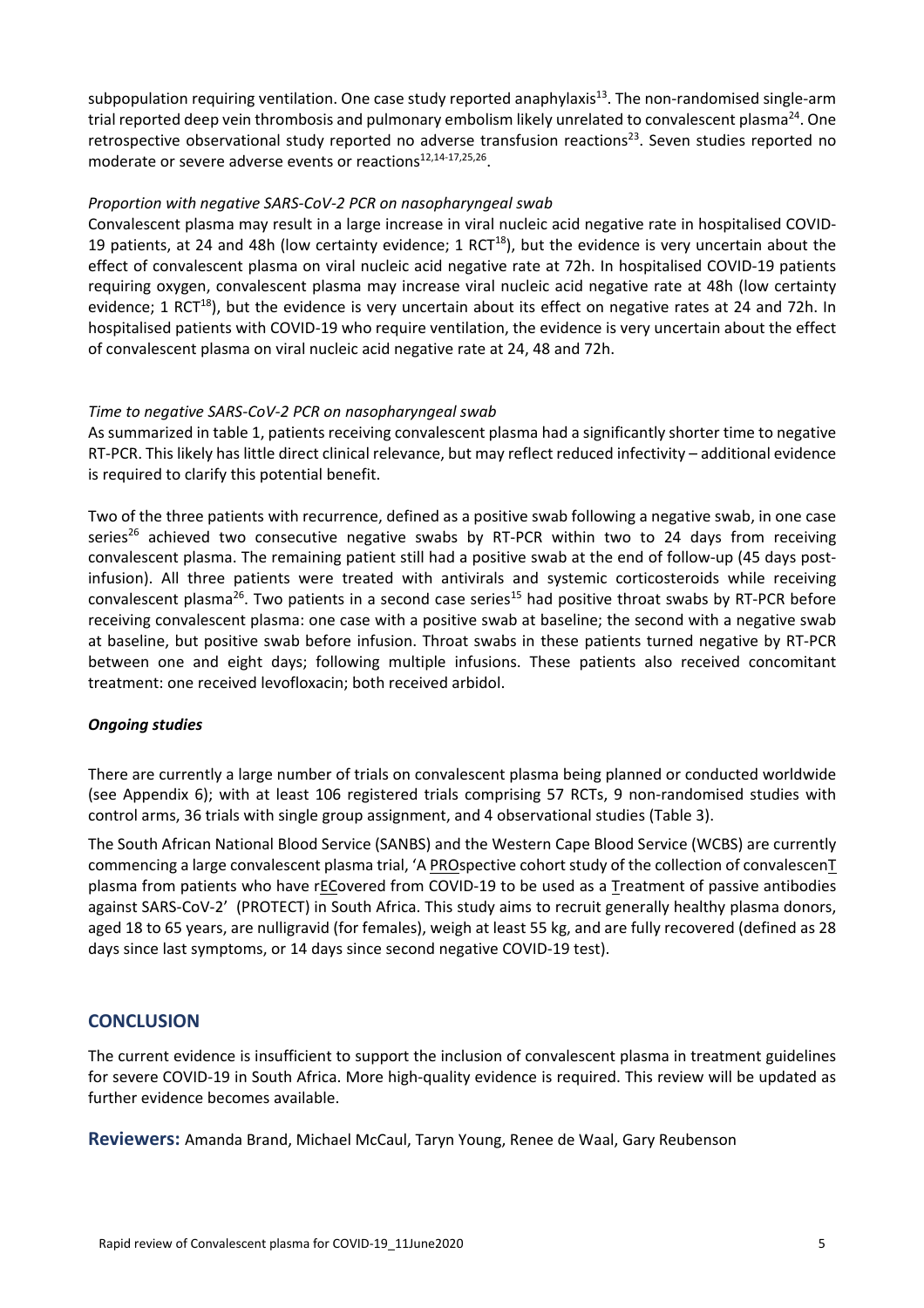**Declaration of interests:** AB, MM and TY (Centre for Evidence‐based Health Care, Stellenbosch University, and SA Grade Network), GR (Department of Paediatrics & Child Health, University of the Witwatersrand) and RdW (School of Public Health and Family Medicine, University of Cape Town) have no relevant conflicts of interest to declare.

### **REFERENCES**

- 1. Accorsi P, Berti P, de Angelis V, et al. Position paper on the preparation of immune plasma to be used in the treatment of patients with COVID‐19. *Blood Transfus* 2020; 18(3): 163‐6.
- 2. Wu F, Wang A, Liu M, et al. Neutralizing antibody responses to SARS-CoV-2 in a COVID-19 recovered patient cohort and their implications (posted 6 April 2020). *medRxiv* 2020.
- 3. Rojas M, Rodriguez Y, Monsalve DM, et al. Convalescent plasma in Covid‐19: Possible mechanisms of action. *Autoimmun Rev* 2020: 102554.
- 4. Devasenapathy N, Ye Z, Loeb M, et al. Efficacy and safety of convalescent plasma for severe COVID‐19 based on evidence in other severe respiratory viral infections: a systematic review and meta‐analysis. *CMAJ* 2020.
- 5. Casadevall A, Pirofski LA. The convalescent sera option for containing COVID‐19. *J Clin Invest* 2020; 130(4): 1545‐8.
- 6. Mair‐Jenkins J, Saavedra‐Campos M, Baillie JK, et al. The effectiveness of convalescent plasma and hyperimmune immunoglobulin for the treatment of severe acute respiratory infections of viral etiology: a systematic review and exploratory meta‐analysis. *J Infect Dis* 2015; 211(1): 80‐90.
- 7. Valk SJ, Piechotta V, Chai KL, et al. Convalescent plasma or hyperimmune immunoglobulin for people with COVID‐19: a rapid review. *Cochrane Database Syst Rev* 2020; 5: CD013600.
- 8. Shea BJ, Reeves BC, Wells G, et al. AMSTAR 2: a critical appraisal tool for systematic reviews that include randomised or nonrandomised studies of healthcare interventions, or both. *BMJ*. 2017 Sep 21;358:j4008.
- 9. Sterne JAC, Savović J, Page MJ, et al. RoB 2: a revised tool for assessing risk of bias in randomised trials. *BMJ* 2019; 366:I4898.
- 10. McGuinness LA, Higgins JPT. Risk‐of‐bias VISualization (robvis): An R package and Shiny web app for visualizing risk‐of‐bias assessments. *Research Synthesis Methods* 2020:1‐7.
- 11. GRADEpro GDT: GRADEpro Guideline Development Tool [Software]. McMaster University 2015. Developed by Evidence Prime, Inc.). Available from gradepro.org.
- 12. Ahn JY, Sohn Y, Lee SH, et al. Use of convalescent plasma therapy in two COVID‐19 patients with acute respiratory distress syndrome in Korea. *Journal of Korean Medical Science* 2020; 35(14):e149
- 13. Pei S, Yuan X, Zhimin ZZ, et al. Convalescent plasma to treat COVID‐19: Chinese strategy and experiences. *medRxiv* 2020. [DOI: 10.1101/2020.04.07.20056440]
- 14. Shen C, Wang Z, Zhao F, et al. Treatment of 5 critically ill patients with COVID‐19 with convalescent plasma. *JAMA* 2020. [DOI: 10.1001/jama.2020.4783]
- 15. Ye M, Fu D, Ren Y, et al. Treatment with convalescent plasma for COVID‐19 patients in Wuhan, China. *Journal of Medical Virology* 2020. [DOI: 10.1002/jmv.25882]
- 16. Zhang B, Liu S, Tan T, et al. Treatment with convalescent plasma for critically ill patients with SARSCoV‐2 infection. *Chest* 2020 Mar 31 [Epub ahead of print]. [DOI: 10.1016/j.chest.2020.03.039]
- 17. Duan K, Liu B, Li C, et al. Effectiveness of convalescent plasma therapy in severe COVID‐19 patients. In: National Academy of Sciences of the United States of America. Vol. 202004168. 2020. [DOI: 10.1073/pnas.2004168117]
- 18. Li L, Zhang W, Hu Y, et al. Effect of convalescent plasma therapy on time to clinical improvement in patients with severe and lifethreatening COVID‐19: A randomized clincal trial. *JAMA* 2020; 3 June 2020.
- 19. Rajendran K, Krishnasamy N, Rangarajan J, et al. Convalescent plasma transfusion for the treatment of COVID‐19: Systematic review. *Journal of Medical Virology* 2020:1‐9.
- 20. Tobaiqy M, Qashqary M, Al‐Dahery S, et al. Therapeutic Management of COVID‐19 Patients: A systematic review. *medRxiv* 2020.
- 21. Martinez-Vizcaino V, Mesas AE, Cavero-Redondo I, et al. The race to find a SARS-CoV-2 drug can only be won by a few chosen drugs: a systematic review of registers of clinical trials of drugs aimed at preventing or treating COVID‐19. *medRxiv* 2020.
- 22. Pimenoff VN, Elfström M, Dillner J. A systematic review of convalescent plasma treatment for COVID19. *medRxiv* 2020. 23. Xu Y, Xu Z, Liu X, et al. Clinical findings in critical ill patients infected with SARS-Cov-2 in Guangdong Province, China: a multicenter, retrospective, observational study. *medRxiv* 2020.
- 24. Salazar E, Perez KK, Ashraf M, et al. Treatment of COVID‐19 Patients with Convalescent Plasma in Houston, Texas. *The American Journal of Pathology* 2020: pre‐proof.
- 25. Zeng QL, Yu ZJ, Gou JJ, et al. Effect of Convalescent Plasma Therapy on Viral Shedding and Survival in COVID‐19 Patients.  *Journal of Infectious Diseases* 2020:1‐6.
- 26. Jin C, Gu J, Yuan Y, et al. Treatment of 6 COVID‐19 patients with convalescent plasma. *medRxiv* 2020.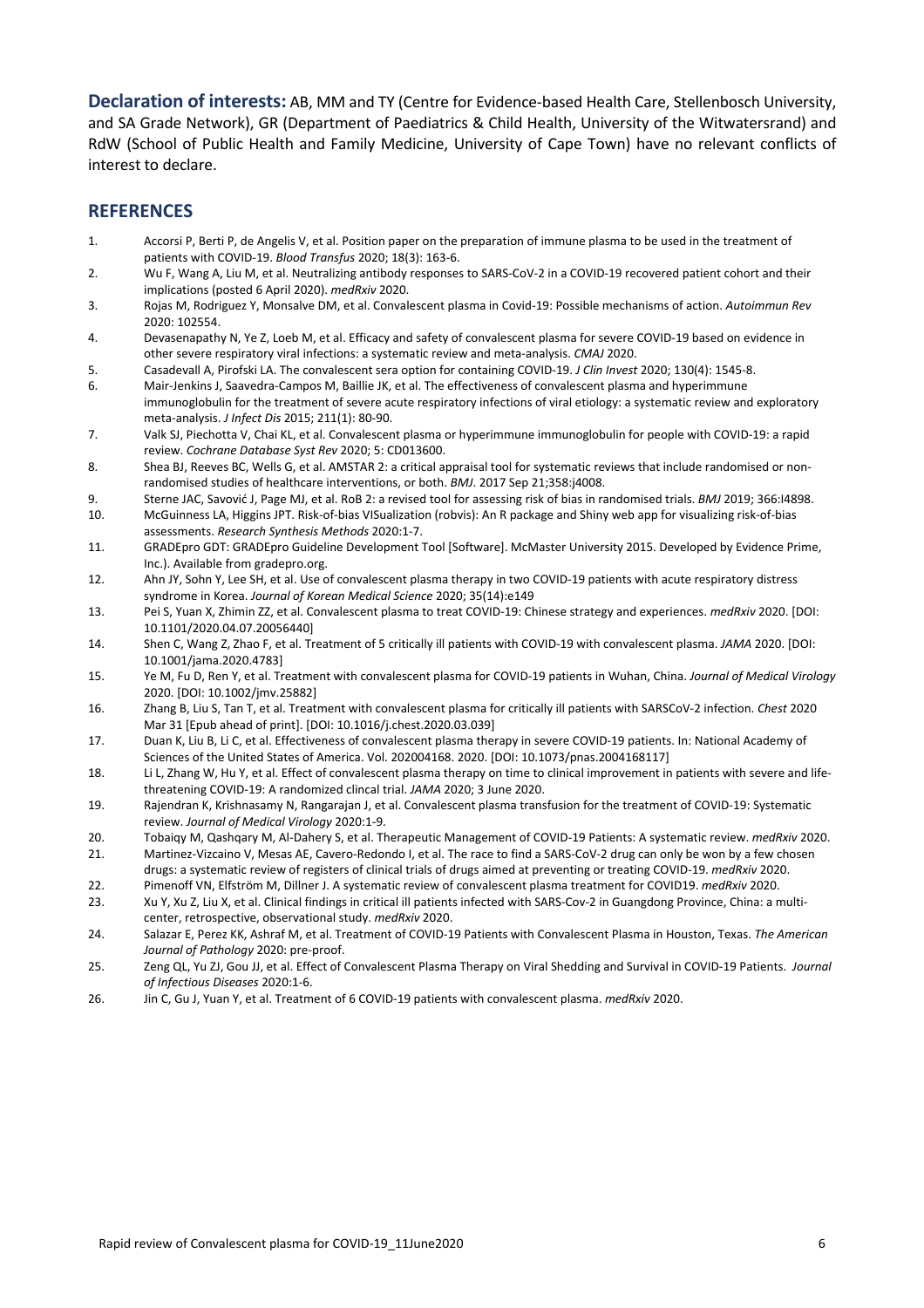#### **Table 1. Characteristics of included studies**

| Citation                              | Study design      | Population (n)                                                     | Treatment                                  | Main findings                                               |
|---------------------------------------|-------------------|--------------------------------------------------------------------|--------------------------------------------|-------------------------------------------------------------|
| Li, L. et al. JAMA 2020 <sup>18</sup> | label,<br>Open    | China                                                              | Patients in both trial arms received       | 28-day mortality                                            |
| Journal publication                   | Parallel<br>group | N=103 (52 intervention; 51 control)                                | standard treatment according to the        | Total group: 8/51 in intervention and 12/50 in control arm; |
|                                       | <b>RCT</b>        | Age, median (IQR): 70 (62-80)                                      | Chinese national COVID-19 guidelines       | OR (95% CI)=0.65 (0.29-1.46), p=0.30                        |
| See ROB II for relevant               |                   | intervention; 69 (63-76) control                                   | and hospital practice (possible            | Severe disease group: 0/23 in intervention and 2/22 in      |
| outcomes in Appendix 4                | Multicenter       | Gender Male, n (%) 27 (51.9)                                       | treatment with antivirals, antibacterials, | control arm; absolute difference (95% CI) = -9.1% (-25.6%-  |
|                                       | $(n=7)$           | Interventions, 33 (64.7) control                                   | steroids, human immunoglobulin,            | 7.4%), p=0.49                                               |
|                                       |                   | SARS-CoV-2 positive PCR                                            | Chinese herbal medicines and other         | Life-threatening disease group: 8/28 in intervention and    |
|                                       | Date<br>and       | Pneumonia confirmed<br>by chest                                    | medication).                               | 10/28 in control arm; OR (95% CI)=0.80 (0.37-1.72), p=0.57  |
|                                       | setting:<br>14    | imaging                                                            |                                            | Duration from hospitalisation to discharge                  |
|                                       | February to 28    | All hospitalised, disease stratified as                            | Patients in the convalescent plasma trial  | Total group: median (IQR) of 41 (31-indeterminate) days in  |
|                                       | April 2020        | severe (respiratory distress; ≥30                                  | arm received an infusion of                | intervention and 53 (35-indeterminate) days in control      |
|                                       |                   | breaths/min, $O_2$ saturation ≤93% or                              | approximately 4 to 13 mL/kg body           | arm; HR (95% CI)=1.68 (0.92-3.08), p=0.09                   |
|                                       | Trial<br>was      | PaO <sub>2</sub> /FIO <sub>2</sub> $\leq$ 300) or life-threatening | weight ABO-compatible, RBC cross-          | Severe disease group: median (IQR) of 32 (26-40) days in    |
|                                       | terminated        | (respiratory<br>failure<br>requiring                               | matched, fresh-frozen convalescent         | intervention and 41 (30-53) days in control arm; HR (95%    |
|                                       | early due to lack | ventilation, shock or organ failure                                | plasma. Rate of administration was 10      | $Cl$ )=1.74 (0.89-3.41), p=0.11                             |
|                                       | of COVID cases    | other than lungs)                                                  | mL in 15 minutes initially, then           | Life-threatening disease group: median (IQR) of             |
|                                       | in late March.    |                                                                    | increased gradually increased to 100       | indeterminate (46-indeterminate) days in intervention and   |
|                                       |                   | Co-morbidities:<br>hypertension,                                   | mL/h with monitoring.                      | indeterminate days in control arm; HR (95% CI)=1.90 (0.45-  |
|                                       |                   | cardiovascular<br>disease,                                         |                                            | 8.04), p=0.38                                               |
|                                       |                   | cerebrovascular disease, diabetes,                                 | Convalescent plasma was obtained from      | *indeterminate: too few patients had reached                |
|                                       |                   | liver disease, cancer, kidney disease                              | donors who been discharged for more        | improvement or discharge by the end of the study            |
|                                       |                   |                                                                    | than 2 weeks following two negative        | Viral nucleic acid negative rate                            |
|                                       |                   | Excluded: pregnant or lactating, Ig                                | PCR results from nasopharyngeals swabs     | Total group: at 24h 21/47 in intervention and 6/40 in       |
|                                       |                   | allergy, IgA deficiency, pre-existing                              | (at least 24h apart). To ensure            | control arm; OR (95% CI)=4.58 (1.62-12.96), p=0.003. At     |
|                                       |                   | condition<br>presenting<br>risk of                                 | therapeutic potency only plasma units      | 48h 32/47 in intervention and 13/40 in control arm; OR      |
|                                       |                   | thrombosis, life expectancy <24h,                                  | with an S-RBD-specific IgG titer of        | (95% CI)=4.43 (1.80-10.92), p=0.001. At 72h 41/47 in        |
|                                       |                   | disseminated<br>intravascular                                      | ≥1:640 were used.                          | intervention and 15/40 in control arm; OR (95% CI)=11.39    |
|                                       |                   | coagulation, severe septic shock,                                  |                                            | $(3.91 - 33.18)$ , p<0.001                                  |
|                                       |                   | PaO <sub>2</sub> /FIO <sub>2</sub> <100, severe congestive         |                                            | Severe disease group: at 24h 7/21 in intervention 2/17 in   |
|                                       |                   | heart failure, high titer of S protein-                            |                                            | control arm; OR (95% CI)=3.75 (0.66-21.20), p=0.15). At     |
|                                       |                   | RBD-specific<br>IgG<br>$(≥1:640)$ ,                                |                                            | 48h 13/21 in intervention and 6/17 in control arm; OR (95%  |
|                                       |                   | contraindications, patients in other                               |                                            | CI)=2.98 (0.79-11.25), p=0.10. At 72h 19/21 in intervention |
|                                       |                   | COVID-19 clinical trials                                           |                                            | and 7/17 in control arm; OR (95% CI)=13.57 (2.36-77.95),    |
|                                       |                   |                                                                    |                                            | p<0.001                                                     |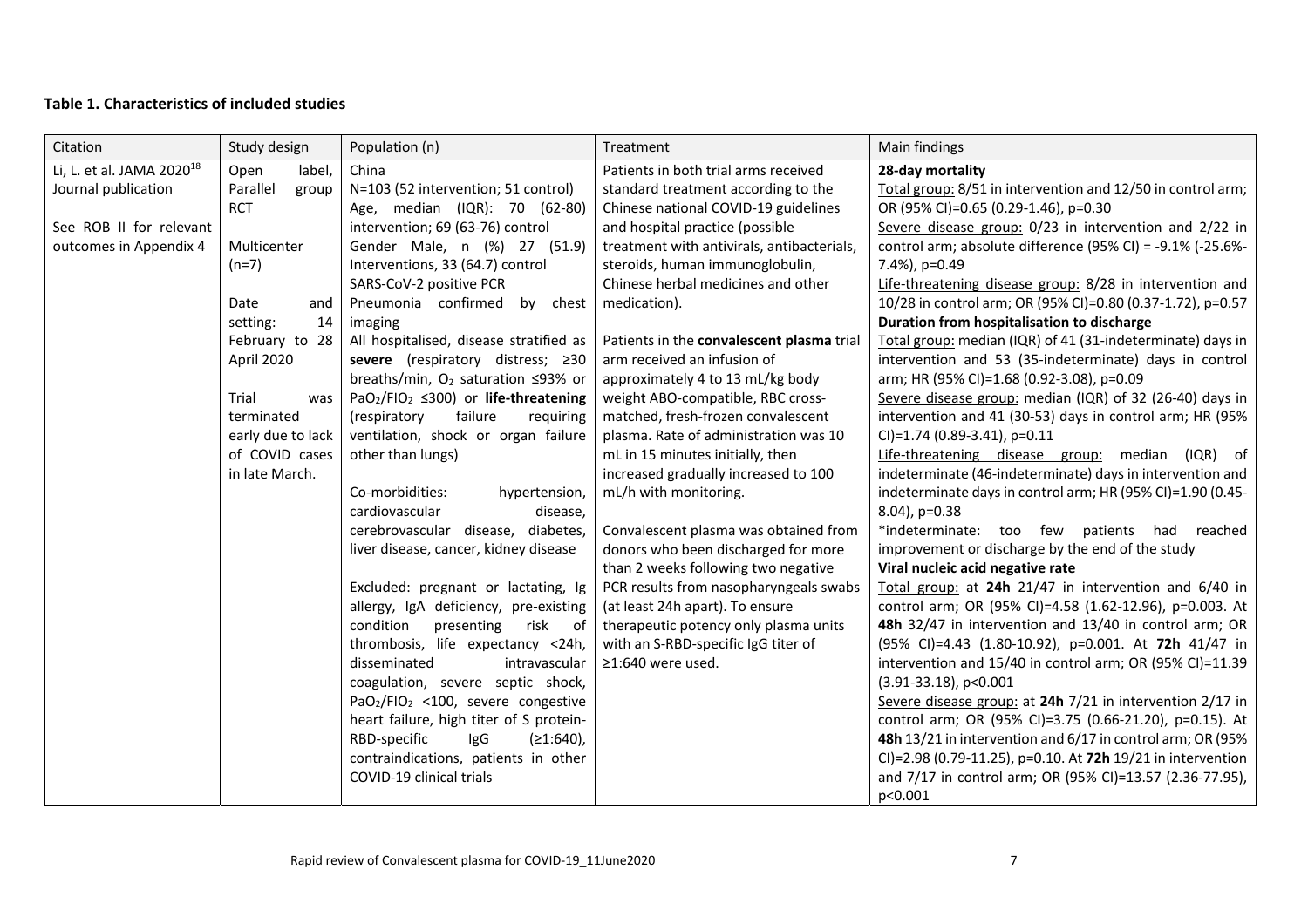| Citation                                                                              | Study design                                                                                     | Population (n)                                                                                                                                                                                                                                                                                                                                                                                                                                                                                                         | Treatment                                                                                                                                                                                                                                                                                                                                                                                                                          | Main findings                                                                                                                                                                                                                                                                                                                                                                                                                                                                                                                                                                                                                                                                                                                                                                                                                                                                                                                               |
|---------------------------------------------------------------------------------------|--------------------------------------------------------------------------------------------------|------------------------------------------------------------------------------------------------------------------------------------------------------------------------------------------------------------------------------------------------------------------------------------------------------------------------------------------------------------------------------------------------------------------------------------------------------------------------------------------------------------------------|------------------------------------------------------------------------------------------------------------------------------------------------------------------------------------------------------------------------------------------------------------------------------------------------------------------------------------------------------------------------------------------------------------------------------------|---------------------------------------------------------------------------------------------------------------------------------------------------------------------------------------------------------------------------------------------------------------------------------------------------------------------------------------------------------------------------------------------------------------------------------------------------------------------------------------------------------------------------------------------------------------------------------------------------------------------------------------------------------------------------------------------------------------------------------------------------------------------------------------------------------------------------------------------------------------------------------------------------------------------------------------------|
|                                                                                       |                                                                                                  |                                                                                                                                                                                                                                                                                                                                                                                                                                                                                                                        |                                                                                                                                                                                                                                                                                                                                                                                                                                    | Life-threatening disease group: at 24h 14/26 in<br>intervention and 4/23 in control arm; OR (95% CI)=5.54<br>(1.47-20.86), p=0.01. At 48h 19/26 in intervention and 7/23<br>in control arm; OR (95% CI)=6.20 (1.79-21.46), p=0.003. At<br>72h 22/26 in intervention and 8/23 in control arm; OR (95%<br>CI)=10.31 (2.63-40.50), p<0.001<br><b>Adverse events</b><br>Total group: Two participants reported transfusion-related<br>adverse events following convalescent plasma therapy.<br>Both resolved with treatment.<br>Severe disease group: one patient developed chills and<br>rash within 2h. Determined as definite nonsevere allergic<br>transfusion reaction and probable nonsevere febrile<br>nonhemolytic transfusion reaction.<br>Life-threatening disease group: one patient presented with<br>shortness of breath, cyanosis, and severe dyspnea within<br>6h. Determined as possible severe transfusion-related<br>dyspnea. |
| Ahn, JY. et al. Journal of<br>Korean Medical Science<br>202012<br>Journal publication | Case series<br>Setting<br>and<br>dates: ICU, 22<br>February to 29<br>March 2020<br>Single center | South Korea<br>$N=2$<br>Age: 67 and 71<br>Gender: 1 male, 1 female<br>Disease severity: critical,<br>both<br>requiring intubation and mechanical<br>ventilation<br>Additional<br>diagnoses:<br>2;<br>case<br>hypertension<br>Previous treatments (e.g.<br>experimental drug therapies, oxygen<br>therapy, ventilation): 400 mg of<br>hydroxychloroquine once daily and<br>lopinavir/ritonavir 400 mg/100 mg<br>twice daily, empiric antibiotics, 4<br>L/min oxygen flow via nasal cannula,<br>high-flow oxygen therapy | Received convalescent plasma 500mL<br>total, 2 doses<br>Duration of follow up: 26 days<br>Concomitant therapy: 400 mg of<br>hydroxychloroquine once daily and<br>lopinavir/ritonavir 400 mg/100 mg twice<br>daily, empiric antibiotics, intubation and<br>mechanical ventilator care, IV<br>methylprednisolone (0.5/1 mg/kg/day<br>daily). Unclear whether these<br>treatments were stopped before plasma<br>infusion or continued | Mortality at follow-up<br>No deaths reported<br>Need for respiratory support<br>One patient weaned from ventilator by day 18 following<br>convalescent plasma therapy. Date of cessation of<br>respiratory support in other patient not reported, but<br>tracheotomy and weaning were reported during study<br>period<br><b>Hospital discharge</b><br>One patient discharged on day 18 following convalescent<br>plasma, one appears to have remained in ICU<br>ICU stay after convalescent plasma<br>One patient discharged, one likely remained<br><b>Adverse events</b><br>No Grade 3 or 4 adverse events or SAEs reported,                                                                                                                                                                                                                                                                                                              |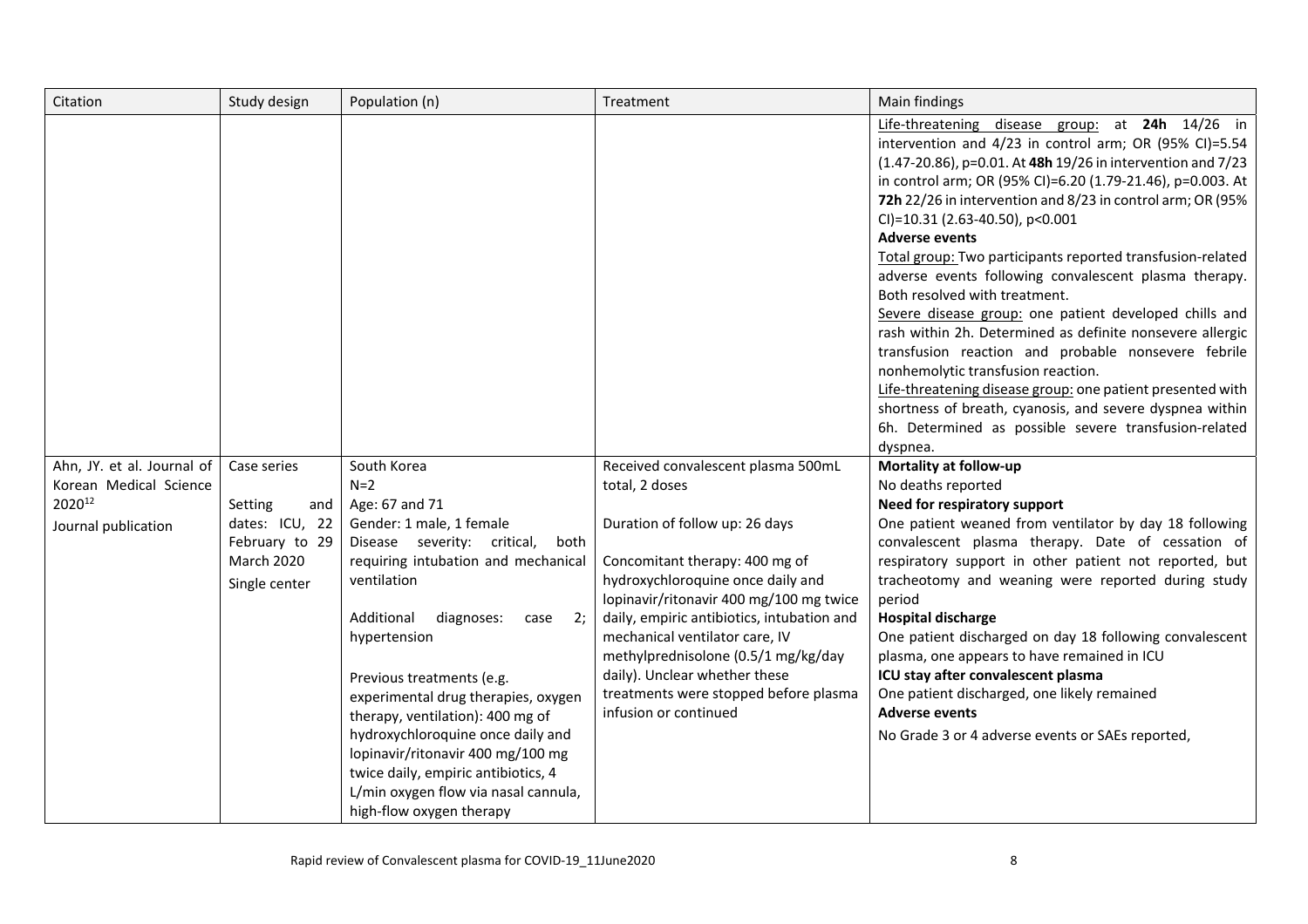| Citation                                                                                                                                                                        | Population (n)                                                                                                                                                                                                                                                                                                                                                                                                                                                                                                                                                                                                                                                                                                                                                                                                                                                                                                                                                                | Study design                                                                          | Treatment                                                                                                                                                                                                                                                                                                                                                                                                                                                                                                                                                                                                                                                                                                                                                                            | Main findings                                                                                                                                                                                                                                                                                                                                                                                                                                                                                                                                                                                                                                                                                                                                           |
|---------------------------------------------------------------------------------------------------------------------------------------------------------------------------------|-------------------------------------------------------------------------------------------------------------------------------------------------------------------------------------------------------------------------------------------------------------------------------------------------------------------------------------------------------------------------------------------------------------------------------------------------------------------------------------------------------------------------------------------------------------------------------------------------------------------------------------------------------------------------------------------------------------------------------------------------------------------------------------------------------------------------------------------------------------------------------------------------------------------------------------------------------------------------------|---------------------------------------------------------------------------------------|--------------------------------------------------------------------------------------------------------------------------------------------------------------------------------------------------------------------------------------------------------------------------------------------------------------------------------------------------------------------------------------------------------------------------------------------------------------------------------------------------------------------------------------------------------------------------------------------------------------------------------------------------------------------------------------------------------------------------------------------------------------------------------------|---------------------------------------------------------------------------------------------------------------------------------------------------------------------------------------------------------------------------------------------------------------------------------------------------------------------------------------------------------------------------------------------------------------------------------------------------------------------------------------------------------------------------------------------------------------------------------------------------------------------------------------------------------------------------------------------------------------------------------------------------------|
| Duan, K. et al. National<br>Academy of Sciences of<br>the United States of<br>study<br>America 2020 <sup>17</sup><br>Setting<br>Journal publication<br>23<br>2020-19<br>$(n=3)$ | China<br>$N=10$<br>Median age: 52.5 (IQR 45-59)<br>Gender: 6 male, 4 female<br>and<br>Disease severity: critical<br>January<br>Additional diagnoses: cardiovascular<br>and/or cerebrovascular diseases and<br>essential hypertension<br>Previous treatments (e.g.<br>experimental drug therapies, oxygen<br>therapy, ventilation): oxygen support<br>(9/10 before CP therapy, 8/10 after<br>CP therapy): mechanical ventilation,<br>high-flow nasal cannula oxygenation,<br>conventional low-flow nasal cannula<br>oxygenation antiviral treatments<br>(10/10): arbidol 0.2 g every 8 h)<br>orally, monotherapy or combination<br>therapy with remdesivir 0.2 g per day<br>IV or ribavirin 0.5 g per day IV or<br>peramivir 0.3 g per day IV, or<br>ribavirin 0.5 g per day IV<br>monotherapy, IFN-a 500 MIU per day<br>inhalation, oseltamivir 75 mg every<br>12 h orally, peramivir 0.3 g per day<br>IV, antibacterial or antifungal<br>treatment (8/10): when participants | Prospective<br>single-arm pilot<br>dates: inpatient,<br>February 2020<br>Multi-center | Received convalescent plasma 200mL<br>total, administered between 10 and 20<br>days after admission (median: 16.5<br>days).<br>Duration of follow up not reported<br>Concomitant therapy: mechanical<br>ventilation, high-flow nasal cannula<br>oxygenation, conventional low-flow<br>nasal cannula oxygenation, arbidol 0.2 g<br>every 8 h orally, monotherapy or<br>combination<br>therapy with remdesivir 0.2 g per day IV<br>or ribavirin 0.5 g per day IV or peramivir<br>0.3 g per day IV, or ribavirin 0.5 g per<br>day IV monotherapy, IFN- a 500 MIU per<br>day inhalation, oseltamivir 75 mg every<br>12h by mouth, peramivir 0.3 g per day<br>IV, antibacterial or antifungal treatment<br>when participants had coinfection, IV<br>methylprednisolone (20 mg every 24 h) | Mortality at follow-up<br>No deaths reported<br>Need for respiratory support<br>Need for respiratory support was decreased in four out of<br>10 participants within three days of receiving convalescent<br>plasma. One participant required only intermittent oxygen<br>after previously receiving continuous low-flow oxygen via<br>nasal cannula. Two participants did not require respiratory<br>support prior to convalescent plasma infusion.<br><b>Hospital discharge</b><br>Unclear whether patients were discharged<br>ICU stay after convalescent plasma<br>3 patients appear to have been in ICU at baseline, 1<br>appears to remain in ICU at end of follow up<br><b>Adverse events</b><br>No Grade 3 or 4 adverse events or SAEs reported. |
|                                                                                                                                                                                 | had coinfection, corticosteroids<br>(6/10): IV methylprednisolone (20<br>mg every 24h)                                                                                                                                                                                                                                                                                                                                                                                                                                                                                                                                                                                                                                                                                                                                                                                                                                                                                        |                                                                                       |                                                                                                                                                                                                                                                                                                                                                                                                                                                                                                                                                                                                                                                                                                                                                                                      |                                                                                                                                                                                                                                                                                                                                                                                                                                                                                                                                                                                                                                                                                                                                                         |
| Pei, S. et al. medRxiv<br>202013<br>Pre-print                                                                                                                                   | China<br>$N=3$                                                                                                                                                                                                                                                                                                                                                                                                                                                                                                                                                                                                                                                                                                                                                                                                                                                                                                                                                                | Case series<br>Setting and<br>dates: NR                                               | Received convalescent plasma<br>-200<br>500mL total, administered between<br>12 and 27 days after admission.                                                                                                                                                                                                                                                                                                                                                                                                                                                                                                                                                                                                                                                                         | Mortality at follow-up<br>No deaths reported<br><b>Hospital discharge</b>                                                                                                                                                                                                                                                                                                                                                                                                                                                                                                                                                                                                                                                                               |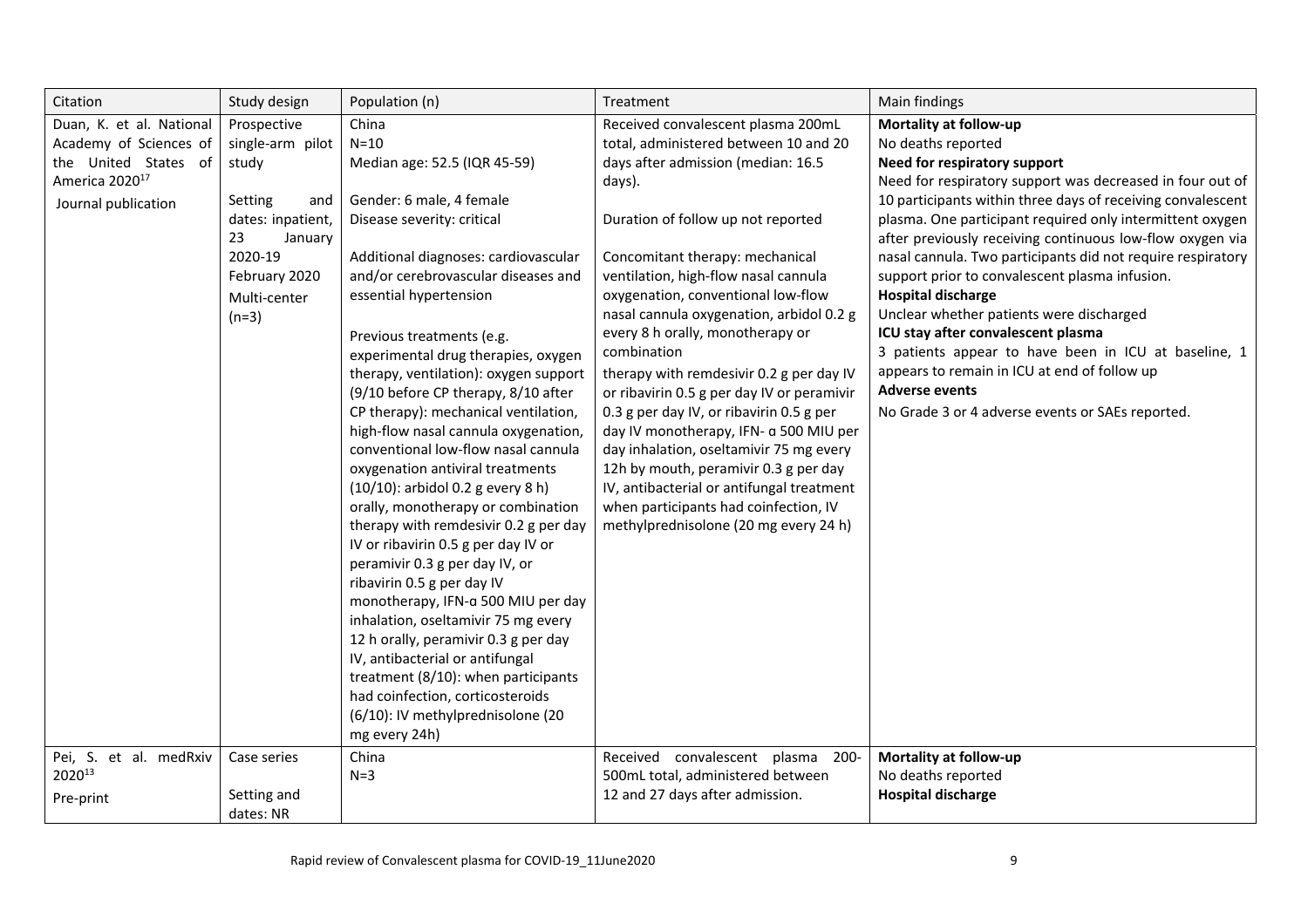| Citation                                                       | Study design                                                                            | Population (n)                                                                                                                                                                                                                                                                                                                                                                                                                                                                                                                                       | Treatment                                                                                                                                                                                                                   | Main findings                                                                                                                                                                                                                                                                                                                                                                                                                                                                                                                                                                                                                       |
|----------------------------------------------------------------|-----------------------------------------------------------------------------------------|------------------------------------------------------------------------------------------------------------------------------------------------------------------------------------------------------------------------------------------------------------------------------------------------------------------------------------------------------------------------------------------------------------------------------------------------------------------------------------------------------------------------------------------------------|-----------------------------------------------------------------------------------------------------------------------------------------------------------------------------------------------------------------------------|-------------------------------------------------------------------------------------------------------------------------------------------------------------------------------------------------------------------------------------------------------------------------------------------------------------------------------------------------------------------------------------------------------------------------------------------------------------------------------------------------------------------------------------------------------------------------------------------------------------------------------------|
|                                                                | Single center                                                                           | Age not reported, inclusion criterion<br>for patients aged between 18 and 55<br>years<br>Disease severity: moderate to critical<br>Patient characteristics in<br>supplementary material; not<br>accessible<br>Inclusion criteria: severely<br>and<br>critically ill COVID-19 patients, and<br>patients suffering advanced<br>stages of the disease.<br>Previous treatments (e.g.<br>experimental drug therapies, oxygen<br>therapy, ventilation): NR                                                                                                 | Duration of follow up 36 days.<br>No concomitant therapy reported.                                                                                                                                                          | 3/3 patients discharged on Day 6, 14 and 23 following<br>convalescent plasma.<br>ICU stay after convalescent plasma<br>2/3 patients appear to have been in ICU at baseline, all<br>were discharged by the end of follow-up<br><b>Adverse events</b><br>1/3 SAE (anaphylactic shock) following receipt of<br>convalescent plasma                                                                                                                                                                                                                                                                                                     |
| Shen, C. et al. JAMA<br>202014<br>Preliminary<br>communication | Case series<br>Setting and<br>dates: 20<br>January to 25<br>March 2020<br>Single center | China<br>$N=5$<br>Hospitalised<br>Age: 36-65 years<br>Gender: 3 male, 2 female<br>Disease severity: critical<br>Comorbidities: hypertension, mitral<br>insufficiency (1 participant), none in 4<br>participants<br>Inclusion/exclusion criteria: severe<br>pneumonia with rapid progression<br>and continuously high viral<br>load despite antiviral treatment;<br>$P_aO_2/F_1O_2$ <300; and mechanical<br>ventilation<br>Previous treatments (e.g.<br>experimental drug therapies, oxygen<br>therapy, ventilation): antiviral<br>therapy (including | Received convalescent plasma 400mL<br>total, 2 doses (each dose 200-250 mL) on<br>the same day. Administered between<br>10 and 22 days after admission.<br>Duration of follow up: up to 63 days<br>from hospital admission. | Mortality at follow-up<br>No deaths reported<br>Need for respiratory support<br>One patient was on ECMO and four on mechanical<br>ventilation at baseline, no patients on ECMO by day 7<br>following convalescent plasma and two on mechanical<br>ventilation by day 15 to 37 following convalescent plasma<br><b>Hospital discharge</b><br>3/5 patients discharged on day 32, 33 and 35 after<br>convalescent plasma<br>ICU stay after convalescent plasma<br>5/5 patients appear to have been in ICU at baseline, 2 or 3<br>were probably discharged<br><b>Adverse events</b><br>No Grade 3 or 4 adverse events or SAEs reported, |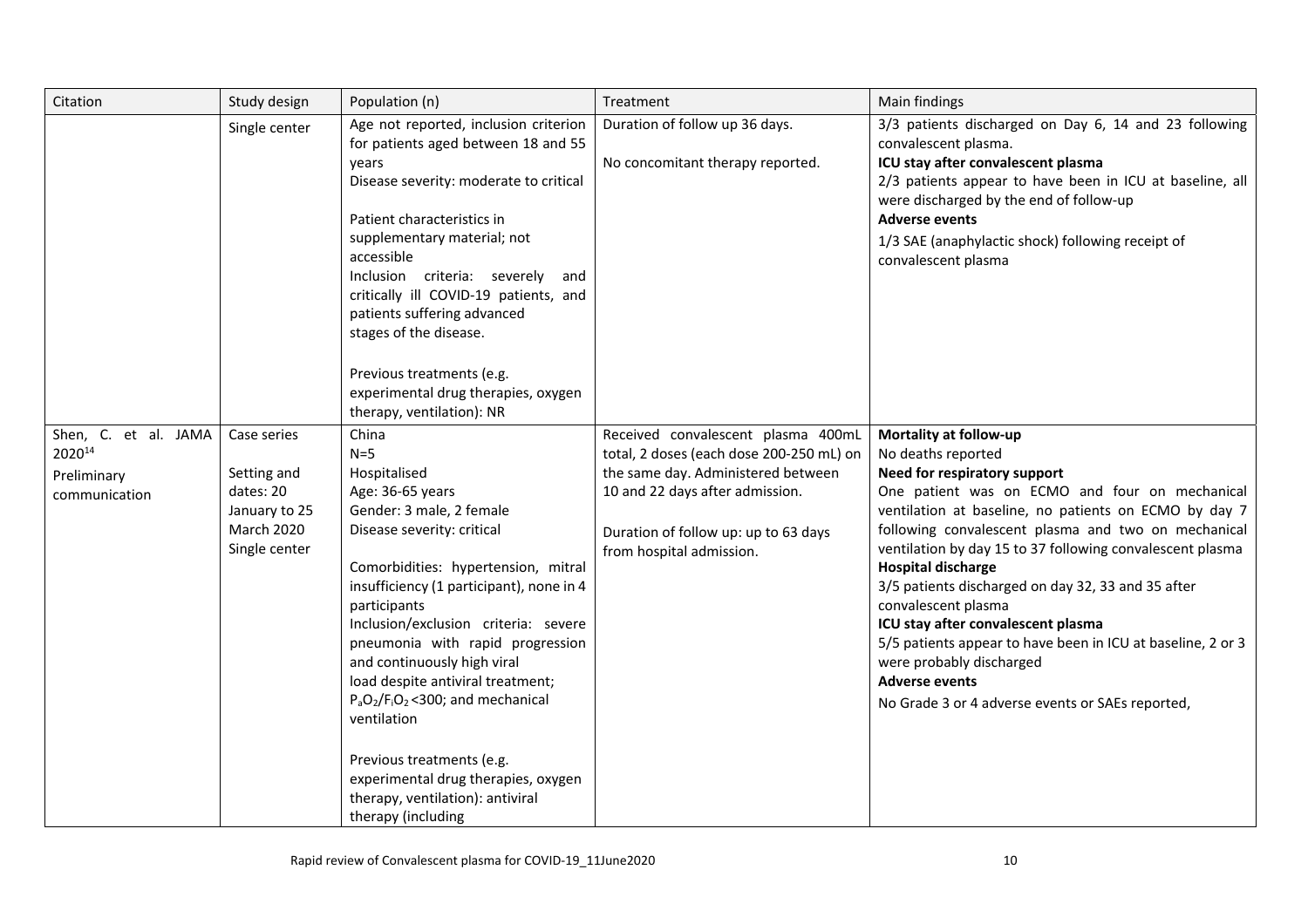| Citation                                                                           | Study design                                                                                              | Population (n)                                                                                                                                                                                                                                                                                                                                                                                                                                                                              | Treatment                                                                                                                                                                                                                                     | Main findings                                                                                                                                                                                                                                                                                                                                                                                                                                                                                                                                                                                                                                                                                                                                                                                                                                                                                                                                                                                                                                                           |
|------------------------------------------------------------------------------------|-----------------------------------------------------------------------------------------------------------|---------------------------------------------------------------------------------------------------------------------------------------------------------------------------------------------------------------------------------------------------------------------------------------------------------------------------------------------------------------------------------------------------------------------------------------------------------------------------------------------|-----------------------------------------------------------------------------------------------------------------------------------------------------------------------------------------------------------------------------------------------|-------------------------------------------------------------------------------------------------------------------------------------------------------------------------------------------------------------------------------------------------------------------------------------------------------------------------------------------------------------------------------------------------------------------------------------------------------------------------------------------------------------------------------------------------------------------------------------------------------------------------------------------------------------------------------------------------------------------------------------------------------------------------------------------------------------------------------------------------------------------------------------------------------------------------------------------------------------------------------------------------------------------------------------------------------------------------|
|                                                                                    |                                                                                                           | lopinavir/ritonavir; interferon alfa-<br>1b; favipiravir, arbidol; darunavir),<br>corticosteroids<br>(methylprednisolone), mechanical<br>ventilation                                                                                                                                                                                                                                                                                                                                        |                                                                                                                                                                                                                                               |                                                                                                                                                                                                                                                                                                                                                                                                                                                                                                                                                                                                                                                                                                                                                                                                                                                                                                                                                                                                                                                                         |
| Ye, M. et al. Journal of<br>Medical Virology 2020 <sup>15</sup><br>Journal article | Case series<br>Setting and<br>dates: inpatient,<br>31 January to 22<br><b>March 2020</b><br>Single center | China<br>$N=6$<br>Age: 28-75 years<br>Disease severity: critical, except<br>patient 5<br>Comorbidities: bronchitis and Sjögren<br>syndrome in participants 3 and 4,<br>none in other participants<br>Additional diagnoses: none<br>Previous<br>treatments<br>(e.g.<br>experimental drug therapies, oxygen<br>therapy, ventilation): oxygen therapy<br>(nasal) in 4 participants, antiviral<br>therapy (arbidol in all participants),<br>(levofloxacin in<br>antibiotics<br>1<br>participant | Received convalescent plasma 200mL,<br>doses ranged from 1-3<br>Follow up until discharge<br>Concomitant therapy: oxygen therapy,<br>antiviral therapy (arbidol<br>in all<br>participants), antibiotics (levofloxacin in<br>two participants) | Mortality at follow-up<br>No deaths reported<br>Need for respiratory support<br>Four of six patients were on oxygen support (1 via nasal<br>cannula, others unspecified). No patients were on<br>respiratory support at 7 days post-treatment until the end<br>of follow-up<br><b>Hospital discharge</b><br>5/6 patients discharged on day 4, 6, 6, 10 and 1 patient<br>unclear<br>ICU stay after convalescent plasma<br>0/6 patients in ICU at baseline, none progressed to ICU<br><b>Adverse events</b><br>No Grade 3 or 4 adverse events or SAEs reported<br><b>Viral clearance</b><br>One case had positive RT-PCR throat swab at baseline,<br>which turned negative 18 days post-infusion. A second case<br>did not have a positive RT-PCR throat swab at baseline, but<br>she had a positive throat swab prior to, and a negative<br>throat swab one day after, receiving convalescent plasma<br>Note: Although the stated inclusion criteria included<br>critical illness, it appears that patients were probably not<br>critically ill at the time of enrolment |
| Zhang, B. et al. Chest<br>2020a <sup>16</sup>                                      | Case series                                                                                               | China<br>$N=4$                                                                                                                                                                                                                                                                                                                                                                                                                                                                              | Received convalescent plasma ranging<br>from 200-2400mL, from 1-8 doses from                                                                                                                                                                  | Mortality at follow-up<br>No deaths reported                                                                                                                                                                                                                                                                                                                                                                                                                                                                                                                                                                                                                                                                                                                                                                                                                                                                                                                                                                                                                            |
| Epub ahead of print                                                                | Setting<br>and                                                                                            | Age: 31-73 years                                                                                                                                                                                                                                                                                                                                                                                                                                                                            | 11-41 days since admission.                                                                                                                                                                                                                   | Need for respiratory support                                                                                                                                                                                                                                                                                                                                                                                                                                                                                                                                                                                                                                                                                                                                                                                                                                                                                                                                                                                                                                            |
|                                                                                    | dates: hospitals                                                                                          | 2 male, 2 female                                                                                                                                                                                                                                                                                                                                                                                                                                                                            |                                                                                                                                                                                                                                               | Two patients were on ECMO, one on mechanical                                                                                                                                                                                                                                                                                                                                                                                                                                                                                                                                                                                                                                                                                                                                                                                                                                                                                                                                                                                                                            |
|                                                                                    | in China,<br>30                                                                                           | Disease severity: critical                                                                                                                                                                                                                                                                                                                                                                                                                                                                  | Duration of follow-up: up to 51 days                                                                                                                                                                                                          | ventilation and intubated, and one on NIV and high-flow at                                                                                                                                                                                                                                                                                                                                                                                                                                                                                                                                                                                                                                                                                                                                                                                                                                                                                                                                                                                                              |
|                                                                                    | January to 17                                                                                             |                                                                                                                                                                                                                                                                                                                                                                                                                                                                                             |                                                                                                                                                                                                                                               | baseline. One patient on ECMO was discharged on day 7                                                                                                                                                                                                                                                                                                                                                                                                                                                                                                                                                                                                                                                                                                                                                                                                                                                                                                                                                                                                                   |
|                                                                                    | <b>March 2020</b>                                                                                         | Comorbidities: hypertension                                                                                                                                                                                                                                                                                                                                                                                                                                                                 | Concomitant therapy:                                                                                                                                                                                                                          | following convalescent plasma and received home oxygen                                                                                                                                                                                                                                                                                                                                                                                                                                                                                                                                                                                                                                                                                                                                                                                                                                                                                                                                                                                                                  |
|                                                                                    |                                                                                                           | (participants 1 and 3), COPD                                                                                                                                                                                                                                                                                                                                                                                                                                                                |                                                                                                                                                                                                                                               | therapy by day 15 post-treatment. By day 30 post-                                                                                                                                                                                                                                                                                                                                                                                                                                                                                                                                                                                                                                                                                                                                                                                                                                                                                                                                                                                                                       |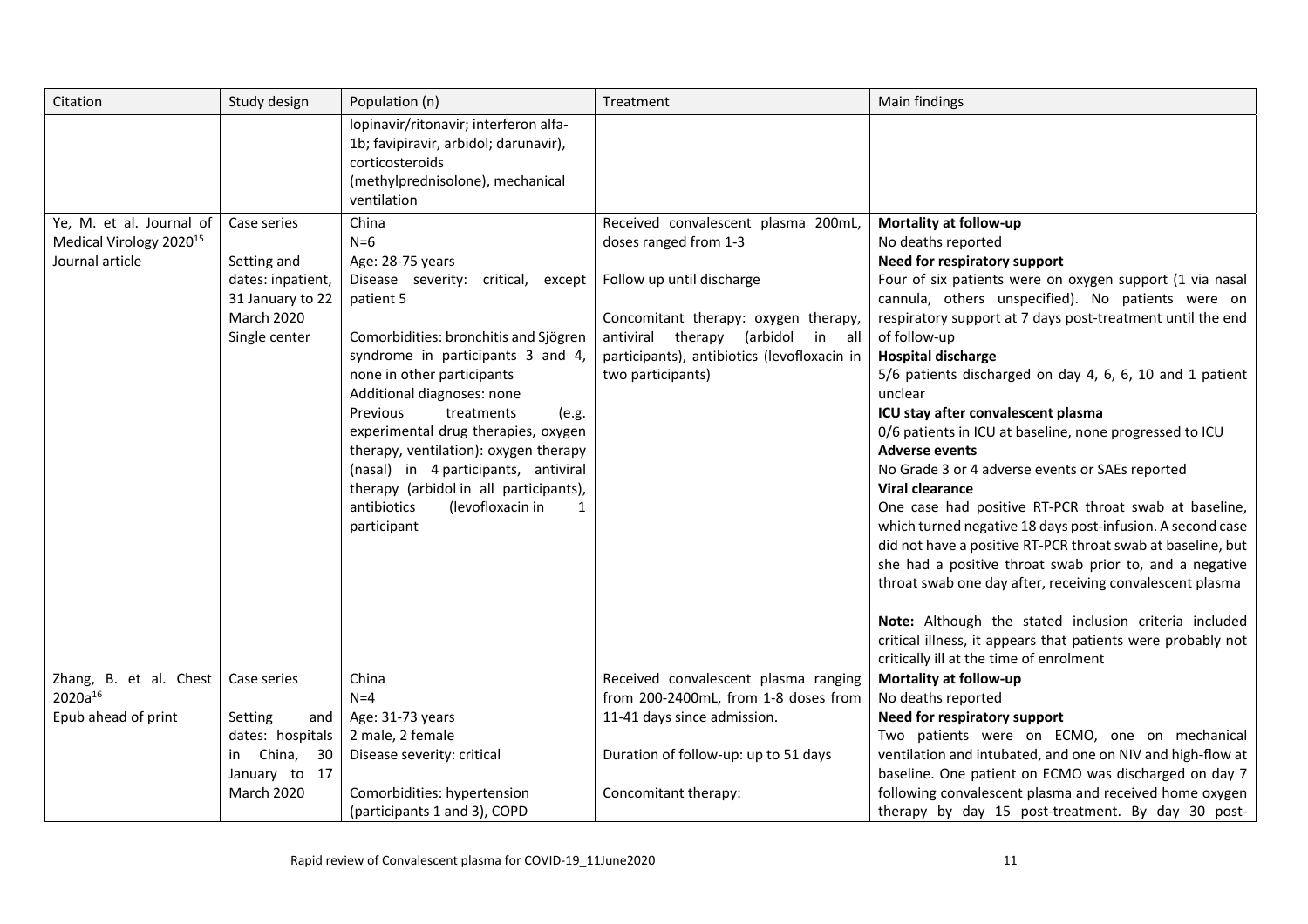| Study design            | Population (n)                                                                                                                                                                                                                                                                                                                                                                                                                                                                   | Treatment                                                                                                                                                                                                                                                                                                                                                                                                                                                                                                                                                                                                                                                                                                                                                                                                                   | Main findings                                                                                                                                                                                                                                                                                                                                                             |
|-------------------------|----------------------------------------------------------------------------------------------------------------------------------------------------------------------------------------------------------------------------------------------------------------------------------------------------------------------------------------------------------------------------------------------------------------------------------------------------------------------------------|-----------------------------------------------------------------------------------------------------------------------------------------------------------------------------------------------------------------------------------------------------------------------------------------------------------------------------------------------------------------------------------------------------------------------------------------------------------------------------------------------------------------------------------------------------------------------------------------------------------------------------------------------------------------------------------------------------------------------------------------------------------------------------------------------------------------------------|---------------------------------------------------------------------------------------------------------------------------------------------------------------------------------------------------------------------------------------------------------------------------------------------------------------------------------------------------------------------------|
| Multi-center<br>$(n=4)$ | (participant 2), chronic kidney<br>impairment<br>(participant 3), pregnancy<br>(participant 4)<br>Additional diagnoses include critical<br>conditions such as ARDS (participants<br>2, 3 & 4), bacterial pneumonia (pt 1).<br>Extensive<br>treatment<br>previous<br>including antiviral therapy (patients<br>1-4), antibacterial therapy (patient 1),<br>non-invasive mechanical ventilation<br>(patient<br>mechanical<br>2)<br>and<br>ventilation and ECMO (patients 3 &<br>4). | * participant 1: antiviral therapy<br>(arbidol, lopinavir-ritonavir, interferon<br>alpha), antibacterial therapy,<br>antifungal therapy, supportive care,<br>IVIG, albumin, zadaxin, mechanical<br>ventilation<br>* participant 2: antiviral therapy<br>(arbidol, lopinavir-ritonavir, interferon<br>alpha 2a), noninvasive mechanical<br>ventilation/high-flow nasal cannula,<br>corticosteroids (methylprednisolone)<br>* participant 3:antiviral therapy (arbidol,<br>lopinavir-ritonavir, interferon alpha 2b,<br>oseltamivir, ribavirin),<br>mechanical ventilation, renal<br>replacement therapy, antifungal therapy<br>(caspofungin, voriconazole), venovenous<br><b>ECMO</b><br>*participant 4: antiviral therapy (lopinavir-<br>ribavirin),<br>mechanical<br>ritonavir,<br>ventilation, renal replacement therapy, | treatment one patient remained on ECMO, one receiving<br>home oxygen and two were no longer ventilated.<br><b>Hospital discharge</b><br>3/4 discharged on Day 7, 25 and 27<br>ICU stay after convalescent plasma<br>4/4 in ICU at baseline, three patients discharged by end of<br>follow-up<br><b>Adverse events</b><br>No Grade 3 or 4 adverse events or SAEs reported, |
|                         |                                                                                                                                                                                                                                                                                                                                                                                                                                                                                  | antibacterial<br>therapy<br>(imipenem,<br>section,<br>vancomycin),<br>caesarean                                                                                                                                                                                                                                                                                                                                                                                                                                                                                                                                                                                                                                                                                                                                             |                                                                                                                                                                                                                                                                                                                                                                           |
|                         |                                                                                                                                                                                                                                                                                                                                                                                                                                                                                  |                                                                                                                                                                                                                                                                                                                                                                                                                                                                                                                                                                                                                                                                                                                                                                                                                             |                                                                                                                                                                                                                                                                                                                                                                           |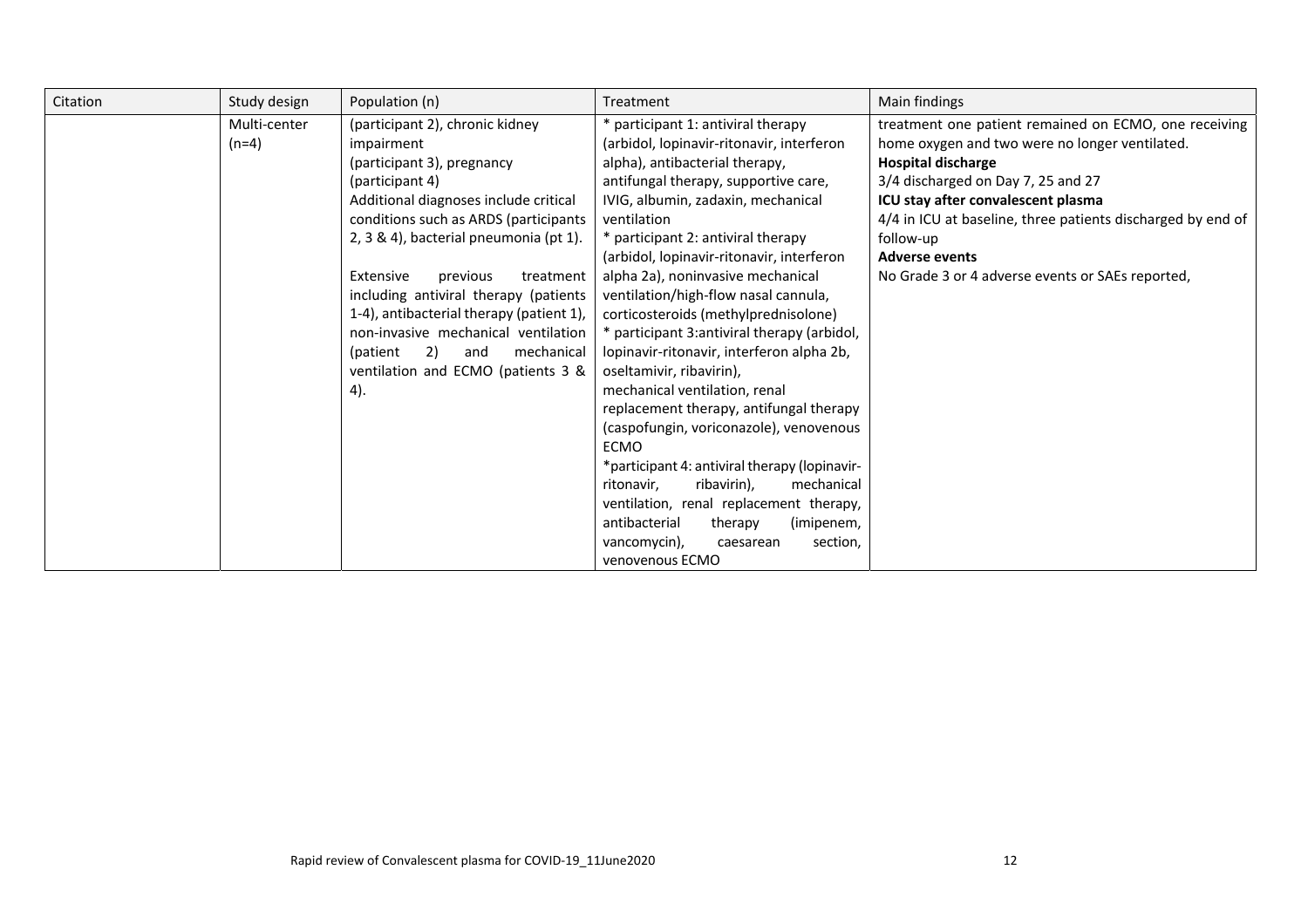| Citation                                                                                   | Study design                                                                                                                                                              | Population (n)                                                                                                                                                                                                                                                                                                                                                                                                                                                                                       | Treatment                                                                                                                                                                                                                                                                                                                                                                                                                                                                                                                                                                                          | Main findings                                                                                                                                                                                                                                                                                                                                                                                                                                                                                                                                                                                                                                                                                                                                                                                                                                                                                                                                                   |
|--------------------------------------------------------------------------------------------|---------------------------------------------------------------------------------------------------------------------------------------------------------------------------|------------------------------------------------------------------------------------------------------------------------------------------------------------------------------------------------------------------------------------------------------------------------------------------------------------------------------------------------------------------------------------------------------------------------------------------------------------------------------------------------------|----------------------------------------------------------------------------------------------------------------------------------------------------------------------------------------------------------------------------------------------------------------------------------------------------------------------------------------------------------------------------------------------------------------------------------------------------------------------------------------------------------------------------------------------------------------------------------------------------|-----------------------------------------------------------------------------------------------------------------------------------------------------------------------------------------------------------------------------------------------------------------------------------------------------------------------------------------------------------------------------------------------------------------------------------------------------------------------------------------------------------------------------------------------------------------------------------------------------------------------------------------------------------------------------------------------------------------------------------------------------------------------------------------------------------------------------------------------------------------------------------------------------------------------------------------------------------------|
| Salazar, E. et al. The<br>American Journal of<br>Pathology 2020 <sup>24</sup><br>Pre-proof | Non-<br>randomised<br>single arm trial<br>Setting and<br>dates: March 28<br>to April 14,<br>2020<br>Single center                                                         | N=25 patients with severe and/or life-<br>RT-PCR<br>confirmed<br>threatening<br>COVID-19 disease, all on oxygen<br>support<br>Median age 51 (IQR 42.5 to 60), 14<br>(56%) were female, median BMI 30.4<br>(IQR 26.5 to 37), 88% were smokers,<br>and 64% had underlying conditions.<br>Five patients had bacterial or other<br>viral co-infections.<br>Median time from symptom onset to<br>treatment was 10 days (IQR 7.5 to<br>12.5), hospitalisation to treatment<br>was median (IQR) 2 (2 to 4). | All patients received one 300-mL dose of<br>convalescent-phase plasma from a<br>laboratory-confirmed<br>SARS-CoV-2<br>infected healthy donor who had been<br>asymptomatic for 14 days, and one<br>patient received a second dose six days<br>later.<br>The majority of patients received<br>concomitant anti-inflammatory treatments<br>within five days of the plasma infusion,<br>including tocilizumab and steroids. Most<br>received other investigational treatments,<br>including courses of HCQ and AZM,<br>ribavirin, and/or lopinavir/ritonavir, and<br>two patients received remdesivir. | <b>Adverse events</b><br>No adverse events attributed to convalescent plasma<br>infusion occurred within 24 hours. Two patients developed<br>deep-vein thrombosis (DVT) four and eight days after<br>treatment, and one patient developed a DVT and a<br>pulmonary embolism four days post-infusion. These<br>thrombotic events are consistent with findings reported for<br>untreated COVID-19 patients.<br>Mortality and improvement of symptoms (assessed by<br>modified 6-point WHO ordinal scale)<br>By day 14 post-infusion, 19 (76%) patients improved from<br>baseline: an additional four patients were discharged, eight<br>patients improved<br>from baseline, three patients remained unchanged, three<br>had deteriorated, and one patient died from a condition<br>not caused by convalescent plasma<br>Length of stay<br>The average overall length of hospital stay was 14.3 days<br>(range 2 to 25 days). The average post-treatment length of |
| Zeng, Q. et al. Journal of<br>Infectious<br><b>Diseases</b><br>2020 <sup>25</sup>          | Retrospective<br>observational<br>study<br>Setting<br>and<br>dates:<br>clinical<br>outcomes were<br>followed<br>up<br>until 1<br>April<br>2020<br>Multi-center<br>$(n=2)$ | China<br>N=21 ICU patients<br>Comorbidities: DM, HPT, chronic liver<br>disease, respiratory system diseases.<br>Median age 61.5 years in treatment<br>and 73 years in control group. Five<br>out of six (83%) were male in<br>treatment group, 11 out of 15 (73%)<br>were male in control group.<br>Demographic characteristics, clinical<br>parameters<br>and<br>management<br>strategies were balanced in the two<br>arms.                                                                         | n=6 patients received a median of 300mL<br>(IQR 200 to 600) convalescent plasma<br>from young donors who had been<br>recovered for one to two weeks, n=15<br>patients received usual care.                                                                                                                                                                                                                                                                                                                                                                                                         | hospital stay was 11 days (range 1 to 21 days)<br><b>Mortality</b><br>5/6 deaths in convalescent plasma group vs 14/15 deaths<br>in control group (p=0.18). Each group had 1 recovered<br>patient. The survival period was longer in the treatment<br>group than in the control group (p=0.03).<br><b>Discharge from hospital</b><br>One patient in each group was discharged from hospital,<br>none from either group remained in hospital.<br><b>Adverse events</b><br>No immediate adverse events where observed with<br>convalescent plasma infusions.<br><b>Viral clearance</b><br>Viral clearance was achieved after convalescent plasma in<br>all 6 patients in the treatment group. Among patients who<br>died, all 5 (100%) in the treatment group and 3 of 14                                                                                                                                                                                         |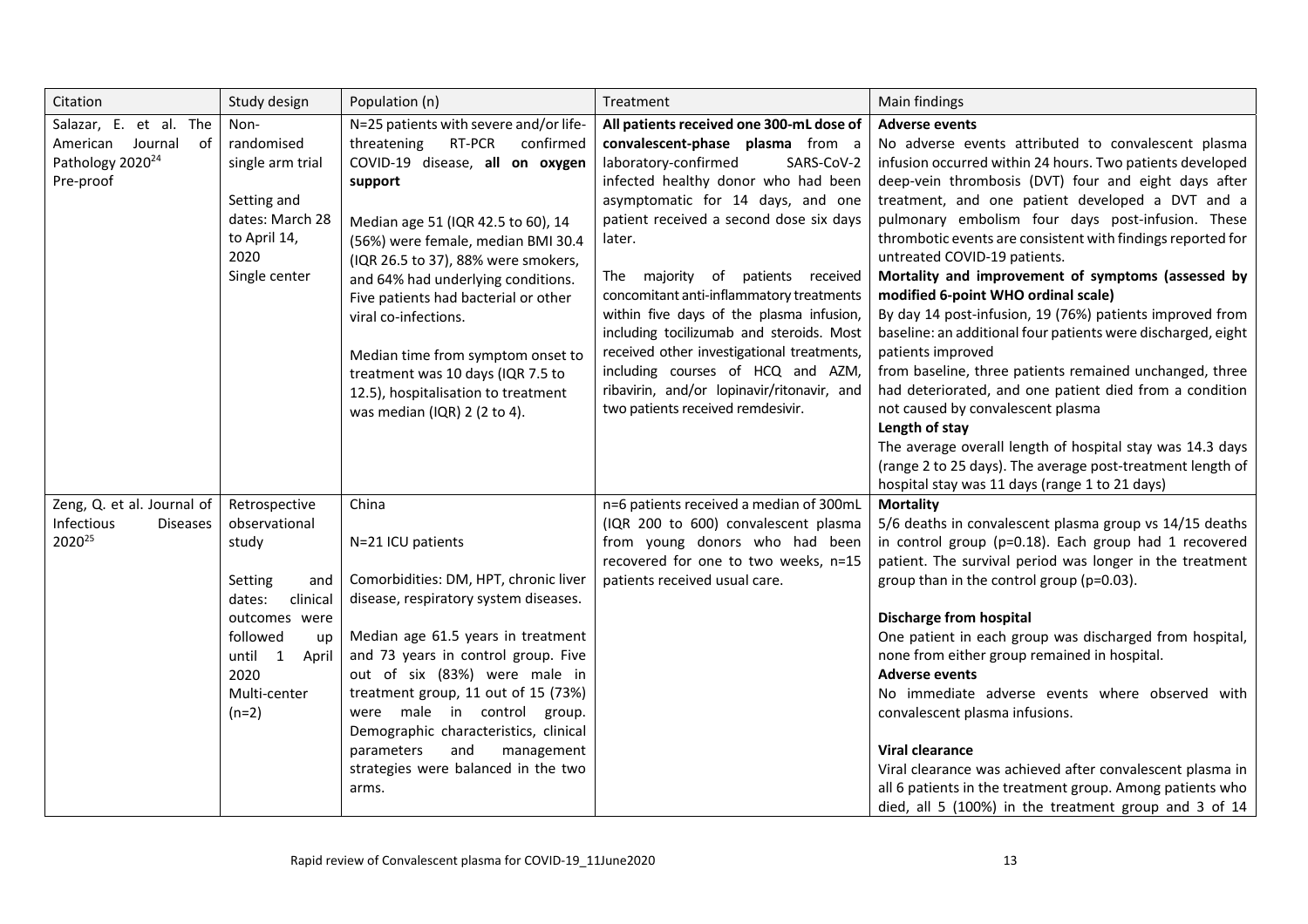| Citation                         | Study design    | Population (n)                                               | Treatment                                                                     | Main findings                                                                              |
|----------------------------------|-----------------|--------------------------------------------------------------|-------------------------------------------------------------------------------|--------------------------------------------------------------------------------------------|
|                                  |                 |                                                              |                                                                               | (21.4%) in the control group had undetectable SARS-CoV-2<br>before death (p=0.005).        |
| Xu, Y. et al. medRxiv            | Retrospective   | China                                                        | 6 patients received convalescent plasma                                       | <b>Mortality</b>                                                                           |
| 202023                           | observational   | N=45, of which 6 critically ill received                     |                                                                               | Mortality in convalescent plasma group unknown                                             |
| Pre-print                        | study           | convalescent plasma. All 6 were                              | All patients received antiviral and                                           | <b>Respiratory support</b>                                                                 |
|                                  | Setting and     | intubated at baseline.<br>Mean age in the total group 56 (SD | antibacterial agents, and others received<br>antifungals,<br>glucocorticoids, | 20 (44.4%) patients required intubation and nine (20%)<br>patients required extracorporeal |
|                                  | dates: January  | 15)                                                          | immunoglobulins and albumin                                                   | membrane oxygenation                                                                       |
|                                  | to February     | 29 (64%) male in the total group                             |                                                                               | Duration of stay in ICU                                                                    |
|                                  | 2020            | Unclear comorbidity characteristics                          |                                                                               | All patients in ICU at baseline, only half in the total group                              |
|                                  | Multi-center    | of convalescent plasma patients                              |                                                                               | had been discharged by study submission. Duration or                                       |
|                                  | $(n=7$ ICUs)    |                                                              |                                                                               | discharge of patients in convalescent plasma group<br>unknown                              |
|                                  |                 |                                                              |                                                                               | <b>Adverse events or reactions</b>                                                         |
|                                  |                 |                                                              |                                                                               | In the total group, 37 (82.2%) patients developed ARDS, 13                                 |
|                                  |                 |                                                              |                                                                               | (28.9%) patients developed septic shock. No transfusion                                    |
|                                  |                 |                                                              |                                                                               | reactions occurred in those receiving convalescent plasma.                                 |
| Jin, C. et al. medRxiv<br>202026 | Case series     | China                                                        | Received convalescent plasma,                                                 | <b>Mortality</b>                                                                           |
| Pre-print                        | Single center   | $N=6$                                                        | unknown dose                                                                  | No deaths reported<br><b>Adverse events or reactions</b>                                   |
|                                  |                 |                                                              | Concomitant<br>treatment<br>included                                          | No adverse events or SAEs                                                                  |
|                                  | Setting<br>and  | Median age 64                                                | antivirals and systemic corticosteroids.                                      | Time to negative throat swab                                                               |
|                                  | dates: Guizhou  |                                                              |                                                                               | In patients (n=3) with recurrence, the minimum time for                                    |
|                                  | Jiangjunshan    | n=4 patients were critically ill, n= 2                       |                                                                               | viral clearance (n=2) with throat swab for two consecutive                                 |
|                                  | Hospital in Feb | classified general                                           |                                                                               | tests after the treatment of convalescent plasma ranged                                    |
|                                  | to April 2020   |                                                              |                                                                               | from 2 to 24 days. The final patient still had a positive                                  |
|                                  |                 | Inclusion criteria: (1) patients with                        |                                                                               | swab at reporting (45 days after receiving convalescent                                    |
|                                  |                 | positive throat swab; (2) COVID-19                           |                                                                               | plasma).                                                                                   |
|                                  |                 | infections which are difficult to cure                       |                                                                               |                                                                                            |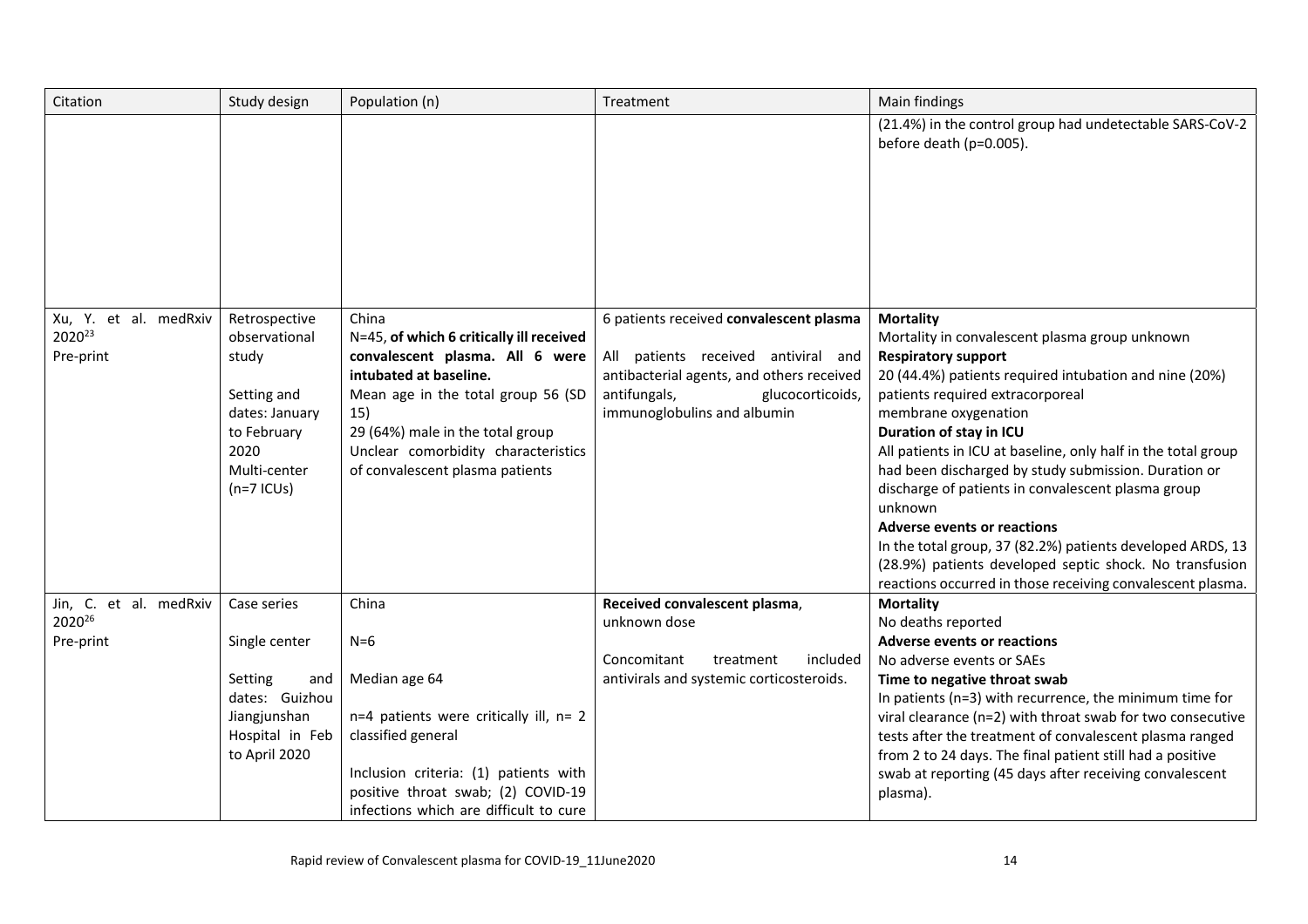| Citation | Study design | Population (n)                      | Treatment | Main findings |
|----------|--------------|-------------------------------------|-----------|---------------|
|          |              | (defined as negative RT-PCR) and    |           |               |
|          |              | severe disease which developed      |           |               |
|          |              | rapidly; (3) recurrent patients,    |           |               |
|          |              | defined as those who had a positive |           |               |
|          |              | throat swab after a negative throat |           |               |
|          |              | swab                                |           |               |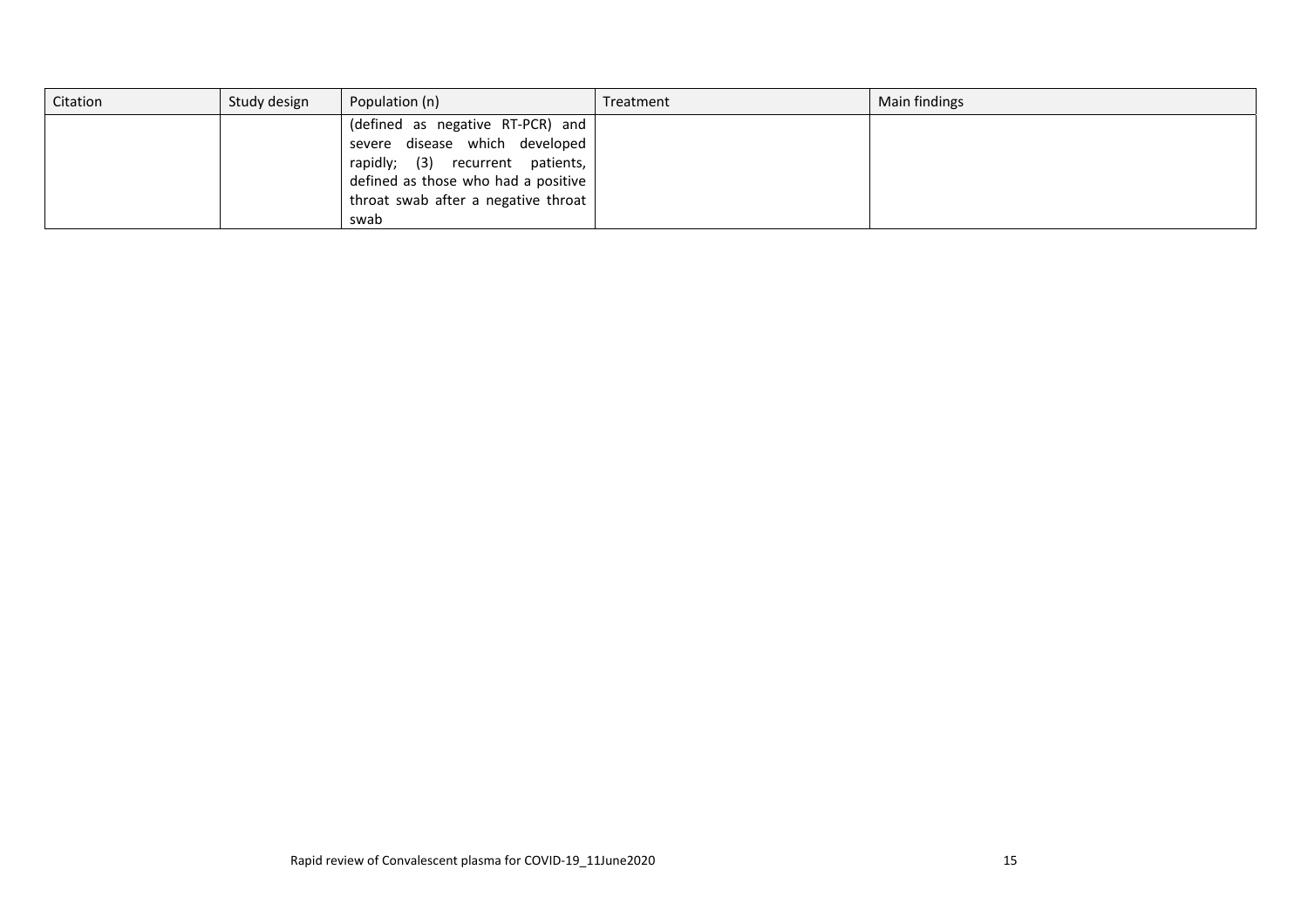## **Table 2. Characteristics of excluded studies**

| Citation                                                                                                                                                                                                                                                                                                                                  | Type of record  | Reason for exclusion     |
|-------------------------------------------------------------------------------------------------------------------------------------------------------------------------------------------------------------------------------------------------------------------------------------------------------------------------------------------|-----------------|--------------------------|
| Adeli SH, Asghari A, Tabarraii R, Shajari R, Afshari S, Kalhor N, Vafaeimanesh J. Using therapeutic plasma exchange as a rescue therapy in<br>CoVID-19 patients: a case series. Polish Archives of Internal Medicine 2020: no pagination.                                                                                                 | Journal article | Wrong intervention       |
| Bajestani, N.S. IRCT20200418047116N1, first registered 4 May 2020. Effect of Intravenous immunoglobulin (IVIG) versus Kaletra (lopinavir<br>and ritonavir) tablets in patients with acute respiratory infection (COVID-19): A clinical trial studies.                                                                                     | Trial registry  | Wrong intervention       |
| Cao W, Liu X, Bai T, Fan H, Hong K, Song H, Han Y, Lin L, Ruan L, Li T. High-dose intravenous immunoglobulin as a therapeutic option for<br>deteriorating patients with coronavirus disease 2019. Open Forum Infectious Diseases 2020;7(3):1-6.                                                                                           | Journal article | Wrong intervention       |
| CH Versailles. EUCTR2020-001768-27, first registered 27 April 2020. Study of the efficiency of normal human immunoglobulins (IVIG) in<br>patients aged 75 years and over COVID-19 with severe acute respiratory failure (GERONIMO 19).                                                                                                    | Trial registry  | Wrong intervention       |
| Devasenapathy N, Ye Z, Loeb M, Fang F, Najafabadi BT, Xiao Y, Couban R, Bégin P, Guyatt G. Efficacy and safety of convalescent plasma<br>for severe COVID-19 based on evidence in other severe respiratory viral infections: a systematic review and meta-analysis. Canadian<br>Medical Association Journal 22 May 2020.                  | Journal article | Wrong patient population |
| DRK-Bluspendedienst Baden-Württemberg-Hessen gGmbH. EUCTR2020-001310-38-DE, first registered 6 April 2020. Clinical Study to<br>assess positive value of blood plasma from donors having built immunity against the new corona virus (SARS-CoV-2) transfused to patients<br>suffering from SARS-CoV-2 infection.                          | Trial registry  | Duplicate                |
| Eastern Theater General Hospital. ChiCTR2000031501, first registered 2 April 2020. The efficacy of convalescent plasma in patients with<br>critical novel coronavirus pneumonia (COVID-19): a pragmatic, prospective cohort study.                                                                                                        | Trial registry  | Duplicate                |
| Fundació Clínic per a la recerca Biomèdica. EUCTR2020-001722-66, first registered 23 April 2020. Plasma turnover in patients with COVID-<br>19 disease and invasive mechanical ventilation.                                                                                                                                               | Trial registry  | Duplicate                |
| Fundació Clínic per a la recerca Biomèdica. EUCTR2020-001722-66, first registered 23 April 2020. Plasma turnover in patients with COVID-<br>19 disease and invasive mechanical ventilation: a randomized study.                                                                                                                           | Trial registry  | Wrong intervention       |
| Fundacion Clinic per a la Recerca Biomédica. NCT04374539, first registered 5 May 2020. Plasma Exchange in Patients With COVID-19<br>Disease and Invasive Mechanical Ventilation: a Randomized Controlled Trial.                                                                                                                           | Trial registry  | Wrong intervention       |
| Gharebaghi, N. IRCT20200501047259N1, first registered 17 May 2020. Intravenous immunoglubolin (IVIG) effect on improvement of<br>severe pulmonary damage in COVID 19 disease.                                                                                                                                                             | Trial registry  | Wrong intervention       |
| GHU Paris Psychiatrie et Neurosciences. EUCTR2020-001570-30-FR, first registered 6 April 2020. ICAR (IgIV in Covid-related ARds).                                                                                                                                                                                                         | Trial registry  | Wrong intervention       |
| Instituto Nacional de Ciencas Medicas y Nutricion Salvador Zubiran. NCT04388410, first registered 14 May 2020. Safety and Efficacy of<br>Convalescent Plasma Transfusion for Patients With COVID-19.                                                                                                                                      | Trial registry  | Duplicate                |
| Khodashahi, R. IRCT20200325046859N1, first registered 2 April 2020. Evaluation of the efficacy of intravenous immunoglobulin (IVIg) in<br>patients with severe COVID-19 (Before intubation phase) who have not responded to treatment with the standard three-drug protocol<br>(hydroxychloroquine / chloroquine + lupinavir / ritonavir. | Trial registry  | Wrong intervention       |
| King Saud Medical City. ISRCTN21363594, first registered 15 May 2020. Therapeutic plasma exchange (removal of the non-cell portion of<br>blood) in critically ill adult patients with serious SARS CoV-2 disease (COVID-19).                                                                                                              | Trial registry  | Wrong intervention       |
| Luo S, Yang L, Wang C, Liu C, Li D. Clinical observation of 6 severe COVID-19 patients treated with plasma exchange of tocilizumab. Journal<br>of Zhejiang University Medical Sciences 2020;49(2):227-31.                                                                                                                                 | Journal article | Wrong intervention       |
| Mahmoodpoor, A. IRCT20091012002582N21, first registered 18 May 2020. Effect of intratracheal injection of processed autologous<br>serum derived from patients with Covid-19 in oxygenation parameters and pulmonary complications.                                                                                                        | Trial registry  | Wrong intervention       |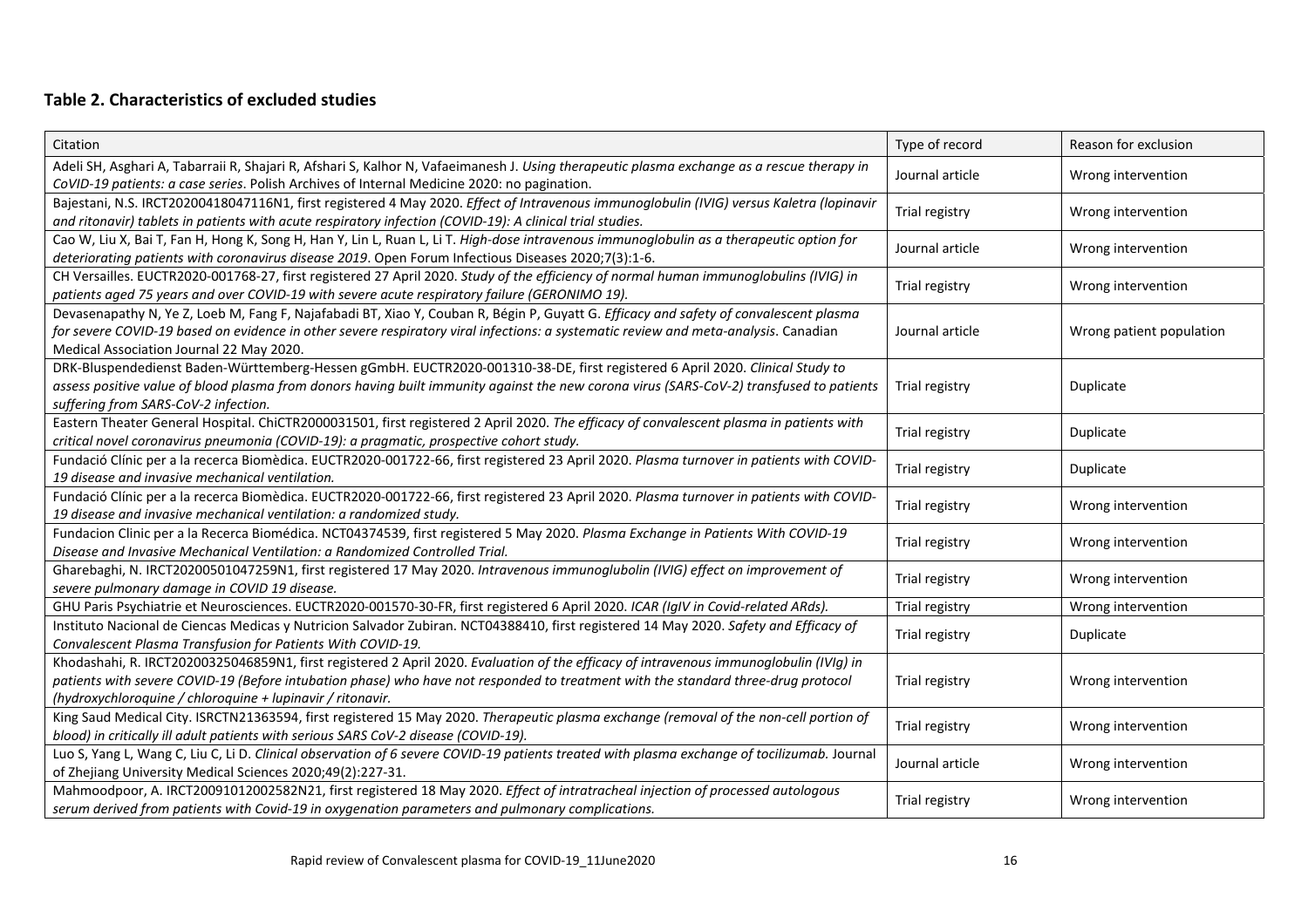| Citation                                                                                                                                                                                                                                                                                                                                                                                                                                                                                                         | Type of record              | Reason for exclusion         |
|------------------------------------------------------------------------------------------------------------------------------------------------------------------------------------------------------------------------------------------------------------------------------------------------------------------------------------------------------------------------------------------------------------------------------------------------------------------------------------------------------------------|-----------------------------|------------------------------|
| Mashhad University of Medical Sciences. ICTRP inaccessible. The efficacy of intravenous immunoglobulin (IVIg) in patients with severe<br>COVID-19 who have not responded to standard three-drug protocol.                                                                                                                                                                                                                                                                                                        | Trial registry              | Wrong intervention           |
| Mayo Clinic. NCT04325672, first registered 27 March 2020. Convalescent plasma to limit coronavirus associated complications.                                                                                                                                                                                                                                                                                                                                                                                     | Trial registry              | Cancelled by investigator    |
| Pawar AY, Hiray AP, Sonawane DD, Bhambar RS, Derle DV, Ahire YS. Convalescent plasma: A possible treatment protocol for COVID-19<br>patients suffering from diabetes or underlying liver diseases. Diabetes & Metabolic Syndrome 2020;14(4):665-9.                                                                                                                                                                                                                                                               | Journal article             | Wrong study design           |
| Peking Union Medical College Hospital. NCT04261426, first registered 7 February 2020. The Efficacy of Intravenous Immunoglobulin<br>Therapy for Severe 2019-nCoV Infected Pneumonia.                                                                                                                                                                                                                                                                                                                             | Trial registry              | Wrong intervention           |
| Piero Luigi Ruggenenti. NCT04346589, first registered 15 April 2020. Convalescent Antibodies Infusion in COVID 19 Patients.                                                                                                                                                                                                                                                                                                                                                                                      | Trial registry              | Duplicate                    |
| Prisma Health-Upstate. NCT04374149, first registered 5 May 2020. Therapeutic Plasma Exchange Alone or in Combination With<br>Ruxolitinib in COVID-19 Associated CRS.                                                                                                                                                                                                                                                                                                                                             | Trial registry              | Wrong intervention           |
| Salazar E, Perez KK, Ashraf M, Chen J, Castillo B, Christensen PA, Eubank T, Bernard DW, Eagar TN, Long SW, Subedi S, Olsen RJ, Leveque<br>C, Schwartz MR, Dey M, Chavez-East C, Rogers J, Shehabeldin A, Joseph D, Williams G, Thomas K, Masud F, Talley C, Dlouhy KG, Lopez BV,<br>Hampton C, Lavinder J, Gollihar JD, Maranhao AC, Ippolito GC, Saavedra MO, Cantu CC, Yerramilli P, Pruitt L, Musser JM. Treatment of<br>COVID-19 Patients with Convalescent Plasma. The American Journal of Pathology 2020. | Journal article (pre-proof) | Duplicate                    |
| Semnan University of Medical Sciences. IRCT20151228025732N53, first registered 10 April 2020. Therapeutic effects of plasma of<br>recovered people from COVID-19 on hospitalized patients with this disease.                                                                                                                                                                                                                                                                                                     | Trial registry              | Duplicate                    |
| Sidney Kimmel Comprehensive Cancer Center at Johns Hopkins. NCT04323800, first registered April 2020. Efficacy and Safety Human<br>Coronavirus Immune Plasma (HCIP) vs. Control (SARS-CoV-2 Non-immune Plasma) Among Adults Exposed to COVID-19.                                                                                                                                                                                                                                                                 | Trial registry              | Wrong patient population     |
| Sinopharm Wuhan Blood Products Co., Ltd. ChiCTR2000030381, first registration 29 February 2020. A randomized, open-label, controlled<br>and single-center trial to evaluate the efficacy and safety of anti-SARS-CoV-2 inactivated convalescent plasma in the treatment of novel<br>coronavirus pneumonia (COVID-19) patient.                                                                                                                                                                                    | Trial registry              | Cancelled by investigator    |
| Tabriz University of Medical Sciences. IRCT20200317046797N3, first registered 11 April 2020. Intravenous immunoglobulin (IVIG) in the<br>treatment of COVID-19-induced cytokine storm.                                                                                                                                                                                                                                                                                                                           | Trial registry              | Wrong intervention           |
| Tahvildari A, Arbabi M, Farsi Y, Jamshidi P, Hasanzadeh S, Moore Calcagno T, Nasiri MJ, Mirsaeidi M. Clinical features, Diagnosis, and<br>Treatment of COVID-19: A systematic review of case reports and case series. medRxiv 2020.                                                                                                                                                                                                                                                                              | Pre-print                   | Wrong intervention           |
| The First Affiliated Hospital of Nanchang University. ChiCTR2000030179, first registered 24 February 2020. Experimental study of novel<br>coronavirus pneumonia rehabilitation plasma therapy severe novel coronavirus pneumonia (COVID-19).                                                                                                                                                                                                                                                                     | Trial registry              | Wrong intervention           |
| Thomas Jefferson University. NCT04344015, first registered 14 April 2020. COVID-19 Plasma Collection.                                                                                                                                                                                                                                                                                                                                                                                                            | Trial registry              | Wrong study design           |
| Weill Medical College of Cornell University. NCT04348656, first registered 16 April 2020. A Trial of CONvalescent Plasma for Hospitalized<br>Adults With Acute COVID-19 Respiratory Illness.                                                                                                                                                                                                                                                                                                                     | Trial registry              | Duplicate                    |
| Yale University. NCT04325672, first registration unknown. Convalescent plasma to limit coronavirus associated complications.                                                                                                                                                                                                                                                                                                                                                                                     | Trial registry              | Cancelled by investigator    |
| Yeh KM, Chiueh TS, Siu LK, Lin JC, Chan PK, Peng MY, Wan HL, Chen JH, Hu BS, Perng CL, Lu JJ, Chang FY. Experience of using convalescent<br>plasma for severe acute respiratory syndrome among healthcare workers in a Taiwan hospital. The Journal of Antimicrobial<br>Chemotherapy 2005;56(5):919-22.                                                                                                                                                                                                          | Journal article             | Wrong time (before COVID-19) |
| Zhang L, Pang R, Xue X, Bao J, Ye S, Dai Y, Zheng Y, Fu Q, Hu Z, Yi Y. Anti-SARS-CoV-2 virus antibody levels in convalescent plasma of six<br>donors who have recovered from COVID-19. Aging 2020;12(8):6536-42.                                                                                                                                                                                                                                                                                                 | Journal article             | Wrong study design           |
| Zhang J, Yang Y, Yang N, Ma Y, Zhou Q, Li W, Wang X, Huang L, Luo X, Fukuoka T, Ahn HS, Lee MS, Luo Z, Chen Y, Lui E, Yang K, Fu Z.<br>Effectiveness of Intravenous Immunoglobulin for Children with Severe COVID-19: A Rapid Review. medRxiv 2020.                                                                                                                                                                                                                                                              | Pre-print                   | Wrong intervention           |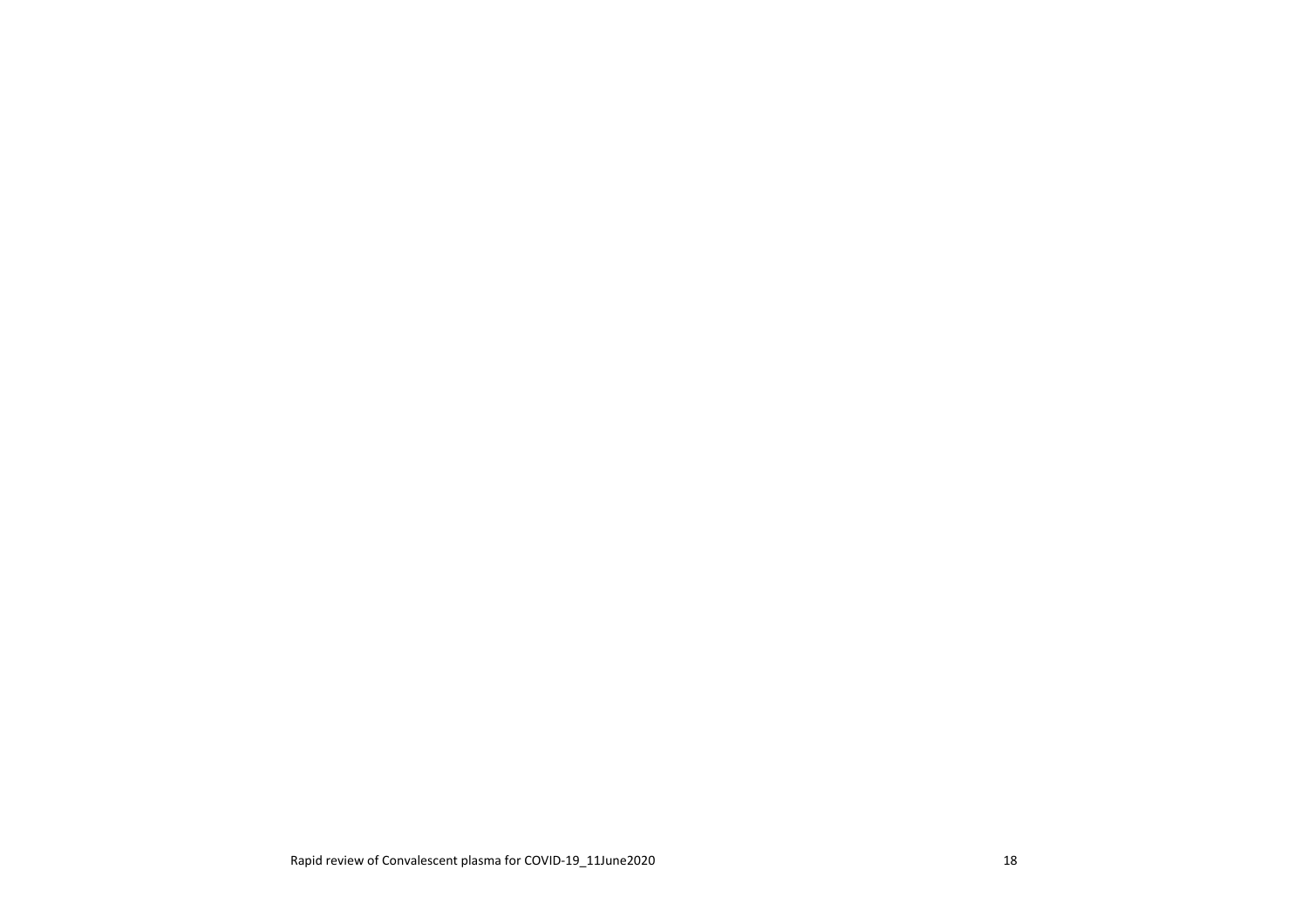## **Table 3. Characteristics of planned and ongoing studies identified in the current search**

| Citation                                                                                                                                                                                  | Study design<br>Population (n)                                      |                                                                                                                                                                                                                                                                            | Treatment                                                                                                                                                                                                                                                                                                                                                                                                                           |  |
|-------------------------------------------------------------------------------------------------------------------------------------------------------------------------------------------|---------------------------------------------------------------------|----------------------------------------------------------------------------------------------------------------------------------------------------------------------------------------------------------------------------------------------------------------------------|-------------------------------------------------------------------------------------------------------------------------------------------------------------------------------------------------------------------------------------------------------------------------------------------------------------------------------------------------------------------------------------------------------------------------------------|--|
|                                                                                                                                                                                           |                                                                     | <b>Trial registries</b>                                                                                                                                                                                                                                                    |                                                                                                                                                                                                                                                                                                                                                                                                                                     |  |
| A.O. Osperdale Papa Giovanni XXIII.<br>NCT04346589, first registered 15 April 2020                                                                                                        | Clinical trial with single<br>group assignment                      | An estimated 10 participants<br>will be recruited                                                                                                                                                                                                                          | Participants will receive anti-coronavirus antibodies (immunoglobulins) from<br>convalescent patients                                                                                                                                                                                                                                                                                                                               |  |
| Abolghasemi, H. IRCT20200325046860N1<br>first registered 30 March 2020                                                                                                                    | Clinical trial with single<br>group assignment                      | An estimated 200 patients will<br>be recruited                                                                                                                                                                                                                             | Patients will receive 500 mL convalescent plasma in 4h in addition to their current<br>treatment                                                                                                                                                                                                                                                                                                                                    |  |
| Medical<br>Affiliated Hospital of Xuzhou<br>ChiCTR2000030039,<br>University.<br>first<br>registered 21 February 2020                                                                      | Non-randomised trial with<br>parallel assignment                    | An estimated 90 patients will be<br>recruited                                                                                                                                                                                                                              | Patients will receive conventional therapy or conventional therapy plus two 200-500<br>mL infusions of convalescent plasma                                                                                                                                                                                                                                                                                                          |  |
| Ahvaz University of Medical Sciences.<br>IRCT20200310046736N1, first registered 1<br>April 2020                                                                                           | controlled<br>Randomised<br>parallel<br>trial<br>with<br>assignment | An estimated 45 patients will be<br>recruited                                                                                                                                                                                                                              | Patients will be randomised to routine care with no new therapeutic interventions, or<br>plasma-derived immunoglobulin-enriched solution given intravenously at 0.2-0.4<br>g/kg/d, or 200 cc/d convalescent plasma given intravenously over 1-4 hours for 1-4<br>days (only critical patients not responding to routine treatment)                                                                                                  |  |
| Ain Shams University. NCT04348877, first<br>registered 16 April 2020                                                                                                                      | Clinical trial with single<br>group assignment                      | An estimated 20 participants<br>will be recruited                                                                                                                                                                                                                          | Participants will receive 400 mL of antibody-rich plasma from COVID-19 recovered<br>patients                                                                                                                                                                                                                                                                                                                                        |  |
| Randomised<br>controlled<br>Ain Shams University. NCT04376788, first<br>trial<br>with<br>parallel<br>registered 6 May 2020<br>assignment                                                  |                                                                     | An estimated 15 participants<br>will be recruited                                                                                                                                                                                                                          | Participants will be randomised to exchange transfusion of 500 cc blood with<br>replacement of one unit washed RBCs, exchange transfusion of 500 cc blood with<br>replacement of one unit washed RBCs and IV methylene blue 1mg/kg over 30 minutes<br>with 200 cc plasma from convalescent donor match, intravenous transfusion of IV<br>methylene blue 1 mg/kg over 30 minutes with 200 cc plasma from convalescent donor<br>match |  |
| Andalusian Network for Design and Translation<br>of Advanced Therapies. NCT04366245, first<br>registered 28 April 2020                                                                    | controlled<br>Randomised<br>with<br>trial<br>parallel<br>assignment | An estimated 72 participants<br>will be recruited                                                                                                                                                                                                                          | Participants will be randomised to hydroxychloroquine plus azitromycin plus<br>lopinavir/ritonavir plus interferon β-1b, or the plasma of convalescent COVID-19 patients                                                                                                                                                                                                                                                            |  |
| Ardabil University of Medicine Sciences.<br>IRCT20150808023559N21, first registered 9<br>May 2020                                                                                         | Randomised<br>controlled<br>trial<br>with<br>parallel<br>assignment | An estimated 60 patients will be<br>recruited                                                                                                                                                                                                                              | Participants will be randomised to routine treatment, or routine treatment plus 500 mL<br>convalescent plasma administered over 4 hours                                                                                                                                                                                                                                                                                             |  |
| Artesh University of Medical Sciences.<br>IRCT20200404046948N1, first registered 15<br>April 2020                                                                                         | controlled<br>Randomised<br>trial<br>with<br>parallel<br>assignment | An estimated 60 patients will be<br>recruited                                                                                                                                                                                                                              | Patients will be randomised to conventional therapy or conventional therapy plus two<br>infusions of 200-500 mL convalescent plasma over two consecutive days                                                                                                                                                                                                                                                                       |  |
| Ascension<br>South<br>Michigan.<br>East<br>NCT04411602, first registered 2 June 2020                                                                                                      | Clinical trial with single<br>group assignment                      | An estimated 90 participants<br>will be recruited                                                                                                                                                                                                                          | Participants will receive a single (in the case of weighing < 90 kg) or double (in the case<br>of weighing > 90 kg) unit of anti-SARS-CoV-2 convalescent plasma on days 0, 2, 4, 6, and<br>8                                                                                                                                                                                                                                        |  |
| Randomised<br>controlled<br>Asghari, R. IRCT20200501047258N1, first<br>An estimated 120 patients will<br>with<br>parallel<br>trial<br>registered 4 May 2020<br>be recruited<br>assignment |                                                                     | Patients will be randomised to standard treatment (according to the standard national<br>guideline), transfusion of 2-5 cc/kg convalescent plasma on day 1, 3 and 5 following<br>standard treatment, or transfusion of 8-10 cc/kg on day 1 following standard<br>treatment |                                                                                                                                                                                                                                                                                                                                                                                                                                     |  |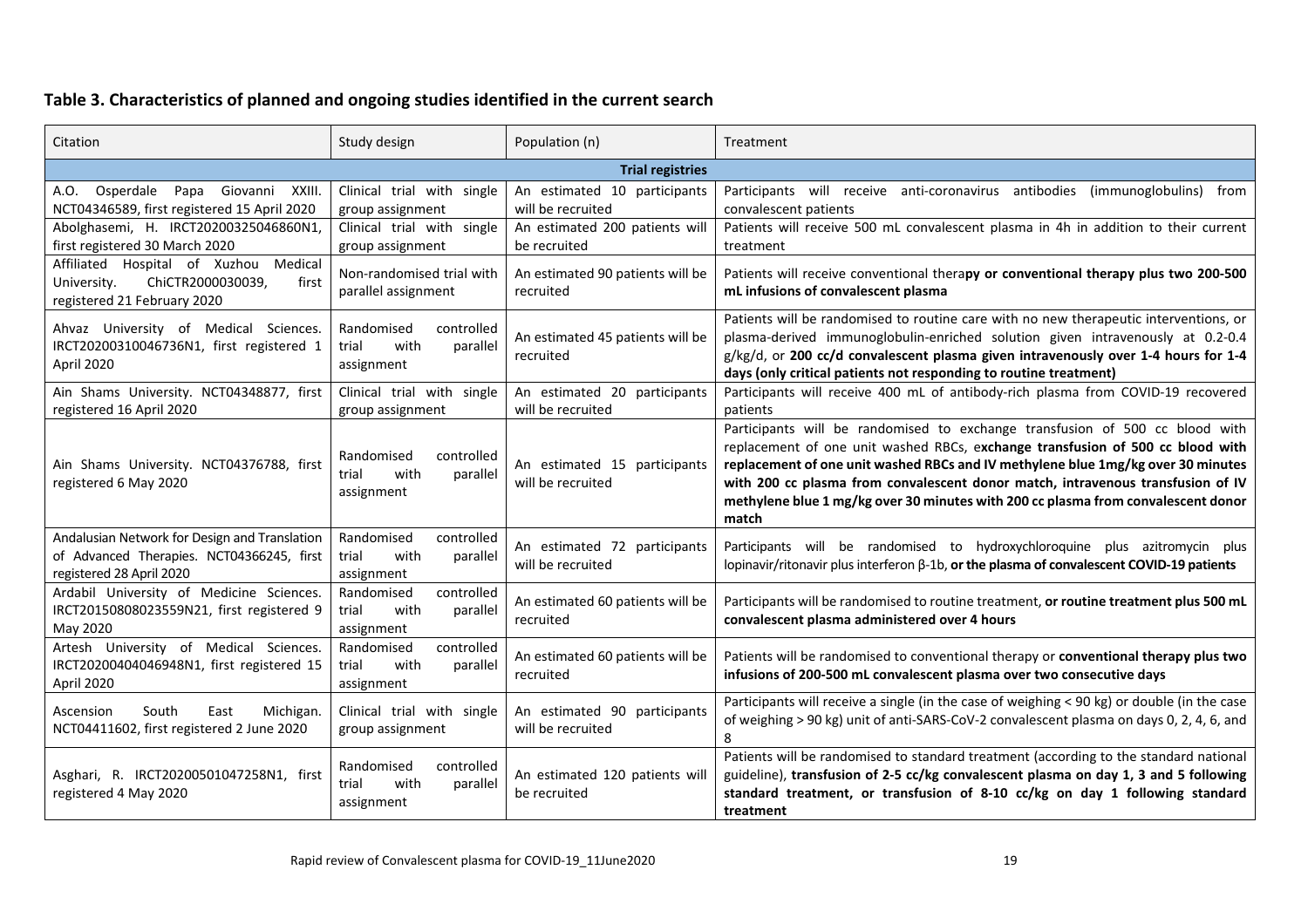| Citation                                                                                                                       | Study design                                                        | Population (n)                                      | Treatment                                                                                                                                                                                                                                                                                                                                           |  |
|--------------------------------------------------------------------------------------------------------------------------------|---------------------------------------------------------------------|-----------------------------------------------------|-----------------------------------------------------------------------------------------------------------------------------------------------------------------------------------------------------------------------------------------------------------------------------------------------------------------------------------------------------|--|
| Assitance Publique - Hôpitaux de Paris.<br>NCT04345991, first registered 15 April 2020                                         | Randomised<br>controlled<br>with<br>trial<br>parallel<br>assignment | An estimated 120 participants<br>will be recruited  | Participants will be randomised to standard of care or two units of 200-220 mL each of<br>convalescent plasma transfused intravenously as early as possible and no later than<br>10 days after onset of clinical symptoms                                                                                                                           |  |
| University. NCT04383548,<br>Assiut<br>first<br>registered 12 May 2020                                                          | Clinical trial with single<br>group assignment                      | An estimated 100 participants<br>will be enrolled   | Participants will receive hyper immunoglobulins containing anti-corona VS2<br>immunoglobulin                                                                                                                                                                                                                                                        |  |
| Azienda Ospedaliero, Universitaria Pisana.<br>NCT04393727, first registered 19 May 2020                                        | controlled<br>Randomised<br>trial<br>with<br>parallel<br>assignment | An estimated 126 participants<br>will be recruited  | Participants will be randomised to standard therapy or 200 cc convalescent plasma                                                                                                                                                                                                                                                                   |  |
| Sheikh<br>Mujib<br>Medical<br>Bangabandhu<br>University,<br>Dhaka,<br>Bangladesh.<br>NCT04403477, first registered 27 May 2020 | Randomised<br>controlled<br>with<br>parallel<br>trial<br>assignment | An estimated 20 participants<br>will be recruited   | Participants will be randomised to standard treatment (oxygen, enoxaparine, antibiotic,<br>fluid, immune modulator and/or antiviral), standard treatment plus 200 mL apheretic<br>convalescent plasma administered in a single transfusion, or standard treatment plus<br>400 mL apheretic convalescent plasma administered in a single transfusion |  |
| Baylor Research Institute. NCT04333251, first<br>registered 3 April 2020                                                       | controlled<br>Randomised<br>trial<br>with<br>parallel<br>assignment | An estimated 115 participants<br>will be recruited  | Participants will be randomised to best supportive care (oxygen therapy) or 2 units of<br>ABO matched high-titer SARS-CoV-2 plasma (>1:64)                                                                                                                                                                                                          |  |
| Benfield, T. NCT04345289, first registered 14<br>April 2020                                                                    | Randomised<br>controlled<br>trial<br>with<br>parallel<br>assignment | An estimated 1500 participants<br>will be recruited | Participants will be randomised to glucose monohydrate capsules (oral placebo),<br>baricitinib 4 mg, hydroxychloroquine 600 mg, 600 mL 0.9% saline (injected placebo),<br>sarilumab 200 mg, or 600 mL convalescent anti-SARS-CoV-2 plasma as a single dose<br>intravenous infusion plus 600 mL 0.9% saline. All arms will receive standard care     |  |
| Bernasconi, E. NCT04365439, first registered<br>28 April 2020                                                                  | Clinical trial with single<br>group assignment                      | An estimated 10 participants<br>will be recruited   | Participants will receive convalescent plasma from patients recovered from COVID-19                                                                                                                                                                                                                                                                 |  |
| Biofarma. NCT04407208, first registered 29<br>May 2020                                                                         | Clinical trial with single<br>group assignment                      | An estimated 10 participants<br>will be recruited   | Participants will receive 100 mL of convalescent plasma (minimum titer of 1/80) three<br>times on day 0, 3, and 6                                                                                                                                                                                                                                   |  |
| Birjand University of Medical Sciences.<br>IRCT20200413047056N1, first registered 17<br>April 2020                             | Randomised<br>controlled<br>with<br>trial<br>parallel<br>assignment | An estimated 15 patients will be<br>recruited       | Patients will be randomised to treatment according to common national protocol,<br>common national protocol plus 400 mg/kg/d intravenous immunoglobulin, or common<br>national protocol plus 200 cc of convalescent plasma given twice (total volume 400 cc)                                                                                        |  |
| <b>Brigham</b><br>Women's<br>and<br>Hospital.<br>NCT04361253, first registered 24 April 2020                                   | Randomised<br>controlled<br>with<br>trial<br>parallel<br>assignment | An estimated 220 participants<br>will be recruited  | Participants will be randomised to standard fresh frozen plasma or high-titer COVID-19<br>convalescent plasma                                                                                                                                                                                                                                       |  |
| Miguel<br>Hospital<br>Hidalgo.<br>Centenario<br>NCT04381858, first registered 11 May 2020                                      | controlled<br>Randomised<br>with<br>parallel<br>trial<br>assignment | An estimated 500 participants<br>will be recruited  | Participants will be randomised to 5 doses of human immunoglobulin at 0.3 g/kg/d or 2<br>units (400 mL) convalescent plasma                                                                                                                                                                                                                         |  |
| Centro de Hematología y Medicina Interna.<br>NCT04357106, first registered 22 April 2020                                       | Clinical trial with single<br>group assignment                      | An estimated 10 participants<br>will be recruited   | Participants will receive 200 mL of convalescent plasma in a single dose                                                                                                                                                                                                                                                                            |  |
| Choghakabodi, P.M.<br>IRCT20200310046736N1, first registered 1<br>April 2020                                                   | Randomised controlled<br>trial with parallel<br>assignment          | An estimated 45 patients will<br>be recruited       | Patients will be randomised to routine care without any therapeutic interventions, 0.2-<br>0.4 g/kg/d intravenous plasma-derived immunoglobulin-enriched solution, or 200 cc<br>per day of convalescent plasma for 1-4 days, administered intravenously for 1 to 4<br>hours                                                                         |  |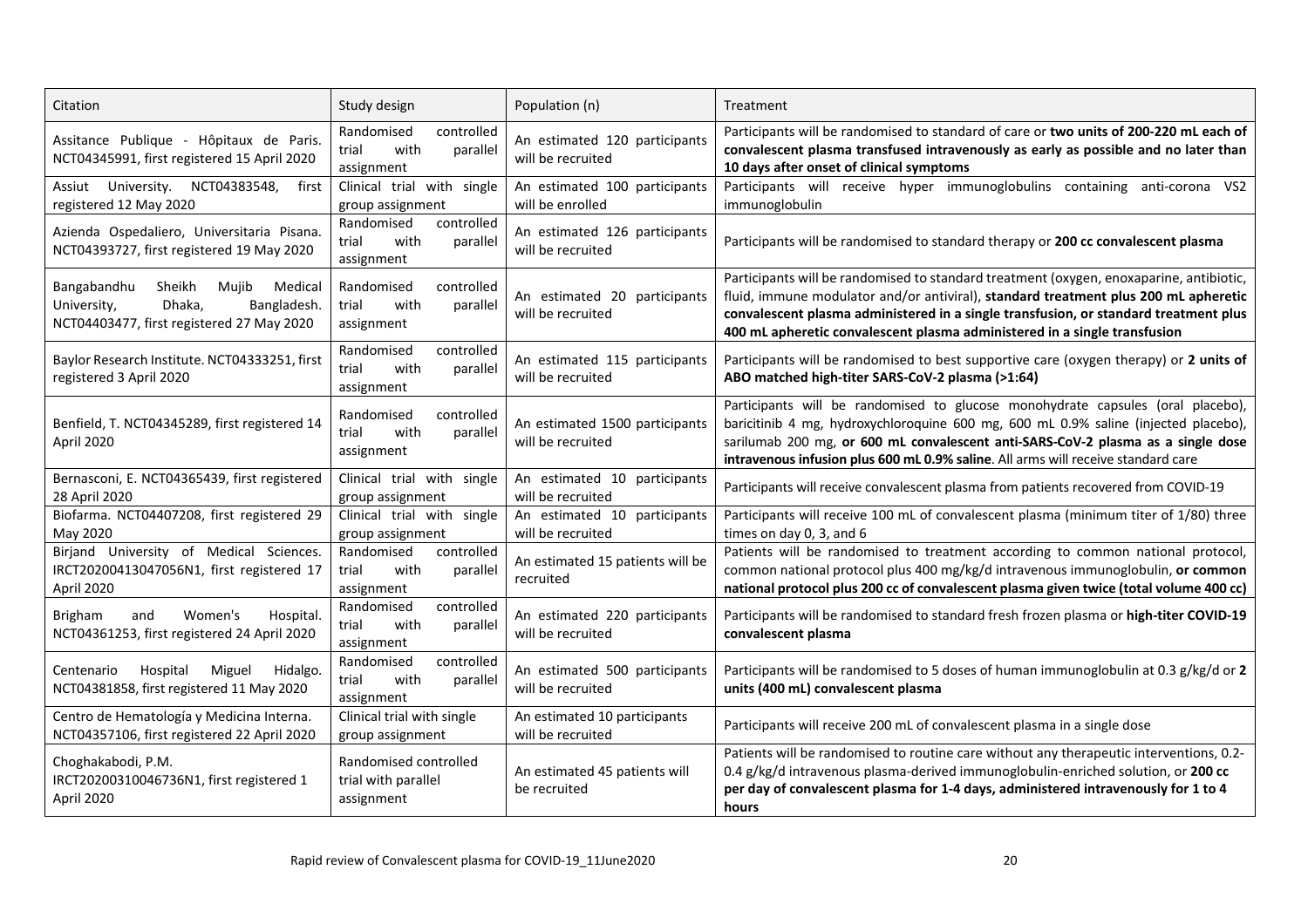| Citation                                                                                                                                            | Study design                                                        | Population (n)                                                                 | Treatment                                                                                                                                                                                                                                                     |  |
|-----------------------------------------------------------------------------------------------------------------------------------------------------|---------------------------------------------------------------------|--------------------------------------------------------------------------------|---------------------------------------------------------------------------------------------------------------------------------------------------------------------------------------------------------------------------------------------------------------|--|
| Darmanara Co. IRCT20200325046860N1,<br>first registered 30 March 2020                                                                               | Randomised controlled<br>trial with parallel<br>assignment          | An estimated 200 patients will<br>be recruited                                 | Patients will be randomised to routine treatment or an infusion of 500 mL<br>convalescent plasma in 4 hours                                                                                                                                                   |  |
| Department of Epidemiology & Biostatistics,<br>Hamadan University of Medical Sciences.<br>IRCT20120215009014N353, first registered<br>27 April 2020 | Randomised<br>controlled<br>trial<br>with<br>parallel<br>assignment | An estimated 100 patients will<br>be recruited (inpatients and<br>outpatients) | Patients will be randomised to routine care (inpatients receive 200 mg lupinavir and 50<br>mg ritonavir every 12h for 14 days) or routine care plus 500 U plasma from convalesced<br>COVID-19 patients every week for at least three weeks                    |  |
| Department of Infectious Diseases, Hvidovre<br>Hospital. EUCTR2020-001367-88-DK, first<br>registered 1 April 2020                                   | Randomised<br>controlled<br>with<br>parallel<br>trial<br>assignment | An estimated 1 500 subjects will<br>be enrolled                                | Subjects will be randomised to convalescent plasma and/or Plaquenil, Olumiant<br>(various concentrations), or Kevzara                                                                                                                                         |  |
| Dillner, J. NCT04384497, first registered 12<br>May 2020                                                                                            | Clinical trial with single<br>group assignment                      | An estimated 50 participants<br>will be recruited                              | Participants will receive treatment with 200 mL convalescent plasma daily, up to a<br>maximum of 7 slow infusions over 1h                                                                                                                                     |  |
| Dillner, J. NCT04390178, first registered 15<br>May 2020                                                                                            | Clinical trial with single<br>group assignment                      | An estimated 10 participants<br>will be recruited                              | Participants will receive treatment with 180-200 mL convalescent plasma from<br>individuals who have recovered from SARS-CoV-2 infection                                                                                                                      |  |
| Direction Centrale du Service de Santé des<br>Armées. NCT04372979, first registered 4 May<br>2020                                                   | Randomised<br>controlled<br>trial<br>with<br>parallel<br>assignment | An estimated 80 participants<br>will be recruited                              | Participants will be randomised to an intravenous injection of 2 units of 200-230 mL each<br>standard plasma inactivated by amotosalen, or an intravenous injection of 2 units of<br>200-230 mL each SARS-CoV-2 convalescent plasma inactivated by amotosalen |  |
| DRK-Bluspendedienst Baden-Württemberg-<br>Hessen gGmbH. EUCTR2020-001310-38, first<br>registered 6 April 2020                                       | Randomised<br>controlled<br>with<br>trial<br>parallel<br>assignment | number of<br>The estimated<br>participants to be recruited is<br>not reported  | Participants will be randomised to best supportive care or convalescent plasma                                                                                                                                                                                |  |
| General<br>Hospital.<br>Theater<br>Eastern<br>ChiCTR2000031501, first registered 2 April<br>2020                                                    | Prospective cohort                                                  | An estimated 20 patients will be<br>recruited                                  | Patients will receive routine treatment alone, or routine treatment plus an infusion of<br>convalescent plasma                                                                                                                                                |  |
| Erasmus Medical Center. NCT04342182, first<br>registered 10 April 2020                                                                              | controlled<br>Randomised<br>trial<br>with<br>parallel<br>assignment | An estimated 426 participants<br>will be recruited                             | Participants will be randomised to receive standard of care (supportive care, oxygen and<br>antibiotics) or standard of care plus 300 mL convalescent plasma from COVID-19<br>recovered donors                                                                |  |
| Federal Research Clinical Center of Federal<br>Medical & Biological Agency,<br>Russia.<br>NCT04392414, first registered 18 May 2020                 | Randomised<br>controlled<br>trial<br>with<br>parallel<br>assignment | An estimated 60 participants<br>will be recruited                              | Participants will be randomised to two units (300 mL each) non-convalescent standard<br>plasma within 24 hours of each other, or two units (300 mL each) convalescent<br>hyperimmune plasma within 24 hours of each other                                     |  |
| Fondazione Policlinico Universitario Agostini<br>Gemelli IRCCS. NCT04374526, first registered<br>5 May 2020                                         | Randomised<br>controlled<br>trial<br>with<br>parallel<br>assignment | An estimated 182 participants<br>will be recruited                             | Participants will be randomised to standard therapy or standard therapy plus ABO<br>matched, pathogen-inactivated COVID-19 convalescent plasma at a dose of 200 mL/d<br>for 3 consecutive days (day 1, 2 and 3)                                               |  |
| Foundation IRCCS San Matteo Hospital.<br>NCT04321421, first registered 25 March<br>2020                                                             | Clinical trial with single<br>group assignment                      | An estimated 49 participants<br>will be recruited                              | Participants will receive hyperimmune plasma on day 1 and, based on clinical<br>response, on day 3 and 5                                                                                                                                                      |  |
| Fundacion<br>Arturo<br>Lopez<br>Perez.<br>NCT04384588, first registered 12 May 2020                                                                 | Non-randomised trial with<br>parallel assignment                    | An estimated 100 participants<br>will be recruited                             | Participants in all four groups (cancer patients with COVID-19 infection and severity<br>criteria, cancer patients with COVID-19 infection and risk factors, non-Cancer patients                                                                              |  |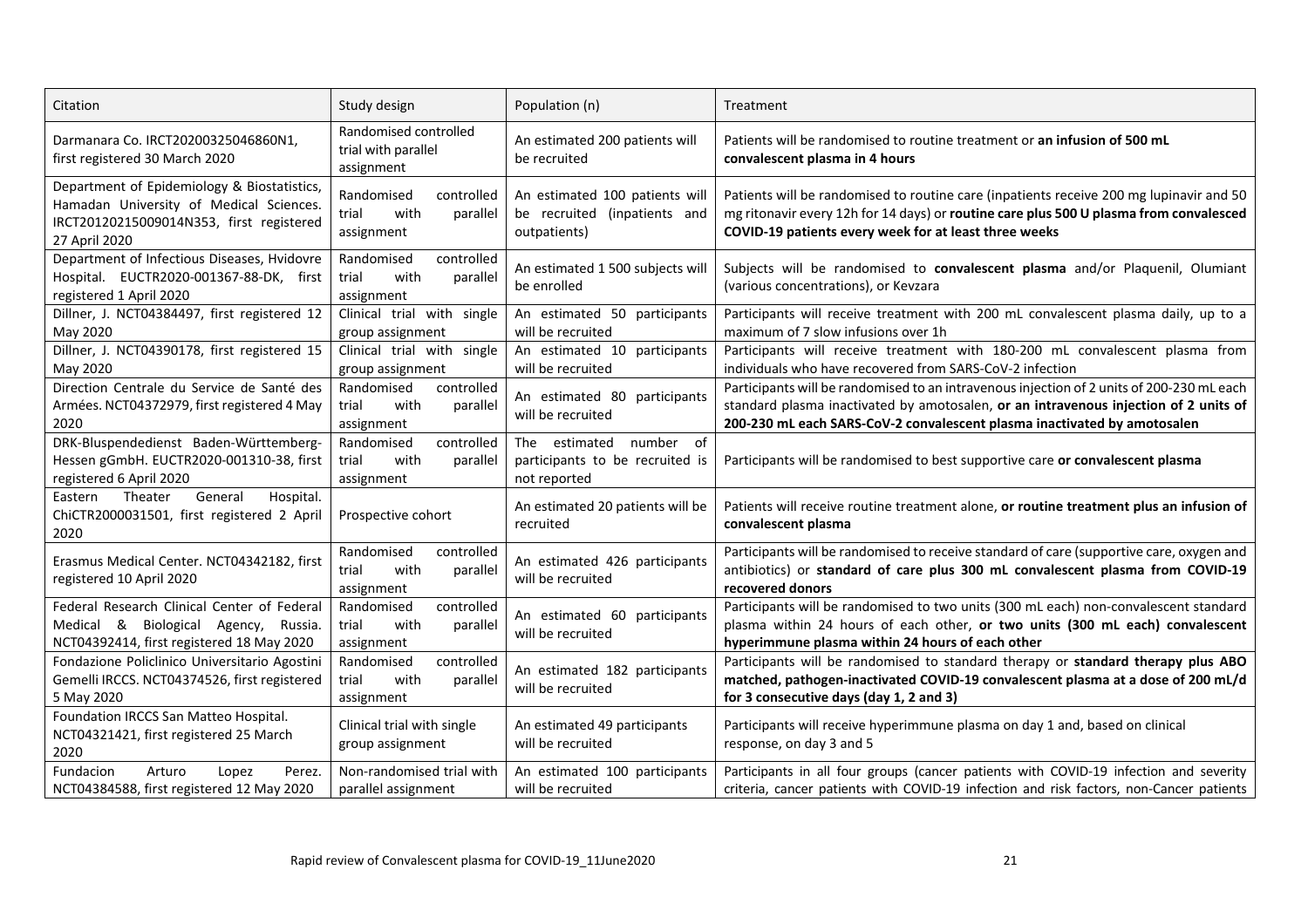| Citation                                                                                                 | Study design                                                                                          | Population (n)                                      | Treatment                                                                                                                                                                                                                                                                                                |  |
|----------------------------------------------------------------------------------------------------------|-------------------------------------------------------------------------------------------------------|-----------------------------------------------------|----------------------------------------------------------------------------------------------------------------------------------------------------------------------------------------------------------------------------------------------------------------------------------------------------------|--|
|                                                                                                          |                                                                                                       |                                                     | COVID 19 infection and severity criteria, and non-Cancer patients COVID 19 infection and<br>risk factors) will receive 1 or more units of convalescent plasma                                                                                                                                            |  |
| Gailen D. Marshall Jr. NCT04412486, first<br>registered 2 June 2020                                      | Clinical trial with single<br>group assignment                                                        | An estimated 100 participants<br>will be recruited  | Participants will receive one unit of COVID convalescent plasma administered as<br>transfusion on day 0                                                                                                                                                                                                  |  |
| Grupo Mexicano para el Estudio de la<br>Medicina Intensiva. NCT04405310, first<br>registered 28 May 2020 | Randomised<br>controlled<br>trial<br>with<br>parallel<br>assignment                                   | An estimated 80 participants<br>will be recruited   | Participants will be stratified as having pneumonia phase 2 and 3. They will be<br>randomised in these strata to conventional therapy (azithromycin and<br>hydroxychloroquine) plus 20% albumin in 250 cc Hartman solution, or conventional<br>therapy plus hyperimmune plasma from convalesced patients |  |
| Hackensack Meridian Health. NCT04343755,<br>first registered 13 April 2020                               | Clinical trial with single<br>group assignment                                                        | An estimated 55 participants<br>will be recruited   | Participants will receive a single infusion of fresh convalescent plasma                                                                                                                                                                                                                                 |  |
| Hajifathali, A. IRCT20200416047099N1, first<br>registered 21 April 2020                                  | Clinical trial with single<br>group assignment                                                        | An estimated 10 patients will be<br>recruited       | Patients will receive 2 or 3 injections of 250-300 mL plasma from a patient who<br>recovered from COVID-19 every other day                                                                                                                                                                               |  |
| Hamilton Health Sciences Corporation.<br>NCT04348656, first registered 16 April 2020                     | controlled<br>Randomised<br>with<br>trial<br>parallel<br>assignment                                   | An estimated 1200 participants<br>will be recruited | Participants will be randomised to institutional standard of care or 500 mL of<br>convalescent plasma in 2 units of 250 mL administered within 12 hours of each other                                                                                                                                    |  |
| Henry Ford Health System. NCT04385199<br>first registered 12 May 2020                                    | controlled<br>Randomised<br>with<br>trial<br>parallel<br>assignment                                   | An estimated 30 participants<br>will be recruited   | Participants will be randomised to standard therapy (as defined by institutional<br>protocols) or a transfusion of 200 mL ABO compatible convalescent plasma over 3<br>hours                                                                                                                             |  |
| Heydari, F. IRCT20181104041551N1, first<br>registered 24 March 2020                                      | Clinical trial with single<br>group assignment                                                        | An estimated 30 patients will be<br>recruited       | Patients will receive approximately 450 mL of plasma from recently recovered COVID-<br>19 patients according to blood type                                                                                                                                                                               |  |
| Pvt.<br>Ltd.<br>Pharma<br>Hilton<br>IRCT20200414047072N1, first registered 28<br>April 2020              | Clinical trial with single<br>group assignment                                                        | An estimated 357 patients will<br>be recruited      | Patients will receive ABO compatible convalescent plasma intravenously at a rate not<br>exceeding 1 mL/kg/min                                                                                                                                                                                            |  |
| NCT04352751,<br>Pharma.<br>first<br>Hilton<br>registered 20 April 2020                                   | Clinical trial with single<br>An estimated 2000 participants<br>will be recruited<br>group assignment |                                                     | Participants will receive convalescent plasma from COVID-19 recovered patients at a<br>dose of 15 mL/kg over 4-6 hours in pediatric patients under 35 kg, and 450-500 mL over<br>4-6 hours in adults                                                                                                     |  |
| Hospital<br>Italiano<br>de<br><b>Buenos</b><br>Aires.<br>NCT04383535, first registered 12 May 2020       | Randomised<br>controlled<br>with<br>trial<br>parallel<br>assignment                                   | An estimated 333 participants<br>will be recruited  | Participants will be randomised to a single infusion of saline solution at 10-15 mL/kg at<br>a rate of 5-10 mL/kg/h in addition to standard care, or standard care plus convalescent<br>SARS COVID-19 plasma at 10-15 mL/kg at a rate of 5-10 mL/kg/h                                                    |  |
| Hospital San Jose Tec de Monterrey.<br>NCT04333355, first registered 3 April 2020                        | Clinical trial with single<br>group assignment                                                        | An estimated 20 participants<br>will be recruited   | Participants will receive convalescent plasma plus continued supportive standard care                                                                                                                                                                                                                    |  |
| Hospital<br>Vicente<br>Fundación.<br>San<br>NCT04391101, first registered 18 May 2020                    | controlled<br>Randomised<br>with<br>parallel<br>trial<br>assignment                                   | An estimated 231 participants<br>will be recruited  | Participants will be randomised to support treatment (based on institutional<br>management guidelines; including antiviral, antimalarial or anti-inflammatory drugs) or<br>support treatment plus two units (between 400-500 mL) of convalescent plasma                                                  |  |
| Hospital Universitario Dr. Jose E. Gonzalez.<br>NCT04358783, first registered 24 April 2020              | Randomised<br>controlled<br>with<br>parallel<br>trial<br>assignment                                   | An estimated 30 participants<br>will be recruited   | Participants will be randomised to supportive management (best available therapy) or<br>supportive management plus a single 200 mL dose of convalescent plasma from cured<br><b>COVID-19 patients</b>                                                                                                    |  |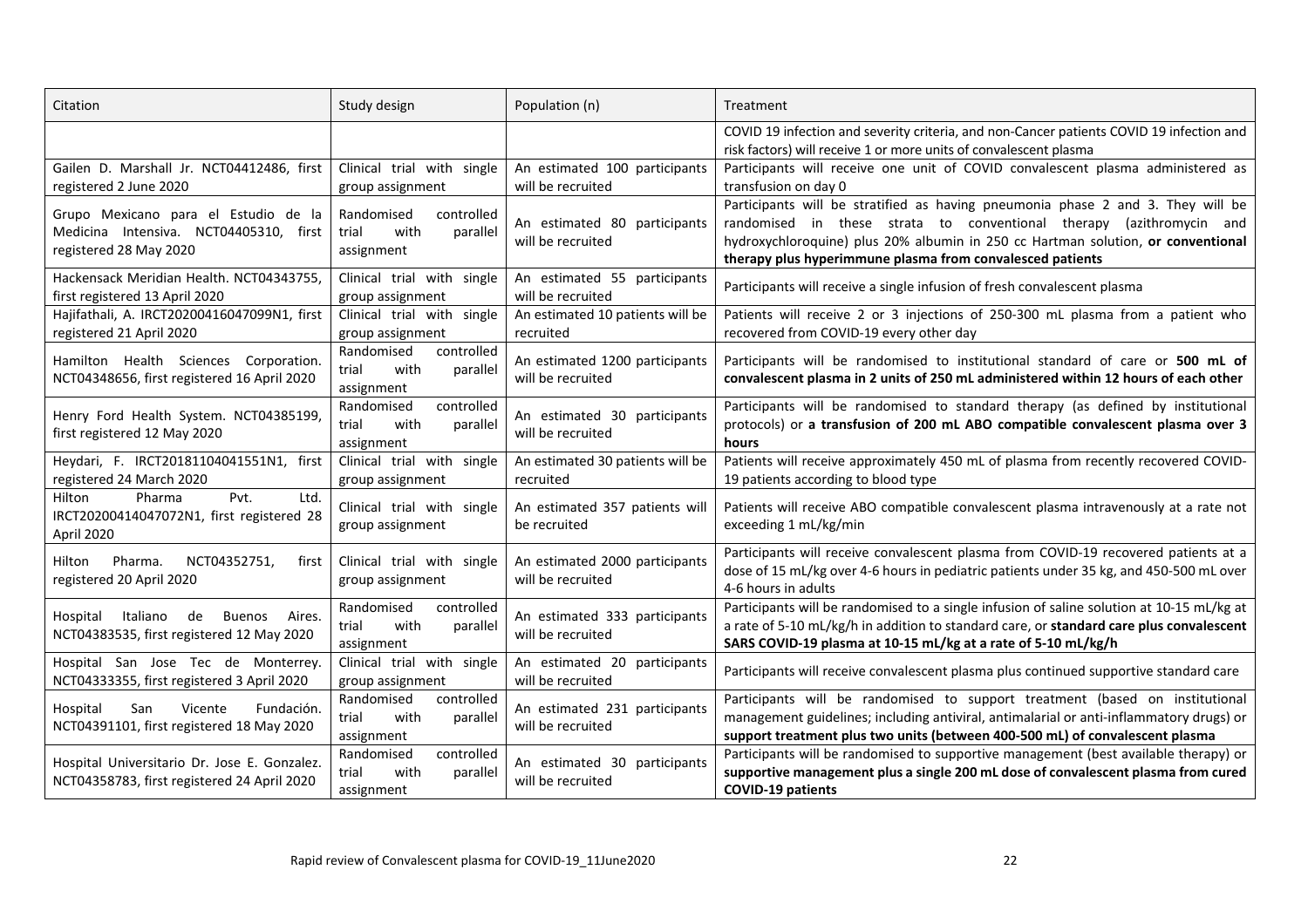| Citation                                                                                                                               | Study design                                                                      | Population (n)                                      | Treatment                                                                                                                                                                                                                                                                                                                                      |  |
|----------------------------------------------------------------------------------------------------------------------------------------|-----------------------------------------------------------------------------------|-----------------------------------------------------|------------------------------------------------------------------------------------------------------------------------------------------------------------------------------------------------------------------------------------------------------------------------------------------------------------------------------------------------|--|
| Hosseini, N. IRCT20200404046948N1, first<br>registered 15 April 2020                                                                   | controlled<br>Randomised<br>trial<br>with<br>parallel<br>assignment               | An estimated 60 patients will be<br>recruited       | Patients will be randomised to conventional therapy alone, or conventional therapy<br>plus two intravenous infusions of 200-500 mL convalescent plasma over two<br>consecutive days                                                                                                                                                            |  |
| Indonesia University. NCT04380935, first<br>registered 8 May 2020                                                                      | Randomised<br>controlled<br>with<br>parallel<br>trial<br>assignment               | An estimated 60 participants<br>will be recruited   | Participants will be randomised to standard of care or standard of care plus<br>convalescent plasma from recovered COVID-19 donors                                                                                                                                                                                                             |  |
| Institute for Transfusion Medicine of RNM.<br>NCT04397523, first registered 21 May 2020                                                | Clinical trial with single<br>group assignment                                    | An estimated 20 participants<br>will be recruited   | Participants will receive anti-SARS-CoV-2 convalescent plasma                                                                                                                                                                                                                                                                                  |  |
| Institute of Liver and Biliary Sciences, India.<br>NCT04346446, first registered 15 April 2020                                         | controlled<br>Randomised<br>with<br>parallel<br>trial<br>assignment               | An estimated 40 participants<br>will be recruited   | Participants will be randomised to 200-600 mL random donor plasma plus supportive<br>care or to convalescent plasma from recently recovered COVID-19 patients plus<br>supportive care                                                                                                                                                          |  |
| Instituto de Seguridad y Servicios Sociales de<br>los Trabajadores del Estado. NCT04356482,<br>first registered 22 April 2020          | Clinical trial with single<br>group assignment                                    | An estimated 90 participants<br>will be recruited   | Participants will receive convalescent plasma in a dose which will be determined by<br>severity of disease (intubated or not intubated)                                                                                                                                                                                                        |  |
| Instituto Estadual de Hematologia Arthur<br>Siqueira Cavalcanti, Rio de Janeiro. RBR-<br>4vm3yy, first registered 15 May 2020          | Clinical trial with single<br>group assignment (with<br>historical control group) | An estimated 20 patients will be<br>recruited       | Patients will receive hyperimmune plasma anti-SARS-CoV-2                                                                                                                                                                                                                                                                                       |  |
| Instituto Nacional de Ciencas Medicas y<br>Nutrion Salvador Zubiran. NCT04388410,<br>first registered 14 May 2020                      | Randomised<br>controlled<br>with<br>parallel<br>trial<br>assignment               | An estimated 250 participants<br>will be recruited  | Participants will be randomised to 200 mL normal saline solution or two 200 mL<br>infusions of convalescent plasma administered with 24-72 hours in between                                                                                                                                                                                    |  |
| Instiute of Blood Transfusion, Chinese<br>of<br>Academy<br>Medical<br>Sciences.<br>ChiCTR2000030702, first registered 10<br>March 2020 | controlled<br>Randomised<br>with<br>parallel<br>trial<br>assignment               | An estimated 50 patients will be<br>recruited       | Patients will be randomised to conventional treatment alone, or conventional<br>treatment plus convalescent plasma therapy                                                                                                                                                                                                                     |  |
| Johns Hopkins University. NCT04373460, first<br>registered 4 May 2020                                                                  | controlled<br>Randomised<br>trial<br>with<br>parallel<br>assignment               | An estimated 1344 participants<br>will be recruited | Participants will be randomised to SARS-CoV-2 non-immune control plasma or 200-250<br>mL SARS-CoV-2 convalescent plasma with antibody titers of ≥ 1:320 or current FDA<br>standard titer for COVID-19                                                                                                                                          |  |
| Johns Hopkins University. NCT04377672, first<br>registered 8 May 2020                                                                  | Clinical trial with single<br>group assignment                                    | An estimated 30 participants<br>will be enrolled    | Participants will receive 1-2 units (200-250 mL per unit) of plasma with anti-SARS-CoV-<br>19 titers of ≥1:320; total volume infused based on weight (5 mL/kg) with a maximum<br>volume of 500 mL                                                                                                                                              |  |
| King Fahad Specialist Hospital Dammam.<br>NCT04347681, first registered 15 April 2020                                                  | Non-randomised trial with<br>parallel assignment                                  | An estimated 40 participants<br>will be recruited   | Participants will share their clinical and laboratory data, if consenting to do so, in the no<br>intervention group, or will receive 10-15 mL/kg body weight convalescent plasma at<br>least once and up to 5 sessions daily                                                                                                                   |  |
| Lifefactors Zona Franca, SAS. NCT04395170,<br>first registered 20 May 2020                                                             | Randomised<br>controlled<br>with<br>parallel<br>trial<br>assignment               | An estimated 75 participants<br>will be recruited   | Participants will be randomised to standard<br>therapy<br>(pharmacological<br>recommendations of the Colombian Association of Infectious Diseases), anti-COVID-19<br>human immunoglobulin 10% IgG solution at 50 mL for a patient of 50 kg or more on<br>days 1 and 3 of treatment or 1 mL/kg for a patient of less than 50 kg on days 1 and 3 |  |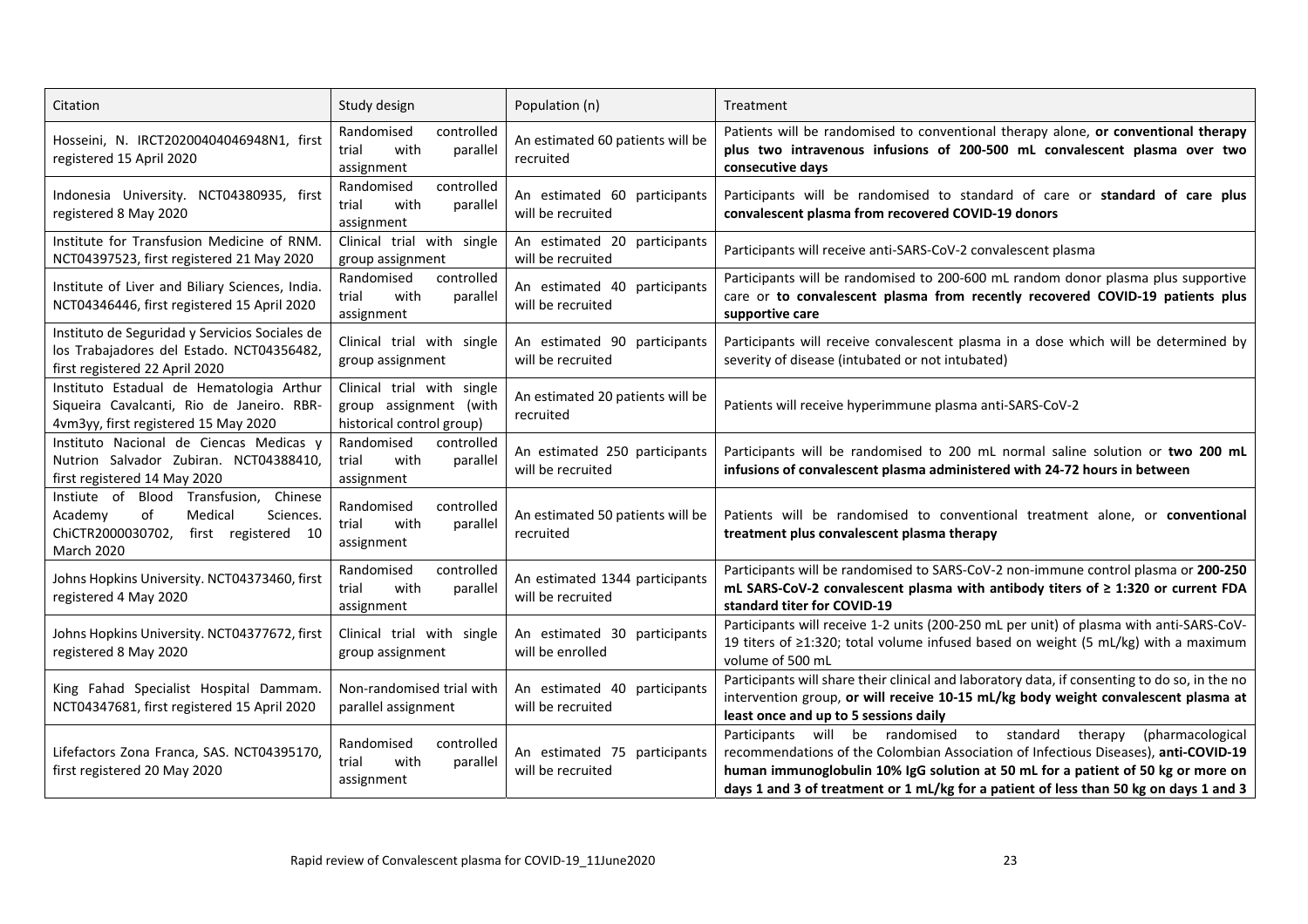| Citation                                                                                           | Study design                                                                                 | Population (n)                                                  | Treatment                                                                                                                                                                                                                                                                                               |  |
|----------------------------------------------------------------------------------------------------|----------------------------------------------------------------------------------------------|-----------------------------------------------------------------|---------------------------------------------------------------------------------------------------------------------------------------------------------------------------------------------------------------------------------------------------------------------------------------------------------|--|
|                                                                                                    |                                                                                              |                                                                 | of treatment, or pathogen-reduced plasma from convalesced COVID-19 patients at<br>doses of 200-250 mL on days 1 and 3 of treatment                                                                                                                                                                      |  |
| Mashhad University of Medical Sciences.<br>IRCT20200409047007N1, first registered 12<br>April 2020 | controlled<br>Randomised<br>with<br>trial<br>parallel<br>assignment                          | An estimated 32 patients will be<br>recruited                   | Patients will be randomised to care according to existing standards (all available<br>supportive and specific therapies) or care according to standard treatments as well as<br>500 cc of survivors plasma up to three times a day                                                                      |  |
| Healthcare<br>Institute<br>Limited.<br>Max<br>NCT04374487, first registered 5 May 2020             | Randomised<br>controlled<br>with<br>parallel<br>trial<br>assignment                          | An estimated 100 participants<br>will be recruited              | Participants will be randomised to standard care treatment according to institutional<br>protocols or 200 mL of ABO compatible convalescent plasma                                                                                                                                                      |  |
| Mazandaran University of Medical Sciences.<br>NCT04327349, first registered 31 March 2020          | Clinical trial with single<br>group assignment                                               | An estimated 30 participants<br>will be recruited               | Participants will receive convalescent plasma                                                                                                                                                                                                                                                           |  |
| Medical College of Wisconsin. NCT04354831,<br>first registered 21 April 2020                       | Clinical trial with single<br>group assignment in two<br>cohorts                             | An estimated 131 participants<br>will be recruited in 2 cohorts | Participants in the ICU cohort and the non-ICU cohort will receive 1-2 units (200-400 mL,<br>maximum dose as 7 mL/kg) of convalescent plasma as a single intravenous infusion.                                                                                                                          |  |
| Merin, N. NCT04353206, first registered 20<br>April 2020                                           | Clinical trial with single<br>group assignment                                               | An estimated 60 participants<br>will be recruited               | Participants will receive single or double units of convalescent plasma infused on day 0<br>and potentially days 3 and 6                                                                                                                                                                                |  |
| Mikaeili, H. IRCT20200406046968N2, first<br>registered 22 April 2020                               | Clinical trial with single<br>group assignment                                               | An estimated 30 patients will be<br>recruited                   | Patients will receive 200-400 cc of convalescent plasma in addition to current antivirals<br>and supportive care therapies                                                                                                                                                                              |  |
| National and Kapodistrian University of<br>Athens. NCT04408209, first registered 29<br>May 2020    | Clinical trial with single<br>group assignment (with<br>historical matched control<br>group) |                                                                 | Participants will receive multiple doses of convalescent plasma                                                                                                                                                                                                                                         |  |
| National Blood Center Foundation, Hemolife.<br>NCT04385186, first registered 12 May 2020           | Randomised<br>controlled<br>with<br>parallel<br>trial<br>assignment                          | An estimated 60 participants<br>will be recruited               | Participants will be randomised to best support treatment (according to institutional<br>protocol) or best support treatment plus two doses of 200 mL ABO-Rh compatible<br>inactivated convalescent plasma administered via transfusion with a 24h interval                                             |  |
| Northside Hospital, Inc. NCT04408040, first<br>registered 29 May 2020                              | Non-randomised trial with<br>parallel assignment                                             | An estimated 700 participants<br>will be recruited              | Critical, severe and high risk patients, as well as healthcare workers, will receive 200-<br>425 mL convalescent plasma                                                                                                                                                                                 |  |
| NYU Langone Health. NCT04364737, first<br>registered 28 April 2020                                 | Randomised<br>controlled<br>with<br>trial<br>parallel<br>assignment                          | An estimated 300 participants<br>will be recruited              | Participants will be randomised to lactated Ringer's solution/sterile saline solution or 1-<br>2 units (250-500 mL each) of SARS-CoV-2 convalescent plasma with antibodies as per<br>2020 directive by the FDA                                                                                          |  |
| M.R.<br>NCT04359810,<br>O'Donnell,<br>first<br>registered 24 April 2020                            | controlled<br>Randomised<br>with<br>trial<br>parallel<br>assignment                          | An estimated 105 participants<br>will be recruited              | Participants will be randomised to 1 unit (200-250 mL) of non-convalescent, standard<br>plasma or 1 unit (200-250 mL) of convalescent plasma containing antibody titers<br>against SARS-CoV-2                                                                                                           |  |
| Orthosera Kft. NCT04345679, first registered<br>14 April 2020                                      | Clinical trial with single<br>group assignment                                               | An estimated 20 participants<br>will be recruited               | Participants will receive an infusion of one unit, approximately 200 mL, of anti-SARS-<br>CoV-2 convalescent plasma over 4 hours                                                                                                                                                                        |  |
| Pontificia Universidad Catolica de Chile.<br>NCT04375098, 5 May 2020                               | Randomised<br>controlled<br>with<br>trial<br>parallel<br>assignment                          | An estimated 30 participants<br>will be recruited               | Participants will be randomised to 200 mL convalescent plasma on day 1 and 2<br>following confirmation of eligibility, or to 200 mL of convalescent plasma on day 1 and<br>2 only if respiratory function is worsening or COVID-19 symptoms are persisting for<br>more than 7 days following enrollment |  |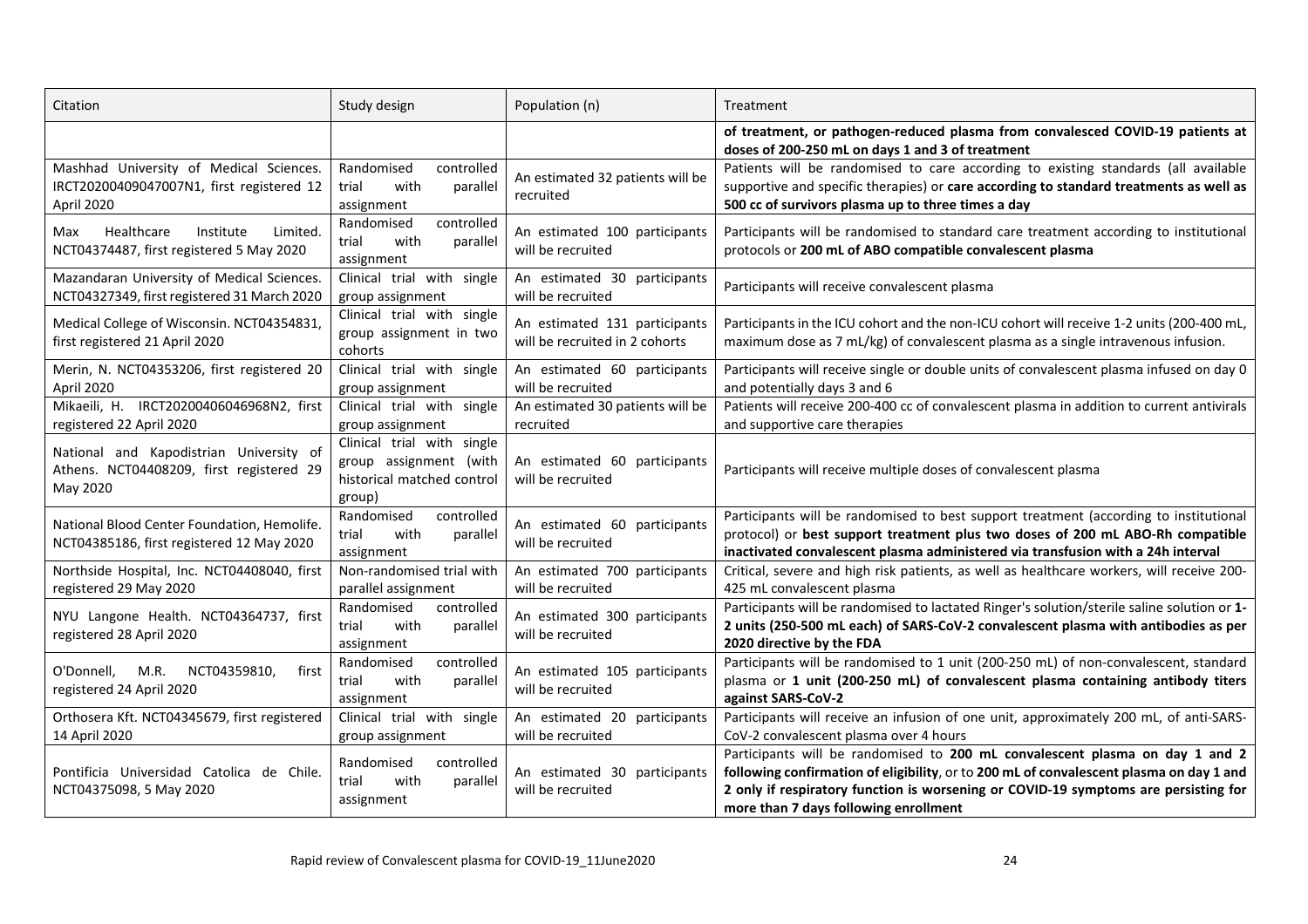| Citation                                                                                                                | Study design                                                        | Population (n)                                     | Treatment                                                                                                                                                                                                                                                                 |  |
|-------------------------------------------------------------------------------------------------------------------------|---------------------------------------------------------------------|----------------------------------------------------|---------------------------------------------------------------------------------------------------------------------------------------------------------------------------------------------------------------------------------------------------------------------------|--|
| Priscilla Hsue. NCT04421404, first registered 9<br>June 2020                                                            | Randomised<br>controlled<br>trial<br>with<br>parallel<br>assignment | An estimated 30 participants<br>will be recruited  | Participants will be randomised to a single infusion of 250 mL ABO-compatible standard<br>fresh frozen plasma, or a single infusion of 250 mL ABO-compatible fresh frozen<br>convalescent plasma                                                                          |  |
| Royal College of Surgeons in Ireland - Medical<br>University of Bahrain. NCT04356534, first<br>registered 22 April 2020 | controlled<br>Randomised<br>trial<br>with<br>parallel<br>assignment | An estimated 40 participants<br>will be recruited  | Participants will be randomised to local standard of care or local standard of care plus<br>400 mL of convalescent plasma given as 200 mL over 2 hours in 2 consecutive days                                                                                              |  |
| Saint Francis Care. NCT04343261,<br>first<br>registered 13 April 2020                                                   | Clinical trial with single<br>group assignment                      | An estimated 45 participants<br>will be recruited  | Participants will receive treatment with 2 units of convalescent plasma                                                                                                                                                                                                   |  |
| Seddigh-Shamsi,<br>M.<br>IRCT20200409047007N1, first registered 12<br>April 2020                                        | controlled<br>Randomised<br>with<br>parallel<br>trial<br>assignment | An estimated 32 patients will be<br>recruited      | Patients will be randomised to existing standard treatment (all available supportive and<br>specific therapies), or existing standard treatment plus 500 cc of survivors plasma up<br>to 3 times a day                                                                    |  |
| Semnan University of Medical Sciences.<br>IRCT20151228025732N53, first registered 10<br>April 2020                      | Non-randomised trial with<br>parallel assignment                    | An estimated 12 patients will be<br>recruited      | Patients will receive conventional treatment or two units of intravenous convalescent<br>plasma obtained from convalescent COVID-19 cases through plasmapheresis. Units,<br>from two different donors, will be given over 2h with a 1h interval between<br>administration |  |
| Shanghai Public Health Clinical Center.<br>NCT04292340, first registered 3 March 2020                                   | Prospective observation of<br>cases                                 | An estimated 15 participants<br>will be recruited  | Investigators collected clinical information and clinical outcomes of COVID-19 patients<br>using anti-2019-nCoV inactivated convalescent plasma                                                                                                                           |  |
| Sinopharm Wuhan Blood Products Co., Ltd.<br>ChiCTR2000030929, first registered 17<br><b>March 2020</b>                  | controlled<br>Randomised<br>with<br>parallel<br>trial<br>assignment | An estimated 60 patients will be<br>recruited      | Patients will be randomised to receive ordinary plasma or anti-SARS-CoV-2 virus<br>inactivated plasma                                                                                                                                                                     |  |
| Solá, C.A. NCT04345523, first registered 14<br>April 2020                                                               | controlled<br>Randomised<br>with<br>parallel<br>trial<br>assignment | An estimated 278 participants<br>will be recruited | Participants will be randomised to standard of care or pathogen-reduced convalescent<br>plasma from recovered COVID-19 patients                                                                                                                                           |  |
| Stony Brook University. NCT04344535, first<br>registered 14 April 2020                                                  | Randomised<br>controlled<br>trial<br>with<br>parallel<br>assignment | An estimated 500 participants<br>will be recruited | Participants will be randomised to 450-550 mL of standard donor plasma with low titer<br>anti-SARS-CoV-2 antibodies or 450-550 mL plasma containing anti-SARS-CoV-2<br>antibody titer ideally >1:320, but meeting minimum titer per FDA guidelines                        |  |
| The Christ Hospital. NCT04355897, first<br>registered 21 April 2020                                                     | Clinical trial with single<br>group assignment                      | An estimated 100 participants<br>will be recruited | Participants will receive an intravenous infusion of 500 mL convalescent COVID-19<br>plasma                                                                                                                                                                               |  |
| The First Affiliated Hospital of Zhejiang<br>ChiCTR2000029850,<br>University.<br>first<br>registered 15 February 2020   | Non-randomised trial with<br>parallel assignment                    | An estimated 20 patients will be<br>recruited      | Patients will receive standardised comprehensive treatment alone, or standardised<br>comprehensive treatment plus convalescent plasma treatment                                                                                                                           |  |
| The First Affiliated Hospital of Zhengzhou<br>ChiCTR2000030627,<br>University.<br>first<br>registered 8 March 2020      | Randomised<br>controlled<br>trial<br>with<br>parallel<br>assignment | An estimated 30 patients will be<br>recruited      | Patients will be randomised to routine treatment alone, or routine treatment plus<br>convalescent plasma therapy                                                                                                                                                          |  |
| The Hospital for Sick Children. NCT04377568,<br>first registered 6 May 2020                                             | Randomised controlled trial<br>with parallel assignment             | An estimated 100 participants<br>will be recruited | Participants will be randomised to standard of care or standard of care plus 10 mL/kg,<br>up to a maximum of 500 mL, COVID-19 convalescent plasma                                                                                                                         |  |
| TriHealth, Inc. NCT04392232, first registered<br>18 May 2020                                                            | Clinical trial with single<br>group assignment                      | An estimated 100 participants<br>will be recruited | Participants will receive convalescent plasma obtained from an FDA-registered blood<br>establishment                                                                                                                                                                      |  |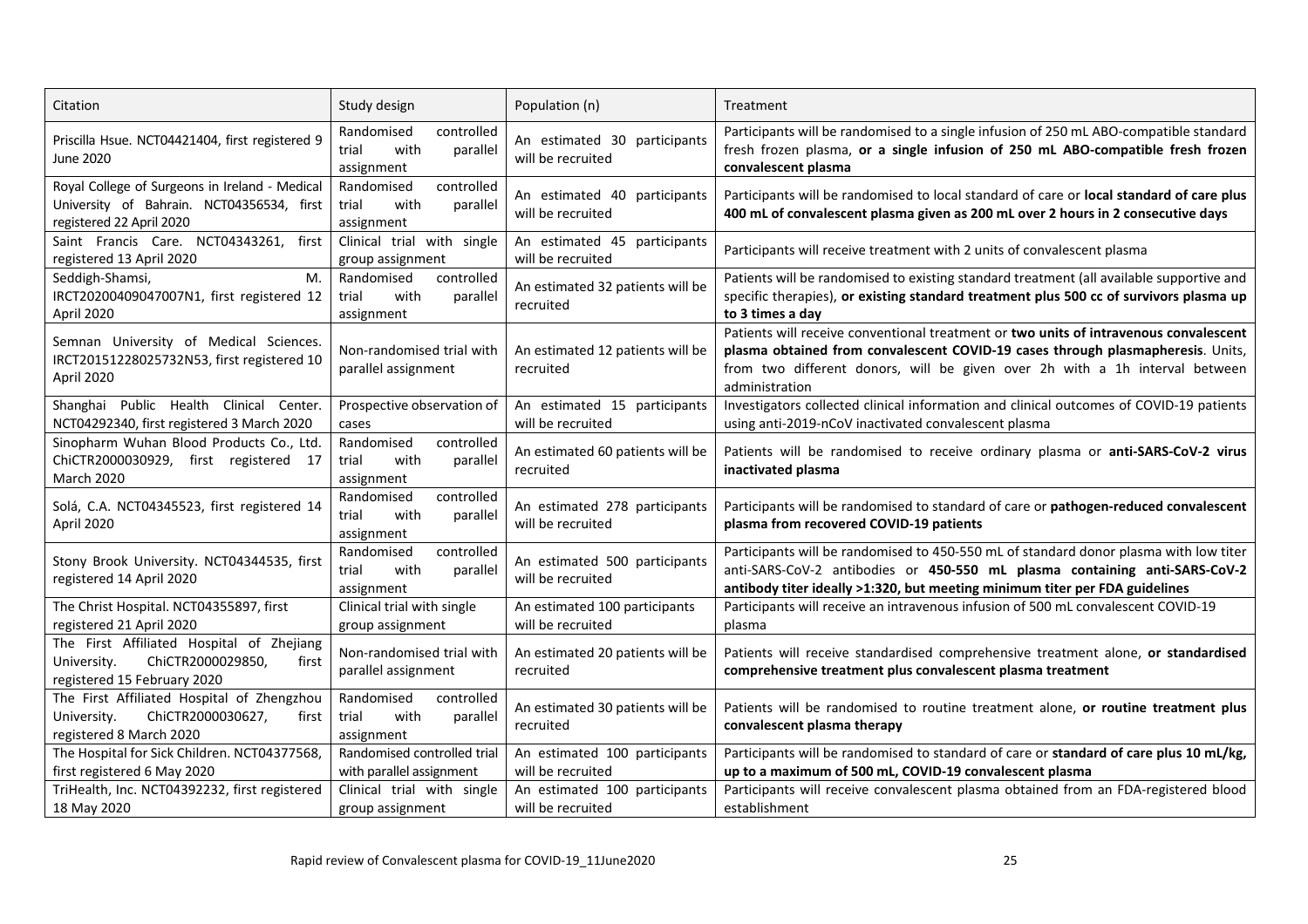| Citation                                                                                                                                                    | Study design                                                                                              | Population (n)                                     | Treatment                                                                                                                                                                                                                                                                                                                                                |  |
|-------------------------------------------------------------------------------------------------------------------------------------------------------------|-----------------------------------------------------------------------------------------------------------|----------------------------------------------------|----------------------------------------------------------------------------------------------------------------------------------------------------------------------------------------------------------------------------------------------------------------------------------------------------------------------------------------------------------|--|
| Union Hospital of Tongji Medical College,<br>Huazhong University of Science<br>and<br>ChiCTR2000030841,<br>Technology.<br>first<br>registered 15 March 2020 | Non-randomised trial with<br>parallel assignment                                                          | An estimated 10 participants<br>will be recruited  | Patients will receive gamma-globulin or immunoglobulin of cured patients                                                                                                                                                                                                                                                                                 |  |
| Universidad del Rosario. NCT04332380, first<br>registered 2 April 2020                                                                                      | Clinical trial with single<br>group assignment                                                            | An estimated 10 participants<br>will be recruited  | Participants will receive 500 mL of convalescent plasma: 250 mL on the first day of the<br>protocol and a second 250 mL on the second day                                                                                                                                                                                                                |  |
| Universidad del Rosario. NCT04332835,                                                                                                                       | Randomised<br>controlled<br>with<br>trial<br>parallel<br>assignment                                       | An estimated 80 participants<br>will be recruited  | Participants will be randomised to 400 mg hydroxychloroquine every 12h for 10 days, or<br>400 mg hydroxychloroquine every 12h for 10 days plus 500 mL of convalescent plasma<br>distributed as 250 mL each of the first and second day of the protocol                                                                                                   |  |
| University Hospital,<br>Basel, Switzerland.<br>NCT04389944, first registered 15 May 2020                                                                    | Clinical trial with single<br>group assignment                                                            | An estimated 15 participants<br>will be recruited  | Participants will receive 200 mL of convalescent plasma at enrollment and a second 200<br>mL at 12-24 hours follow-up                                                                                                                                                                                                                                    |  |
| University of Catanzaro. NCT04385043, first<br>registered 12 May 2020                                                                                       | controlled<br>Randomised<br>with<br>trial<br>parallel<br>assignment                                       | An estimated 400 patients will<br>be recruited     | Participants will be randomised to standard therapy or standard therapy plus<br>hyperimmune plasma                                                                                                                                                                                                                                                       |  |
| University of Chicago. NCT04340050, first<br>registered 9 April 2020                                                                                        | Clinical trial with single<br>group assignment                                                            | An estimated 10 participants<br>will be recruited  | Participants will receive an infusion of approxiamtely 300 mL convalescent plasma over<br>4 hours                                                                                                                                                                                                                                                        |  |
| University of Pennsylvania. NCT04388527,<br>first registered 14 May 2020                                                                                    | Clinical trial with single<br>group assignment                                                            | An estimated 50 participants<br>will be enrolled   | Participants will receive 2 units of convalescent plasma collected from ABO-compatible<br>donors who have recovered from COVID-19                                                                                                                                                                                                                        |  |
| University of Pennsylvania. NCT04397757,<br>first registered 21 May 2020                                                                                    | controlled<br>Randomised<br>trial<br>with<br>parallel<br>assignment                                       | An estimated 80 participants<br>will be recruited  | Participants will be randomised to standard care alone, or standard care plus 2 units of<br>COVID-19 convalescent plasma compatible with their blood type                                                                                                                                                                                                |  |
| University of Sao Paulo General Hospital<br>NCT04415086, first registered 4 June 2020                                                                       | controlled<br>Randomised<br>with<br>parallel<br>trial<br>assignment                                       | An estimated 120 participants<br>will be recruited | Participants will be randomised to standard of care, or standard of care plus 200 mL<br>(ranging from 150-300 mL) convalescent plasma                                                                                                                                                                                                                    |  |
| University of Sulaimani, Sulaimani, Iraq.<br>ChiCTR2000033323, first registered 28 May<br>2020                                                              | Case series                                                                                               | An estimated 24 patients will be<br>recruited      | Patients will receive convalescent plasma of COVID                                                                                                                                                                                                                                                                                                       |  |
| University of Virginia. NCT04374565, first<br>registered 5 May 2020                                                                                         | Clinical trial with single<br>group assignment (with<br>retrospective chart review<br>historical control) | An estimated 29 participants<br>will be recruited  | Participants will receive 2 units (approximately 200 mL each for a total of 400 mL)<br>pathogen-reduced SARS-CoV-2 convalescent plasma, preferably given in one day                                                                                                                                                                                      |  |
| Vanderbilt University Medical<br>Center.<br>NCT04362176, first registered 24 April 2020                                                                     | Randomised<br>controlled<br>with<br>trial<br>parallel<br>assignment                                       | An estimated 500 participants<br>will be recruited | Participants will be randomised to receive 250 mL of Ringer's lactate containing<br>multivitamins intravenously, or a transfusion of convalescent plasma at a rate of 500<br>mL/h                                                                                                                                                                        |  |
| West Virginia University. NCT04376034, first<br>registered 6 May 2020                                                                                       | Non-randomised trial with<br>parallel assignment                                                          | An estimated 240 participants<br>will be recruited | Participants with mild severity of disease and no progression will receive standard of<br>care, those with moderate severity of disease will receive 1 unit (200-250 mL) of<br>convalescent plasma (for adults) and 10 mg/kg up to 1 unit of convalescent plasma<br>(for children), those with severe of critical severity will receive up to 2 units of |  |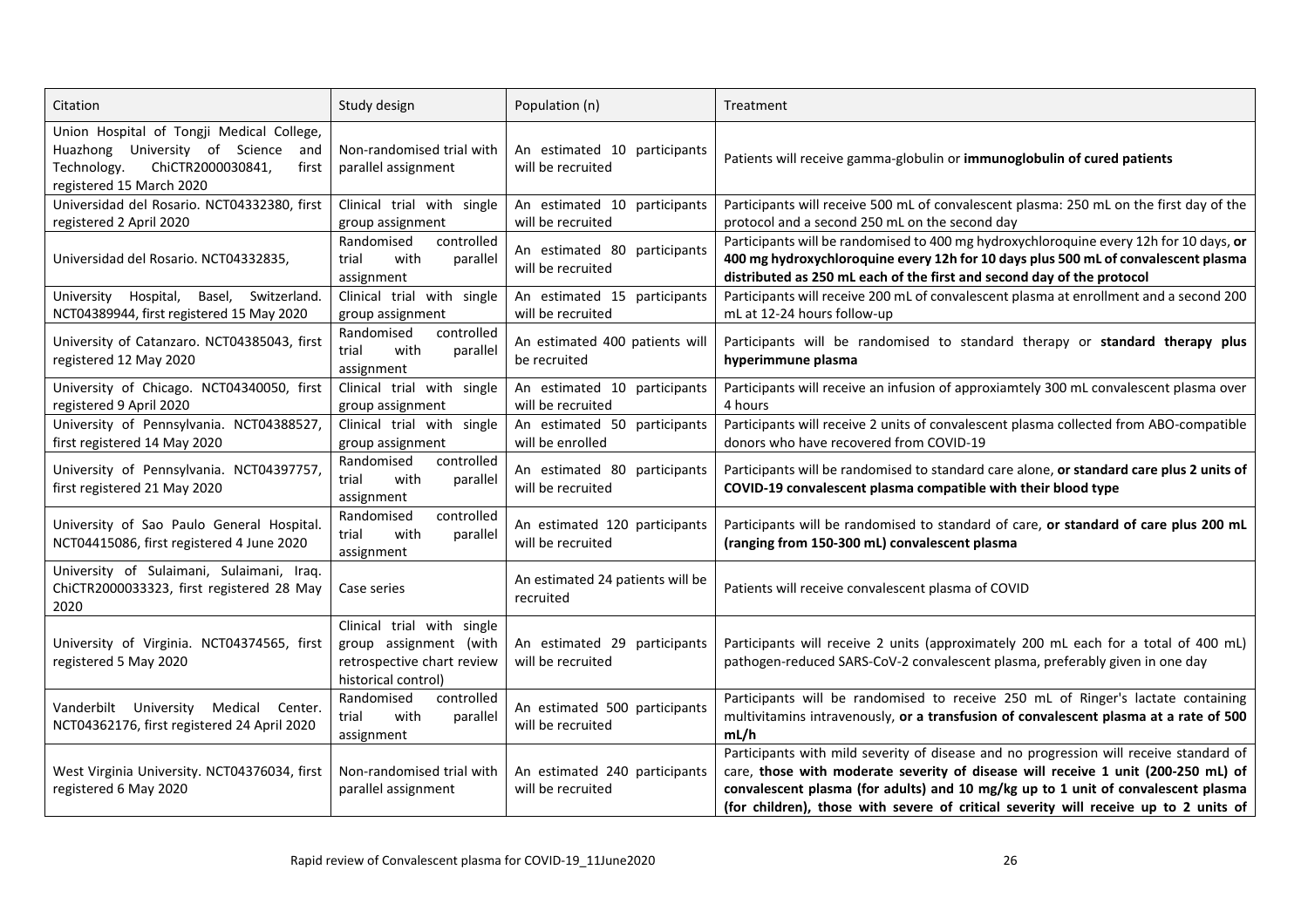| Citation                                                                                                                 | Study design                                                        | Population (n)                                                                                                                                                                                                                                                                                                 | Treatment                                                                                                                                                                                                                                                                     |  |
|--------------------------------------------------------------------------------------------------------------------------|---------------------------------------------------------------------|----------------------------------------------------------------------------------------------------------------------------------------------------------------------------------------------------------------------------------------------------------------------------------------------------------------|-------------------------------------------------------------------------------------------------------------------------------------------------------------------------------------------------------------------------------------------------------------------------------|--|
|                                                                                                                          |                                                                     |                                                                                                                                                                                                                                                                                                                | convalescent plasma (for adults) and 10 mg/kg up to 2 units of convalescent plasma<br>(for children)                                                                                                                                                                          |  |
| Wuhan Institute of Biological Products Co.,<br>Ltd. ChiCTR2000030046, first registered 21<br>February 2020               | Single-arm case series                                              | An estimated 10 patients will be<br>recruited                                                                                                                                                                                                                                                                  | Patients will receive anti-2019-nCoV virus inactivated plasma                                                                                                                                                                                                                 |  |
| Wuhan Jinyintan Hospital (Wuhan Infectious<br>Diseases Hospital). ChiCTR2000030010, first<br>registered 19 February 2020 | controlled<br>Randomised<br>with<br>trial<br>parallel<br>assignment | An estimated 100 patients will<br>be recruited                                                                                                                                                                                                                                                                 | Patients will be randomised to receive ordinary plasma or anti-SARS-CoV-2 virus<br>inactivated plasma                                                                                                                                                                         |  |
| Wuhan Union Hospital. NCT04264858, first<br>registered 11 February 2020                                                  | Non-randomised trial with<br>parallel assignment                    | An estimated 10 participants<br>will be recruited                                                                                                                                                                                                                                                              | Participants will receive 0.2 g/kg intravenous gamma-globulin for 3 days, or 0.2 g/kg<br>intravenous immunoglobulin from cured patients for 3 days                                                                                                                            |  |
| Zangoue, M. IRCT20200413047056N1, first<br>registered 17 April 2020                                                      | controlled<br>Randomised<br>with<br>trial<br>parallel<br>assignment | An estimated 15 patients will be<br>recruited                                                                                                                                                                                                                                                                  | Patients will be randomised to standard treatment (according to common national<br>protocol), standard treatment plus 400 mg/kg/d intravenous immunoglobulin, or<br>standard treatment plus two infusions of 200 cc each of convalescent plasma from<br>recovered individuals |  |
|                                                                                                                          |                                                                     | <b>Expanded access protocols</b>                                                                                                                                                                                                                                                                               |                                                                                                                                                                                                                                                                               |  |
| AdventHealth. NCT04374370, first registered<br>5 May 2020                                                                | Expanded access protocol                                            | Patients with severe or life-<br>threatening illness owing to<br>intermediate-sized<br>COVID-19;<br>population                                                                                                                                                                                                 | Treatment with SARS-CoV-2 convalescent plasma collected from matched donors                                                                                                                                                                                                   |  |
| Mayo Clinic. NCT04338360, first registered 8<br>April 2020                                                               | Expanded access protocol                                            | Patients in acute care facilities<br>infected<br>with SARS-CoV-2,<br>intermediate-sized population                                                                                                                                                                                                             | Access to investigational convalescent plasma                                                                                                                                                                                                                                 |  |
| Rutgers, The State University of New Jersey.<br>NCT04420988, first registered 9 June 2020                                | Expanded access protocol                                            | Hospitalised patients severely<br>or life-threateningly ill with<br>COVID-19;<br>intermediate-sized<br>population                                                                                                                                                                                              | Treatment with investigational COVID-19 convalescent plasma                                                                                                                                                                                                                   |  |
| Saba, N. NCT04358211, first registered 24<br>April 2020                                                                  | Expanded access protocol                                            | Intubated,<br>mechanically<br>ventilated<br>patients<br>with<br>confirmed<br>COVID-19<br>pneumonia by chest X-ray or<br>chest CT; hospitalized patients<br>with<br>acute<br>respiratory<br>symptoms between 3 and 7<br>days after the onset of<br>symptoms,<br>with COVID-19;<br>intermediate-sized population | Treatment with SARS-CoV-2 convalescent plasma (1-2 units; approximately 200-400 mL<br>at neutralization antibody titer >1:160                                                                                                                                                 |  |
| University of Arkansas. NCT04363034, first<br>registered 27 April 2020                                                   | Expanded access protocol                                            | Up to 100 subjects with severe<br>or life-threatening, laboratory                                                                                                                                                                                                                                              | Treatment with 1-2 units (200-400 mL per unit, not to exceed 550 mL total) of ABO<br>compatible, low isohemagglutinin titer, COVID-19 convalescent plasma                                                                                                                     |  |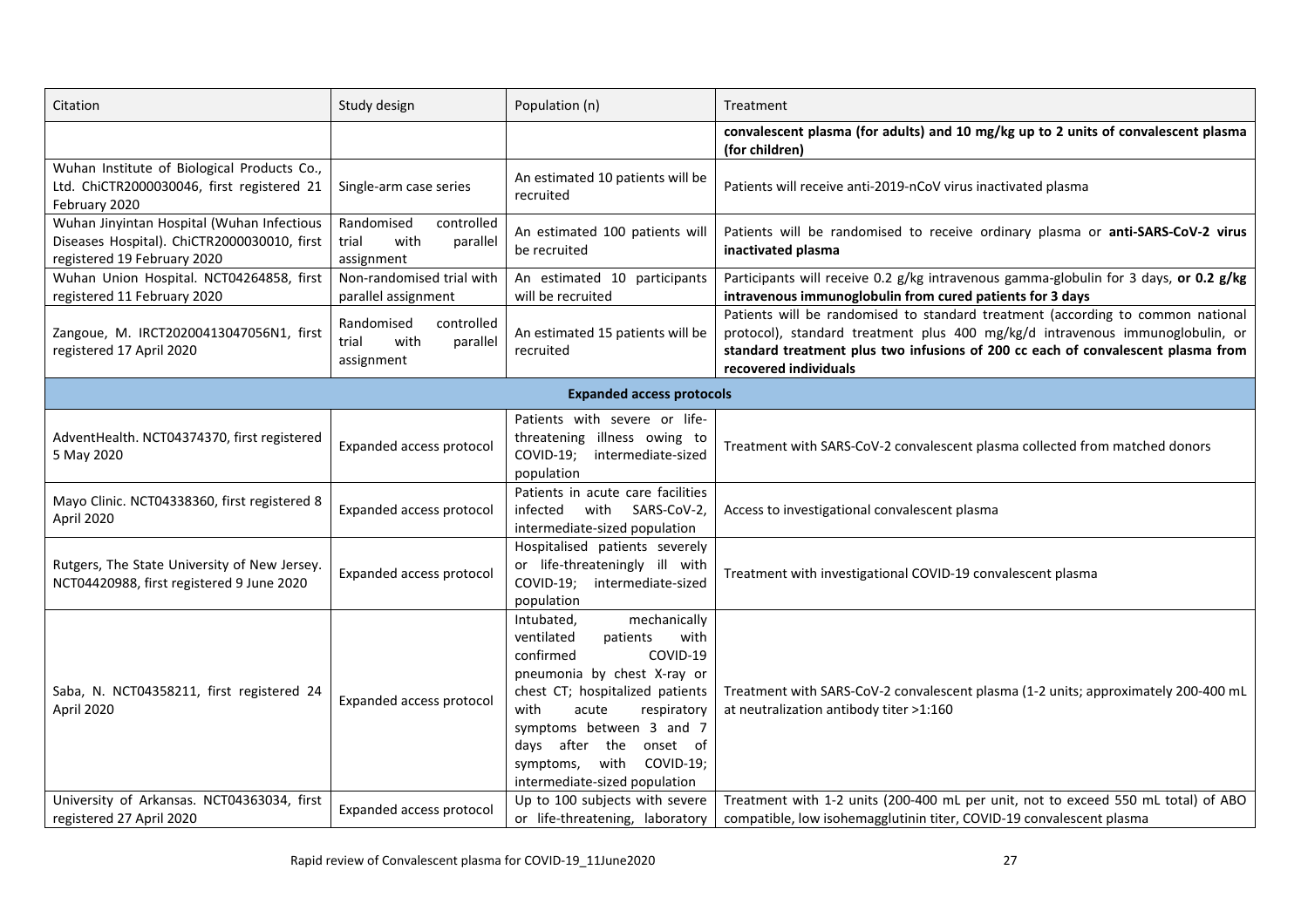| Citation                                                                                              | Study design             | Population (n)                                                                                                                            | Treatment                                     |
|-------------------------------------------------------------------------------------------------------|--------------------------|-------------------------------------------------------------------------------------------------------------------------------------------|-----------------------------------------------|
|                                                                                                       |                          | COVID-19,<br>confirmed                                                                                                                    |                                               |
| University<br>Colorado,<br>Denver.<br>оf<br>NCT04372368, first registered 4 May 2020                  | Expanded access protocol | intermediate-sized population<br>150 or more individuals with<br>moderate to severe or life-<br>threatening manifestations of<br>COVID-19 | Access to COVID-19 convalescent plasma        |
| US Army Medical Research and Development  <br>Command. NCT04360486, first registered 24<br>April 2020 | Expanded access protocol | Patients diagnosed with severe<br>or life-threatening COVID-19 or<br>as judged by the subinvestigator<br>(treating physician)             | To provide convalescent plasma as a treatment |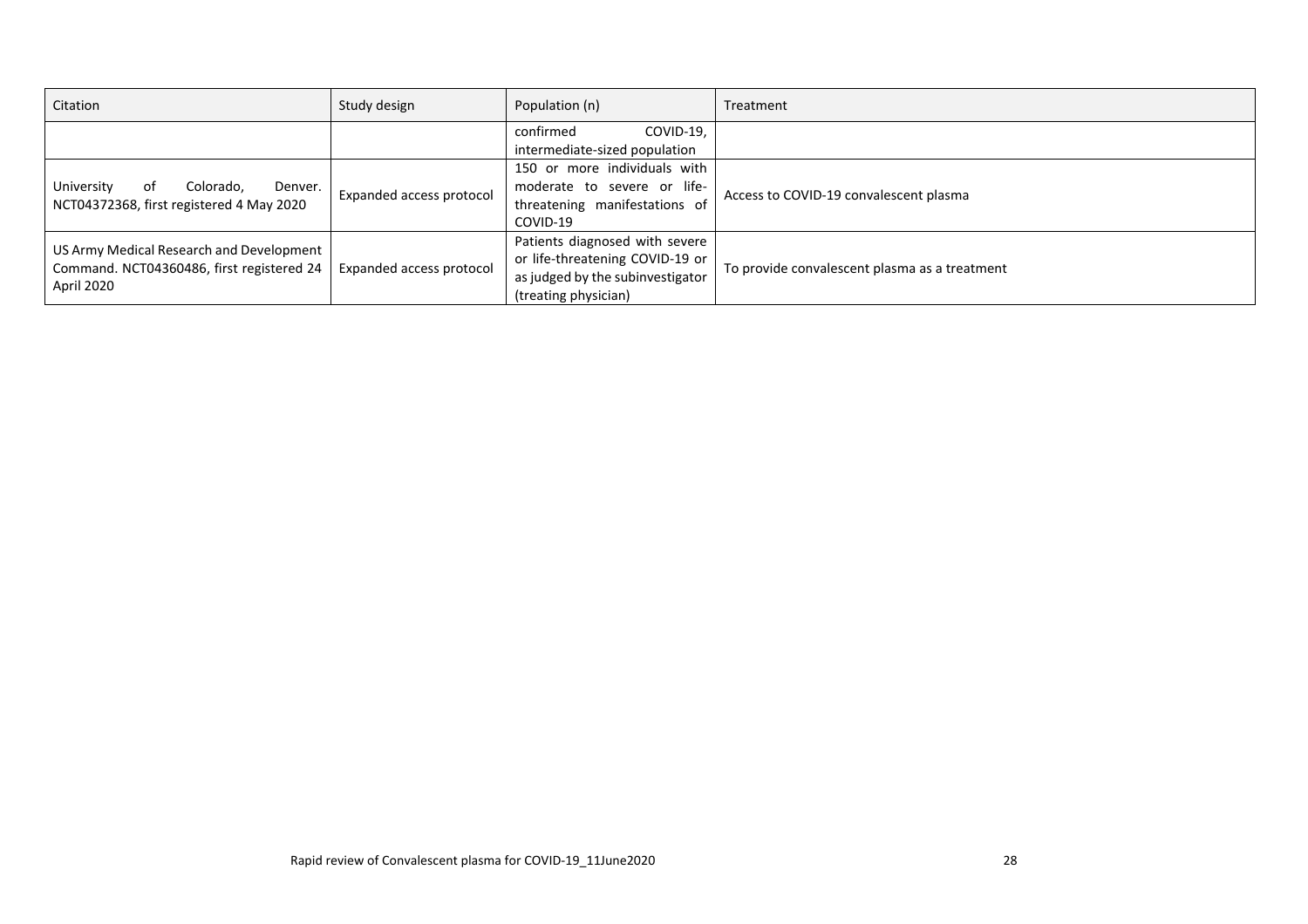## **Appendix 1: Search strategy**

#### **Epistemonikos**

(title:("covid‐19" OR covid19 OR "covid 19" OR coronavirus\* OR coronovirus\* OR corona‐virus OR corono‐virus\* OR nCoV\*) OR abstract:("covid‐19" OR covid19 OR "covid 19" OR coronavirus\* OR coronovirus\* OR corona‐virus OR corono‐virus\* OR nCoV\*)) AND (title:(plasma OR hyperimmune OR "hyper‐immune" OR IVIG OR immunoglobulin OR globulin OR "gamma‐globulin" OR γ‐Globulin OR "hyper-Ig" OR serum OR sera OR donor OR donation OR "convalescent plasma") OR abstract:(plasma OR hyperimmune OR "hyper‐immune" OR IVIG OR immunoglobulin OR globulin OR "gamma‐globulin" OR γ‐Globulin OR "hyper‐Ig" OR serum OR sera OR donor OR donation OR "convalescent plasma"))

#### **Records retrieved: 489 (11 relevant to PICO question)**

#### **Cochrane COVID Register**

plasma OR hyperimmune OR "hyper‐immune" OR IVIG OR immunoglobulin OR globulin OR "gamma‐ globulin" OR γ‐Globulin OR "hyper‐Ig" OR serum OR sera OR donor OR donation OR "convalescent plasma" AND "covid‐19" OR covid19 OR "covid 19" OR coronavirus\* OR coronovirus\* OR corona‐ virus OR corono‐virus\* OR nCoV\*

#### **Records retrieved: 471 (4 relevant to PICO question)**

#### **www.covid‐nma.com**

Searched the website for the terms "convalescent plasma"

**Records retrieved: 0**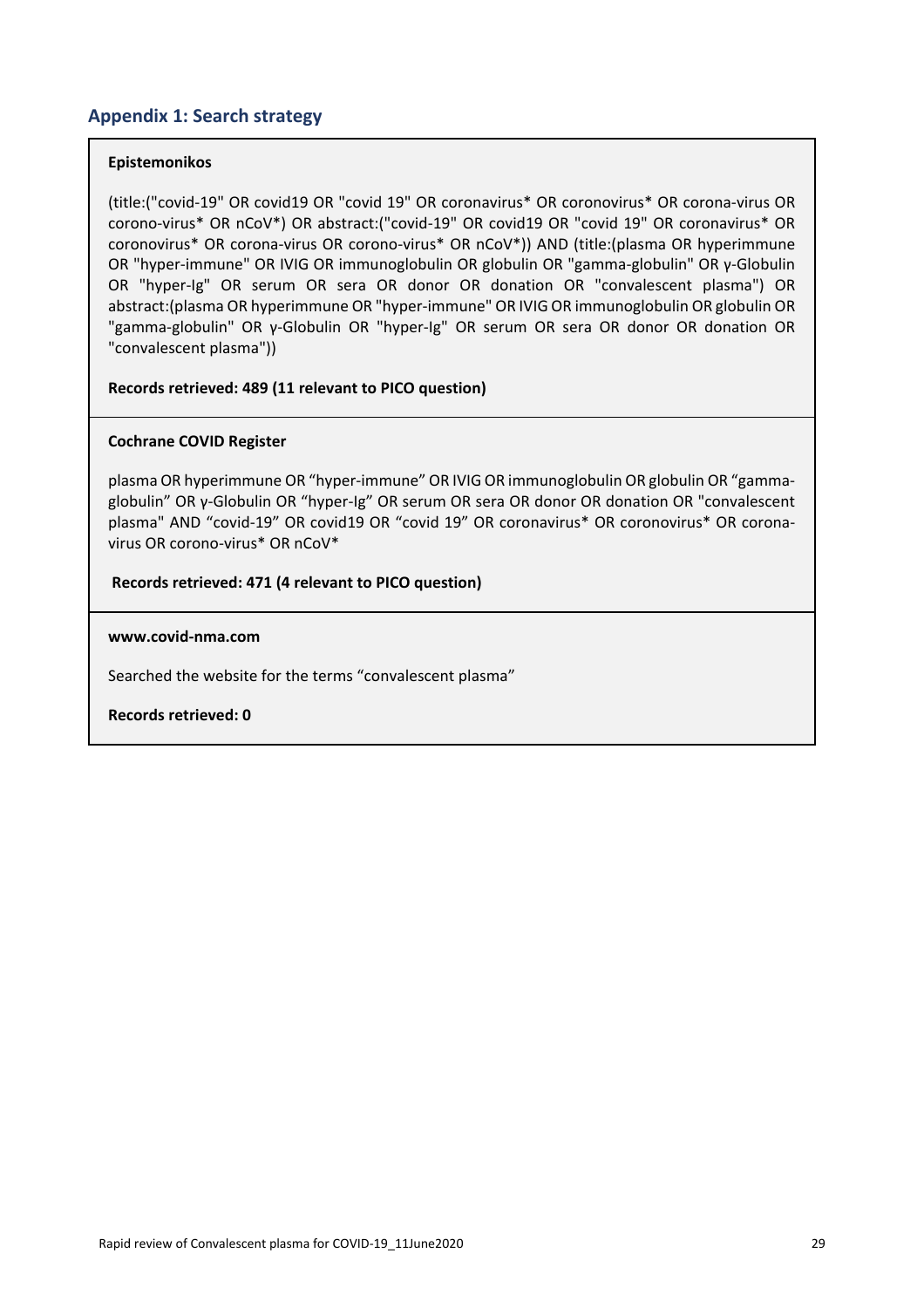## **Appendix 2: Evidence to decision framework**

|                                        | <b>JUDGEMENT</b>                                                                                                                                                                                                                                                                                                                                                | <b>EVIDENCE &amp; ADDITIONAL CONSIDERATIONS</b>                                                                                                                                                                                                                            |
|----------------------------------------|-----------------------------------------------------------------------------------------------------------------------------------------------------------------------------------------------------------------------------------------------------------------------------------------------------------------------------------------------------------------|----------------------------------------------------------------------------------------------------------------------------------------------------------------------------------------------------------------------------------------------------------------------------|
| <b>BENEFIT</b><br><b>EVIDENCE</b><br>ŏ | What is the size of the effect for beneficial<br>outcomes?<br>Moderate<br>Small<br>Uncertain<br>Large<br>None<br>X                                                                                                                                                                                                                                              | The currently available evidence does not allow for<br>this to be determined. Once additional RCT data<br>emerge this will require re-evaluation                                                                                                                           |
| EVIDENCE OF<br>HARMS                   | What is the size of the effect for harmful outcomes?<br>Moderate<br>Small<br>None<br>Large<br>X                                                                                                                                                                                                                                                                 | The currently available evidence does not allow for<br>this to be accurately determined;<br>however,<br>substantial harm appears unlikely considering<br>previous experience with plasma infusions. Once<br>additional RCT data emerge this will require re-<br>evaluation |
| BENEFITS &<br><b>HARMS</b>             | Do the desirable effects outweigh the undesirable<br>harms?<br>Favours<br>Favours<br>Intervention<br>= Control or<br>intervention<br>control<br>Uncertain<br>X                                                                                                                                                                                                  |                                                                                                                                                                                                                                                                            |
| <b>QUALITY OF EVIDENCE</b>             | What is the certainty/quality of evidence?<br>Moderate<br>Very low<br>High<br>Low<br>X<br>High quality: confident in the evidence<br>Moderate quality: mostly confident, but further research<br>may change the effect<br>Low quality: some confidence, further research likely to<br>change the effect<br>Very low quality: findings indicate uncertain effect |                                                                                                                                                                                                                                                                            |
| FEASABILITY                            | of this<br>Is implementation<br>recommendation<br>feasible?<br>Uncertain<br>Yes<br>No<br>Χ                                                                                                                                                                                                                                                                      | Product may possibly be accessed through the South<br>African National Blood Service, on request by the<br>National Department of Health/National Institute for<br>Communicable Diseases.                                                                                  |
| RCE USE<br><b>RESOUI</b>               | How large are the resource requirements?<br>More<br>Less intensive<br>Uncertain<br>intensive<br>$\pmb{\mathsf{X}}$                                                                                                                                                                                                                                              | Cost of medicines/ month:<br><b>Medicine</b><br>Cost (ZAR)<br>n/a<br>Convalescent plasma<br>Additional resources: If convalescent plasma<br>becomes available, it would presumably cost more<br>than standard of care. The cost is currently unknown.                      |
| VALUES, PREFERENCES,<br>ACCEPTABILITY  | Is there important uncertainty or variability about<br>how much people value the options?<br>Minor<br>Uncertain<br>Major<br>X<br>Is the option acceptable to key stakeholders?<br>Uncertain<br>Yes<br>No<br>$\pmb{\mathsf{X}}$                                                                                                                                  | Patients: No specific research surveying patients'<br>value of this therapeutic agent is currently available,<br>and NEMLC Subcommittee judged this as "minor".<br>Healthcare providers possibly consider this option to<br>be acceptable.                                 |
| EQUITY                                 | Would there be an impact on health inequity?<br>Uncertain<br>Yes<br>Νo<br>Χ                                                                                                                                                                                                                                                                                     | Dependent on access to convalescent plasma.                                                                                                                                                                                                                                |
| <b>Version</b>                         | <b>Recommendation and Rationale</b><br>Reviewer(s)<br>Date                                                                                                                                                                                                                                                                                                      |                                                                                                                                                                                                                                                                            |
| 1.0                                    | 11/06/2020<br>AB, MM, RdW, GR                                                                                                                                                                                                                                                                                                                                   | Suggest not using convalescent plasma for severe COVID-19; as currently there<br>is insufficient evidence for routine use - consider in context of clinical trial setting.                                                                                                 |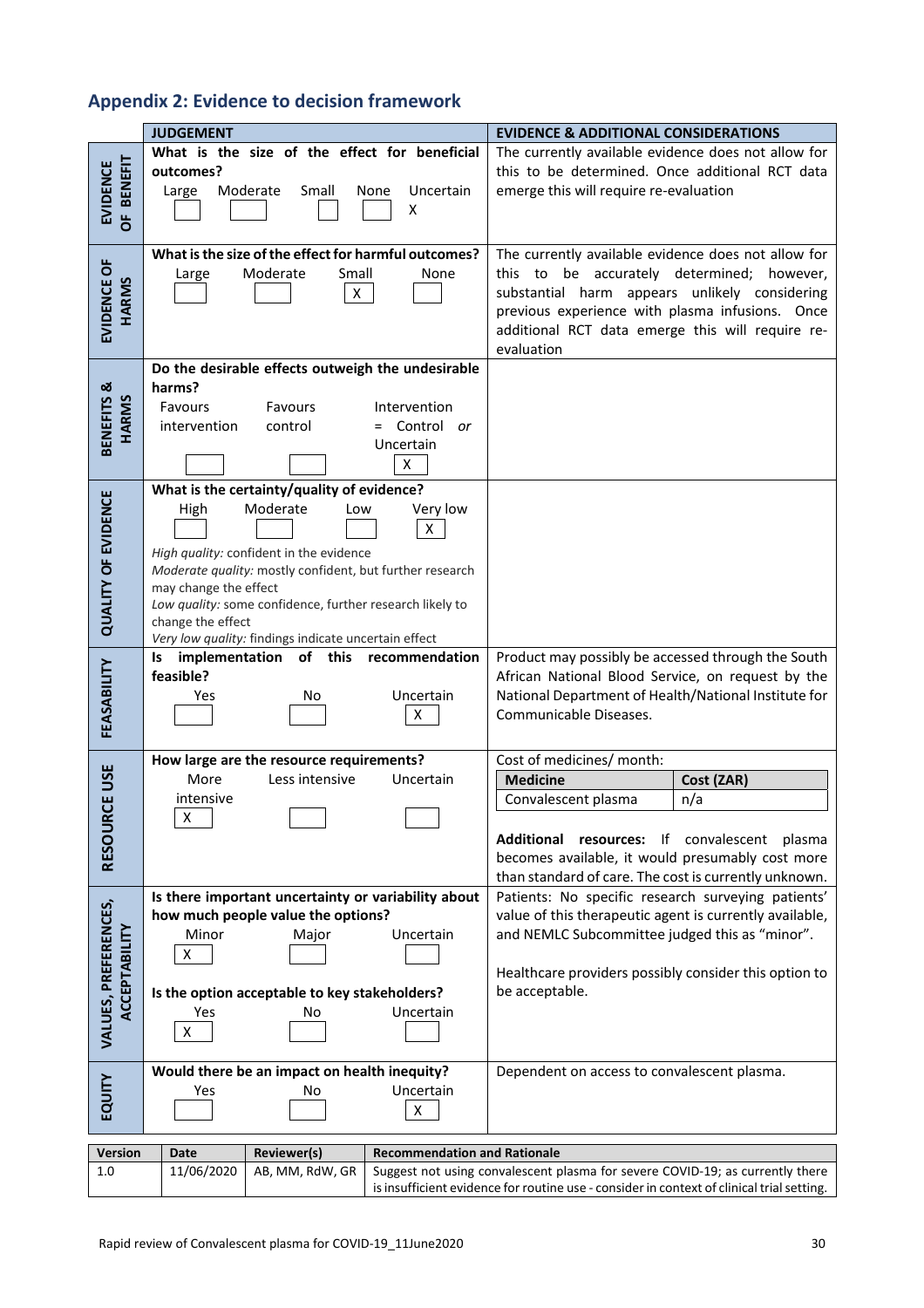## **Appendix 3: PRISMA Flow diagram**

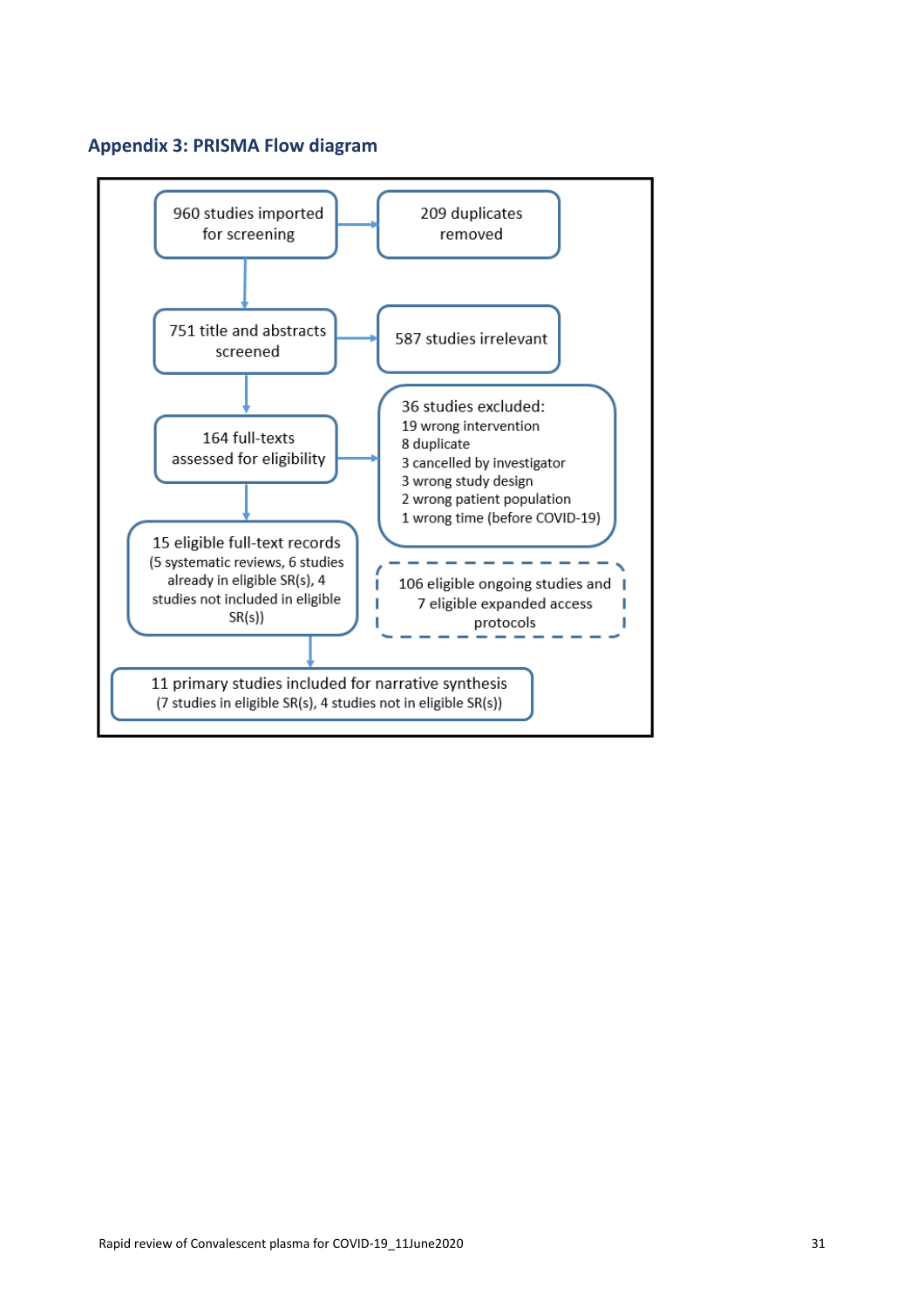

## **Appendix 4: Risk of Bias 2.0 judgments for included RCT (Li et al. 202018)**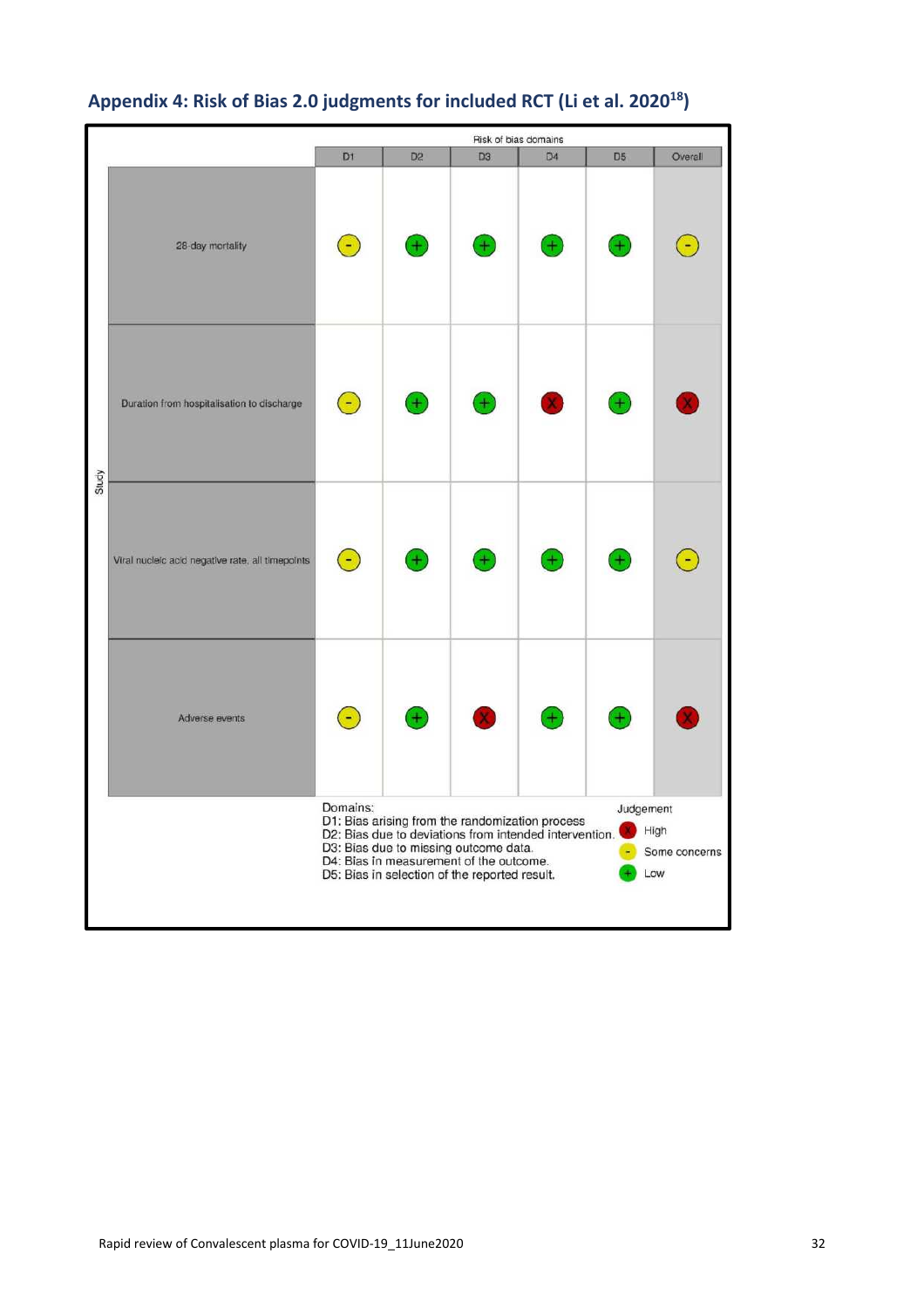| ur u                                     |                      |                                 |                   |                                              |               |              |                   |
|------------------------------------------|----------------------|---------------------------------|-------------------|----------------------------------------------|---------------|--------------|-------------------|
|                                          |                      |                                 |                   |                                              |               |              |                   |
|                                          | Æ                    |                                 |                   |                                              | E             | a part       |                   |
| х                                        | .                    | kini.                           |                   |                                              |               |              |                   |
| m.<br><b>COMMON</b><br><b>CONTRACTOR</b> | <b>CONTRACTOR</b>    | ----------<br><b>COMMERCIAL</b> | <b>COMMERCIAL</b> | <b>CONTRACTOR</b><br><b>STATISTICS</b><br>C. |               | <b>COLOR</b> | <b>CONTRACTOR</b> |
|                                          |                      |                                 |                   |                                              |               |              |                   |
| alla<br>.                                |                      |                                 |                   |                                              |               | m.           |                   |
|                                          |                      |                                 |                   |                                              |               |              |                   |
| <b><i>Products</i></b>                   |                      |                                 |                   |                                              |               |              |                   |
|                                          |                      |                                 |                   |                                              |               |              |                   |
| <b>College College</b><br><b>College</b> | <b>COLLECT</b><br>r. |                                 |                   |                                              | ا الأول<br>94 |              | <b>Service</b>    |
| <b>STATISTICS</b>                        |                      |                                 |                   |                                              |               |              |                   |
|                                          |                      |                                 |                   |                                              |               |              |                   |

## **Appendix 5.1: GRADE evidence profiles for all hospitalised patients with COVID‐19 (Li et al. 202018)**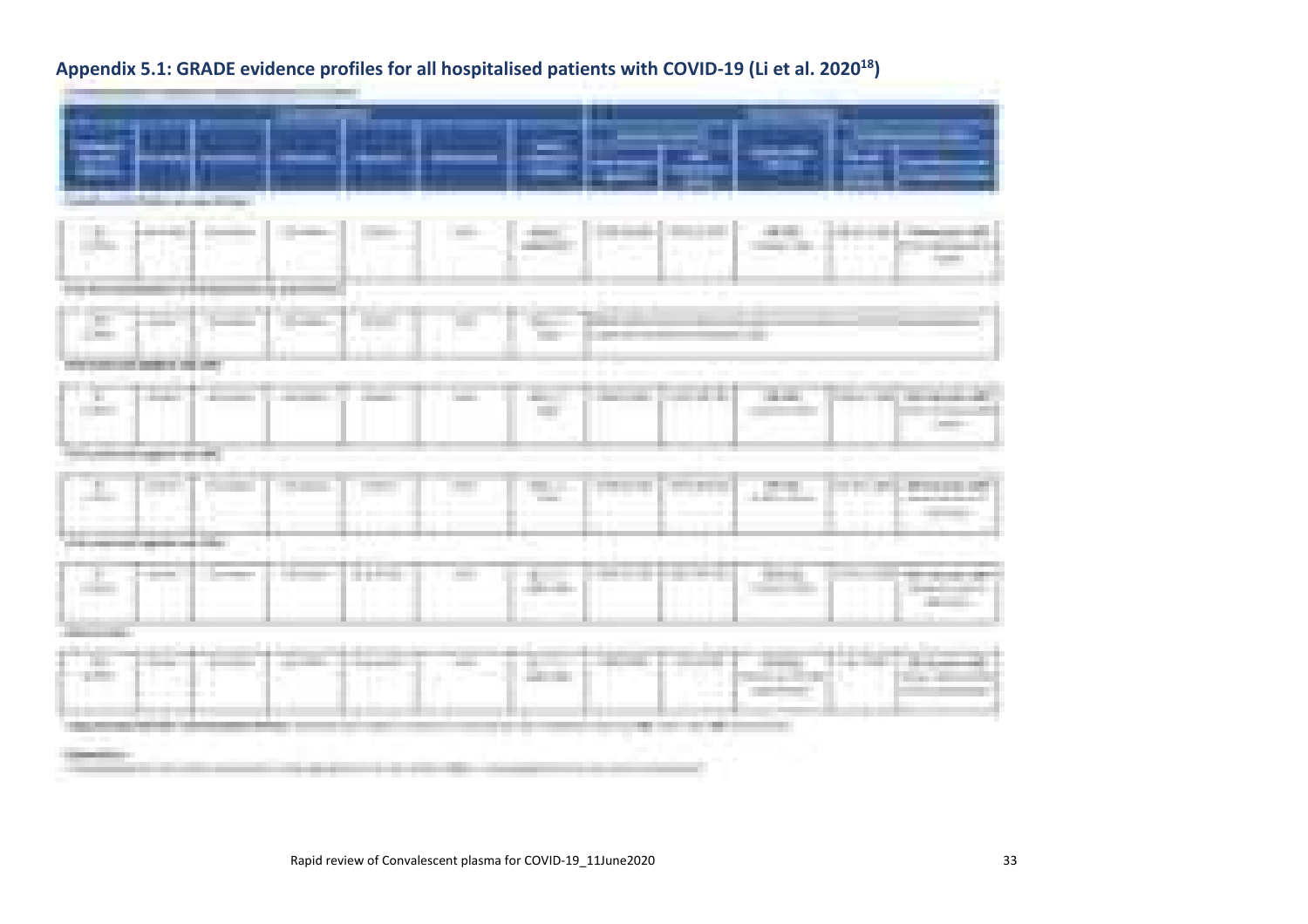|                                        |                         |                    | --                | --                             |                                   |                    |                                       |            |                           |
|----------------------------------------|-------------------------|--------------------|-------------------|--------------------------------|-----------------------------------|--------------------|---------------------------------------|------------|---------------------------|
|                                        | <b>Christmas de Los</b> |                    |                   |                                |                                   | Tarif              |                                       | <b>THE</b> |                           |
|                                        | <b>COMMERCIAL</b>       | <b>The Control</b> | <b>COMMERCIAL</b> | <b>CONTRACTOR</b>              | <b>CONTRACTOR</b>                 | ---                |                                       |            |                           |
| <b>COLOR</b><br><b>START</b><br>and it | commercial con-         |                    |                   | <b>College Inc.</b>            | and the con-<br><b>CONTRACTOR</b> |                    |                                       |            | <b>COMMERCIAL</b>         |
| <b>Barrier</b><br>and a c              | <b>COMMERCIAL</b>       | <b>COMMERCIAL</b>  | <b>COMMERCIAL</b> |                                | <b>COLOR</b>                      | <b>CONTRACTOR</b>  | <b>COLORED IN</b><br>. .              |            |                           |
|                                        | <b>CONTRACTOR</b>       |                    |                   | <b>The Contract of Service</b> |                                   | <b>B. L. HARAS</b> |                                       |            | . .                       |
|                                        |                         |                    |                   |                                |                                   |                    |                                       |            | <b>The Contract</b><br>m. |
|                                        |                         |                    |                   |                                |                                   |                    | and the contract<br><b>STATISTICS</b> |            |                           |

## **Appendix 5.2: GRADE evidence profiles for hospitalised patients with COVID‐19 requiring oxygen (Li et al. 202018)**